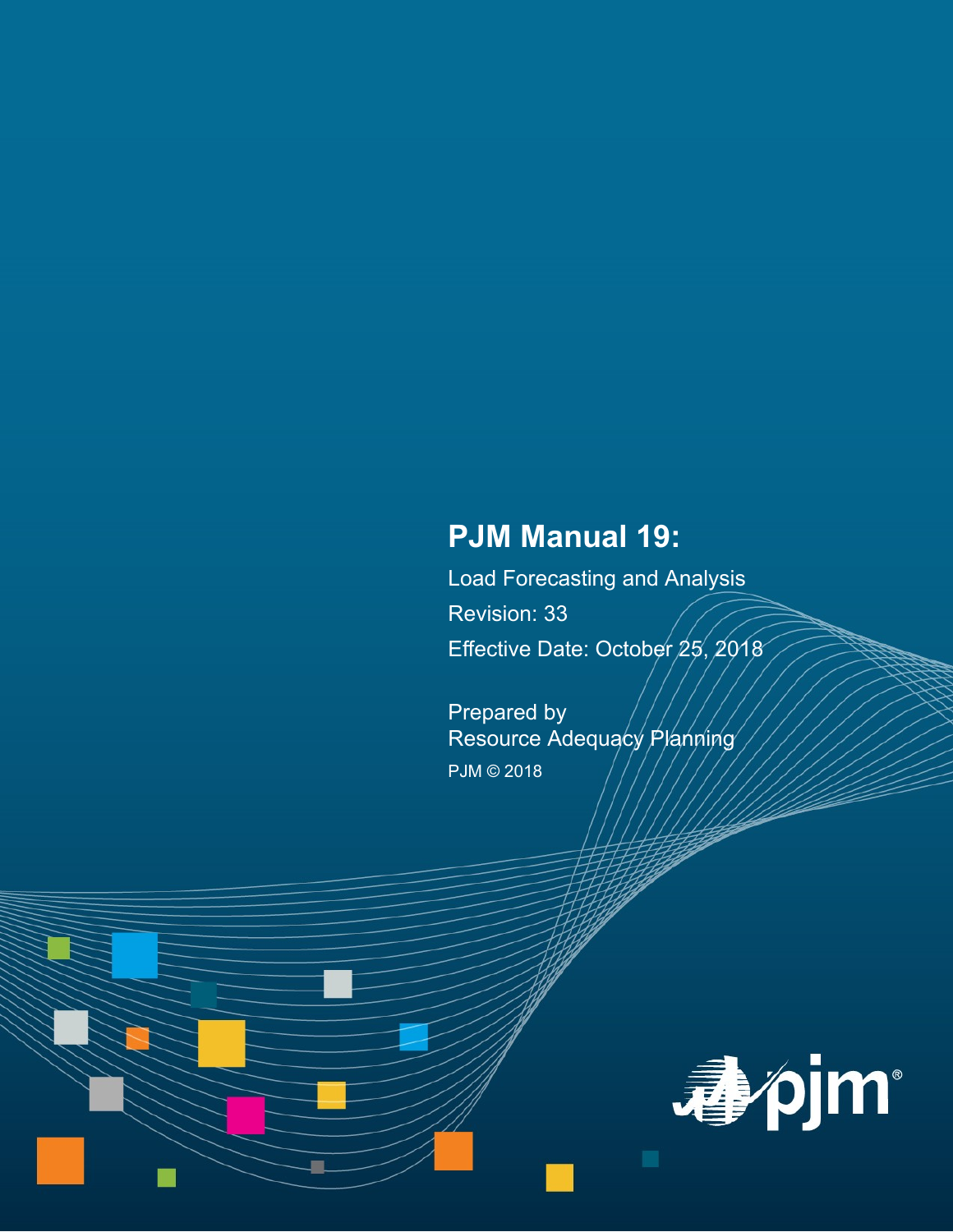

# **Table of Contents**

| Section 4: Weather Normalization and Coincident Peaks 28               |  |
|------------------------------------------------------------------------|--|
|                                                                        |  |
|                                                                        |  |
|                                                                        |  |
|                                                                        |  |
|                                                                        |  |
| Estimate of Comparison Load for Guaranteed Load Drop (GLD) Customers32 |  |
|                                                                        |  |
| Attachment B: Load Forecast Adjustment Guidelines 35                   |  |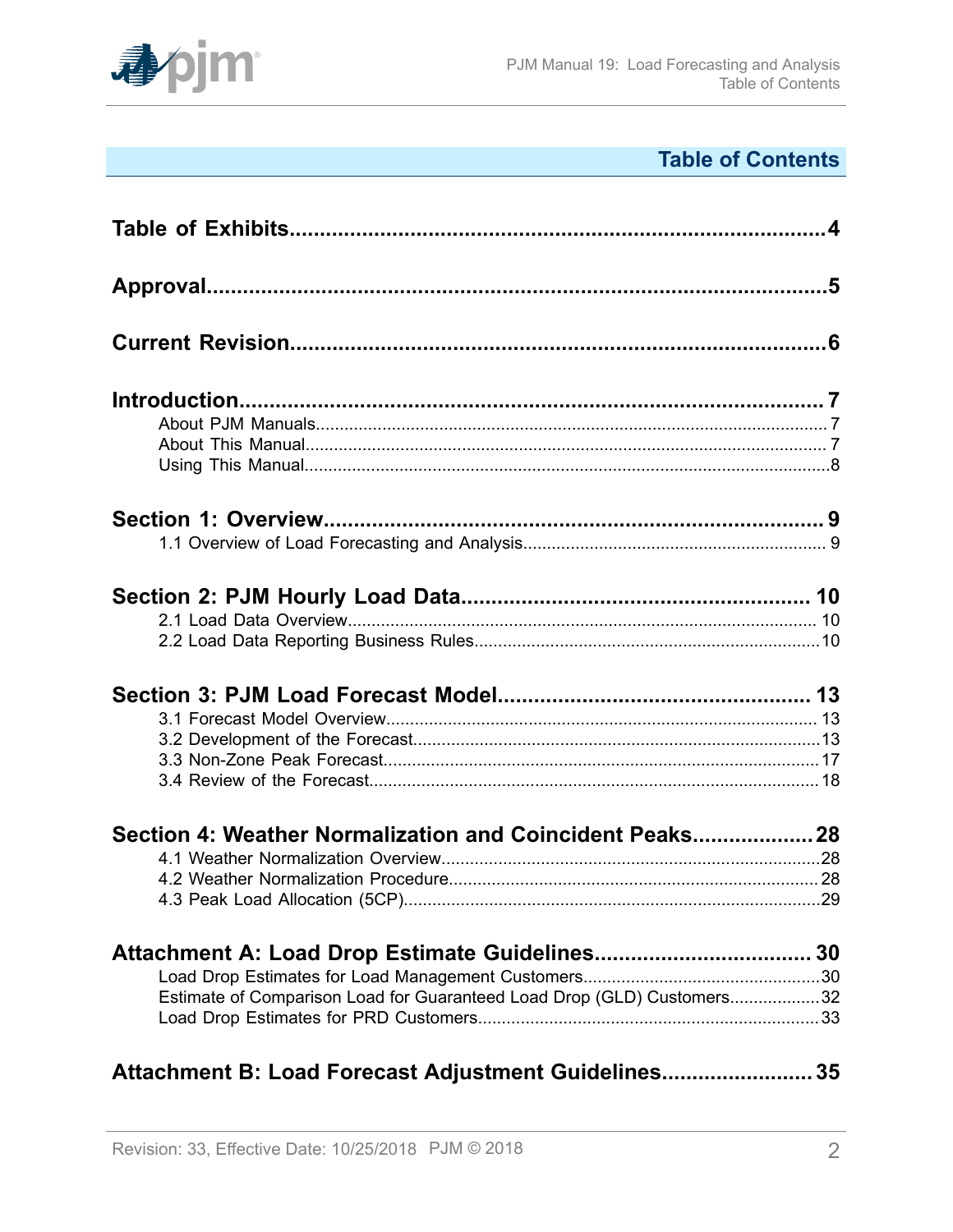

| Attachment C: Residential Non-Interval Metered Guidelines38 |  |
|-------------------------------------------------------------|--|
| Attachment D: Peak Shaving Adjustment Plan and Performance  |  |
| Attachment E: Peak Shaving Officer Certification Form 49    |  |
|                                                             |  |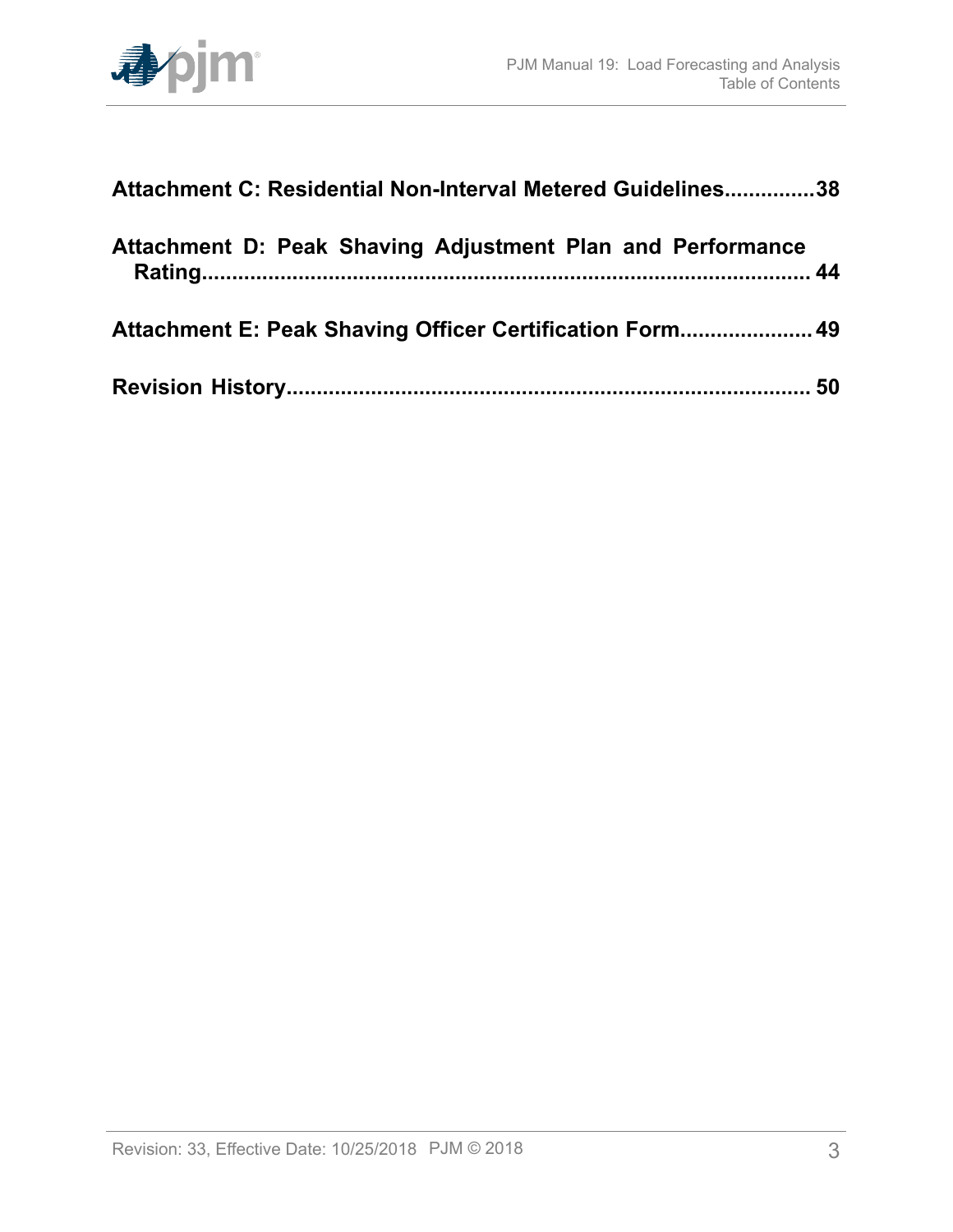

# **Table of Exhibits**

<span id="page-3-0"></span>

| Exhibit 3: Assignment of Metropolitan Areas, Census Divisions and States to Zones 26 |  |
|--------------------------------------------------------------------------------------|--|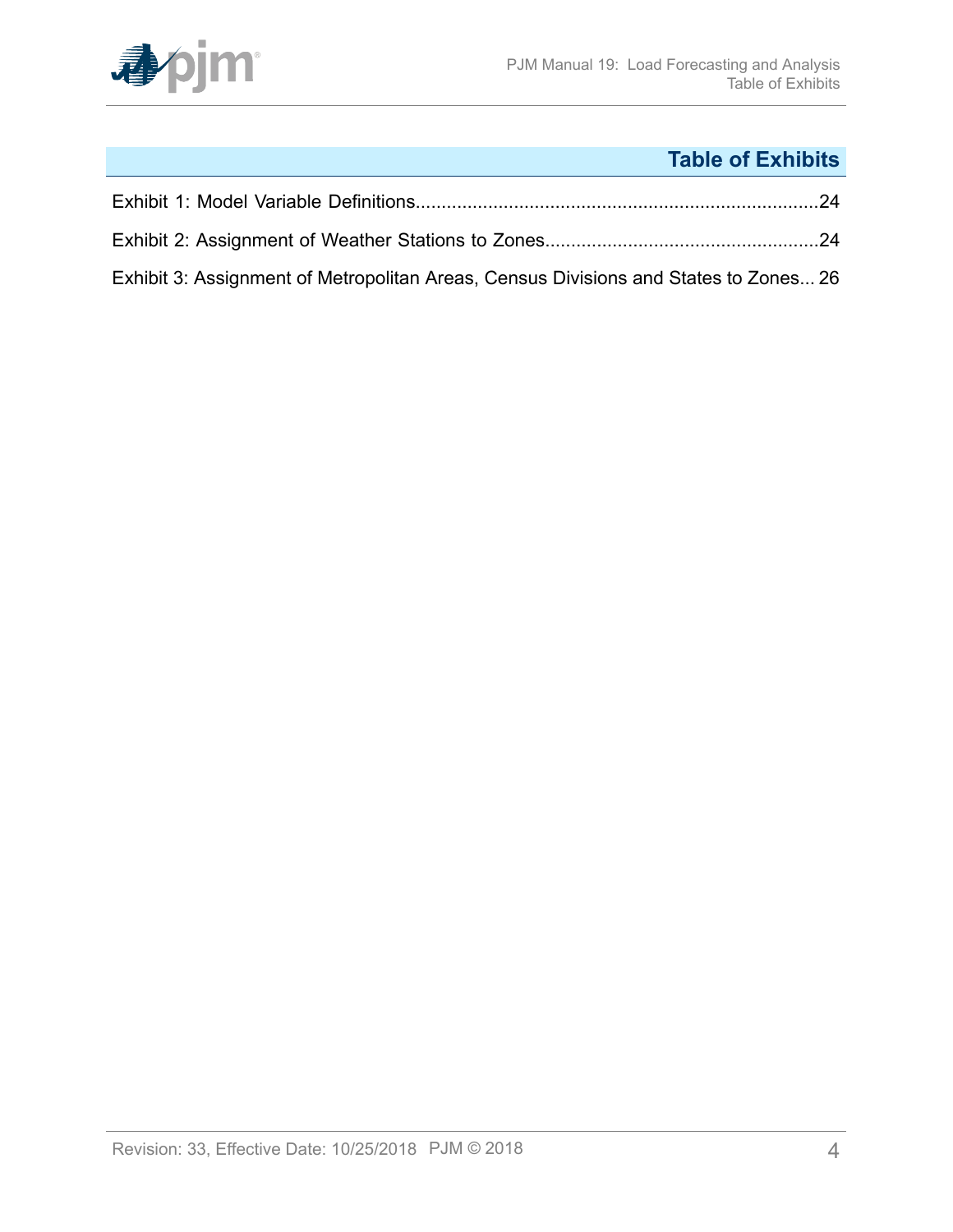

# <span id="page-4-0"></span>**Approval**

Approval Date: 11/02/2018 Effective Date: 10/25/2018

Thomas A. Falin, Manager

Resource Adequacy Planning Department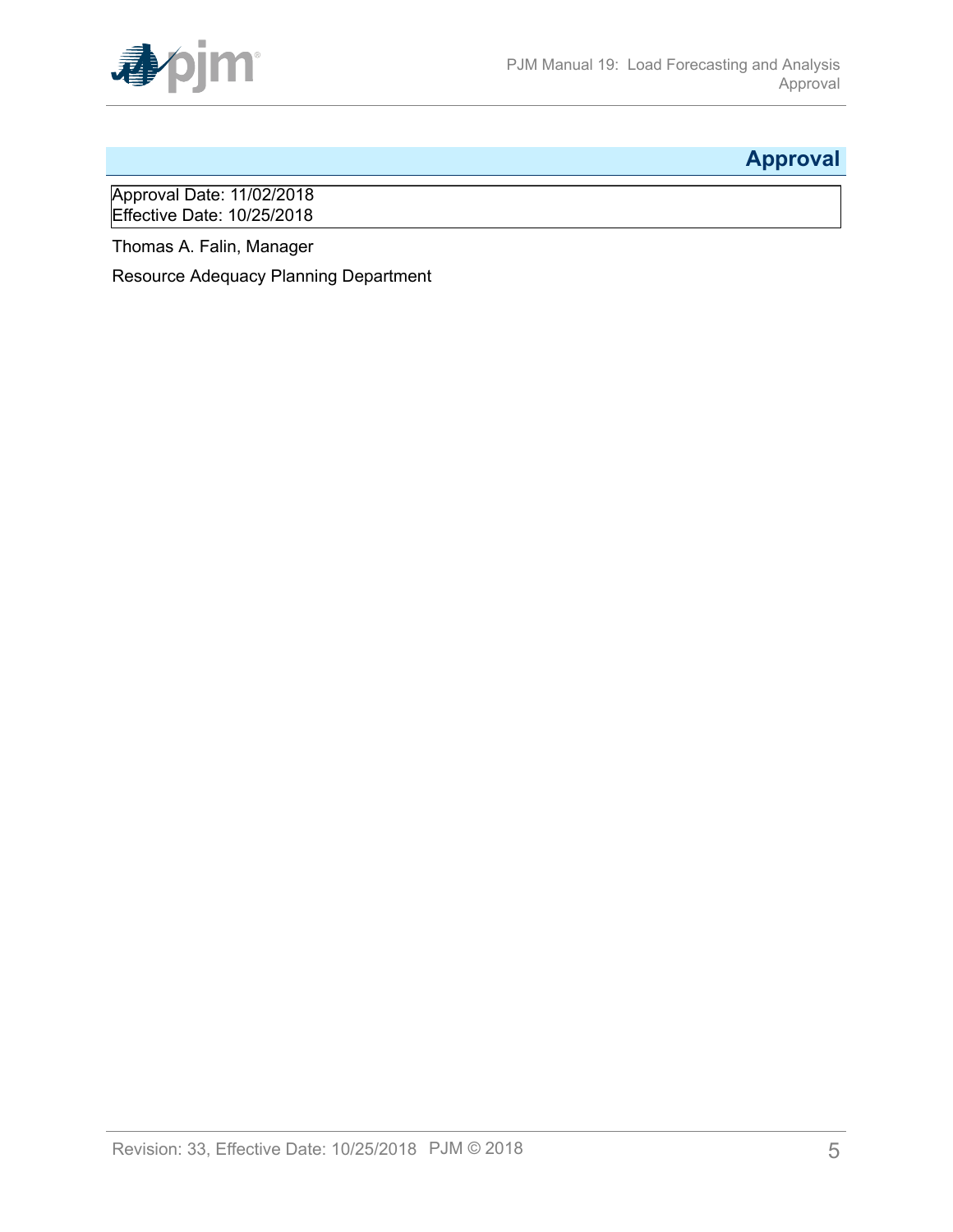

# <span id="page-5-0"></span>**Current Revision**

### **Revision 33 (10/25/2018:**

- The following changes were made to implement the solution package of the Summer-Only Demand Response Senior Task Force:
	- o Section 3: Revisions to the load forecast development process to explicitly recognize approved summer-only peak shaving programs.
	- o Attachment D (new): Creates the rules and timelines related to Peak Shaving Adjustment Plans.
	- o Attachment E (new): A template for the Peak Shaving Officer Certification Form.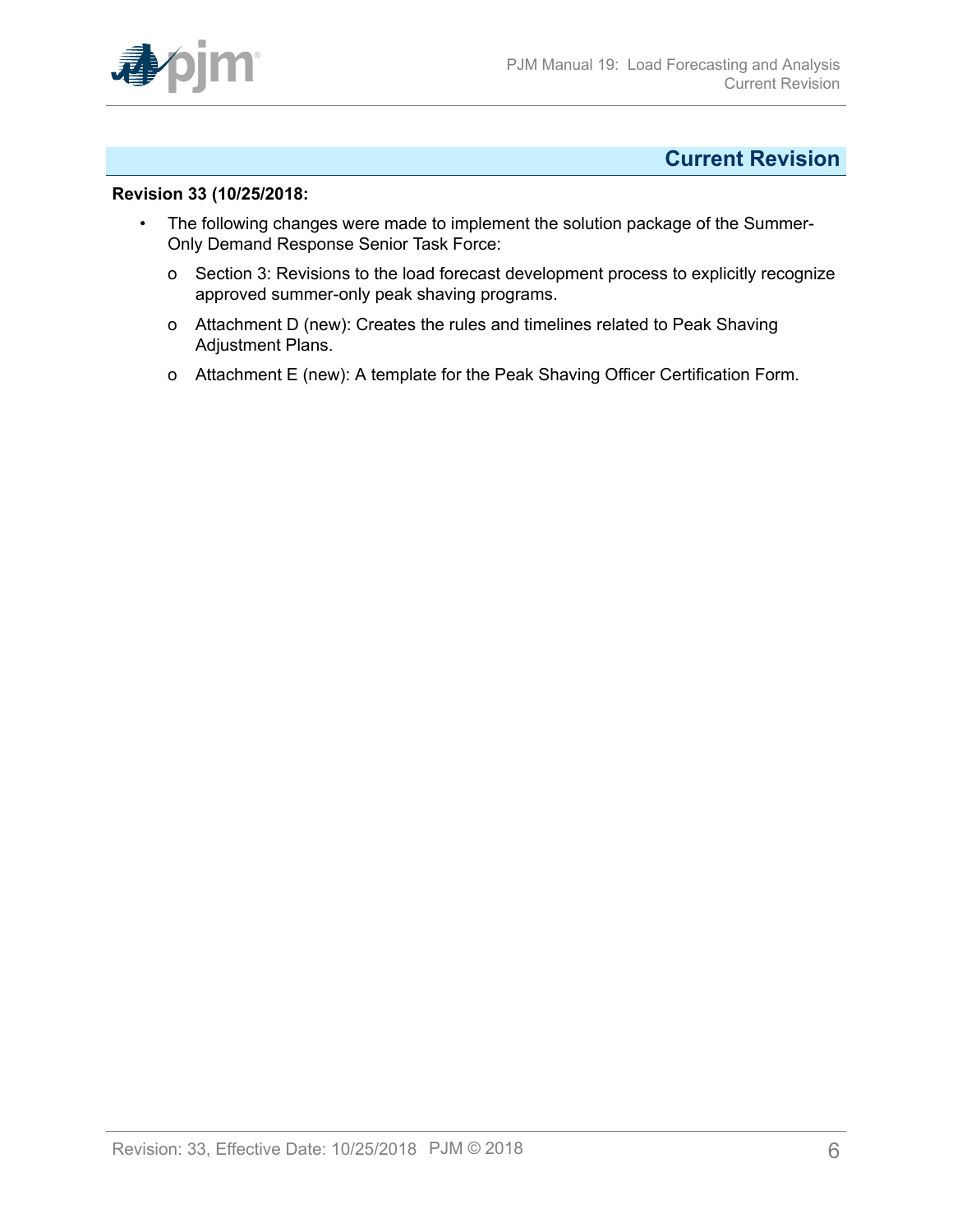

# <span id="page-6-0"></span>**Introduction**

Welcome to the *PJM Manual for Load Forecasting and Analysis*. In this Introduction you will find the following information:

- What you can expect from the PJM Manuals in general (see "*About PJM Manuals*").
- What you can expect from this PJM Manual (see "*About This Manual*")
- How to use this manual (see "*Using This Manual*").

# <span id="page-6-1"></span>**About PJM Manuals**

The PJM Manuals are the instructions, rules, procedures, and guidelines established by the PJM Office of the Interconnection for the operation, planning, and accounting requirements of the PJM RTO and the PJM Energy Market. The manuals are grouped under the following categories:

- Transmission
- PJM Energy Market
- Generation and transmission interconnection
- Reserve
- Accounting and billing
- PJM administrative services
- Miscellaneous

For a complete list of all PJM manuals, go to the Library section on PJM.com.

# <span id="page-6-2"></span>**About This Manual**

The *PJM Manual for Load Forecasting and Analysis* is one of a series of manuals within the Reserve group of manuals. This manual focuses on load-related topics. This manual describes the data input requirements, the processing performed on the data, computer programs involved in processing the data, and the reports that are produced. It then describes processes used to analyze load data and produce a long-term planning forecast.

The *PJM Manual for Load Forecasting and Analysis* consists of four sections. These sections are listed in the table of contents beginning on page 2.

## **Intended Audience**

The intended audiences for the PJM Manual for Load Forecasting and Analysis are:

- *Electric Distribution Company (EDC) planners* The EDC planners are responsible for supplying historical load data in the required format, for using coincident peaks to allocate normalized peaks, and for input data verification.
- *Load Serving Entity (LSE) planners*  LSEs use allocated peaks and the Load Management systems to determine their capacity obligations.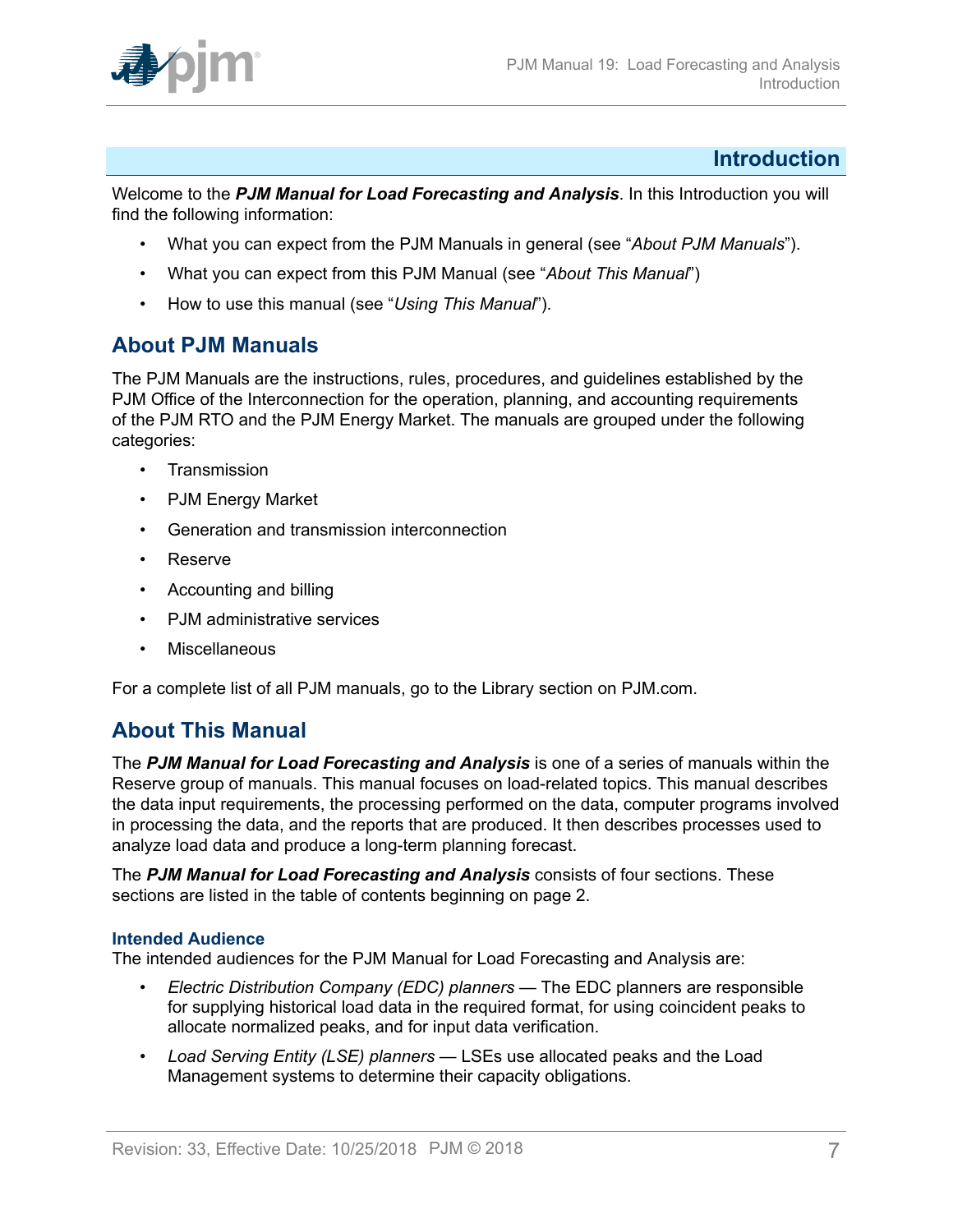

- *PJM staff* PJM is responsible for the calculation of hourly PJM loads, normalizing PJM seasonal peaks, forecasting RTO and zonal peaks for system planning and capacity obligations, compiling the PJM Load Forecast Report, and administering Load Management. This information is used in calculating the capacity obligations.
- *Planning Committee members* The Planning Committee is responsible for the stakeholder review of the peak forecasts and techniques for their determination.
- *Reliability Assurance Agreement Signatories* The Markets Reliability Committee is involved in the review of rules, methods and parameters associated with Load Forecasting and Analysis.

## **References**

There are several references to other documents that provide background or additional detail. The *PJM Manual for Load Forecasting and Analysis* does not replace any information in these reference documents. The following documents are the primary source of specific requirements and implementation details:

- Power Meter documentation
- DR Hub documentation
- PJM Load Forecast Report
- [PJM Manual for Emergency Operations \(M-13\)](http://pjm.com/~/media/documents/manuals/m13.ashx)
- Reliability Assurance Agreement
- [Behind-the-Meter Generation Business Rules \(in Manual M-14D\)](http://pjm.com/~/media/documents/manuals/m14d.ashx)

# <span id="page-7-0"></span>**Using This Manual**

We believe that explaining concepts is just as important as presenting the procedures. This philosophy is reflected in the way we organize the material in this manual. We start each section with an overview. Then, we present details, procedures or references to procedures found in other PJM manuals. The following provides an orientation to the manual's structure.

### **What You Will Find In This Manual**

- A table of contents that lists two levels of subheadings within each of the sections.
- An approval page that lists the required approvals and a brief outline of the current revision.
- Sections containing the specific guidelines, requirements, or procedures including PJM actions and PJM Member actions.
- Attachments that include additional supporting documents, forms, or tables in this PJM Manual.
- A section at the end detailing all previous revisions of this PJM manual.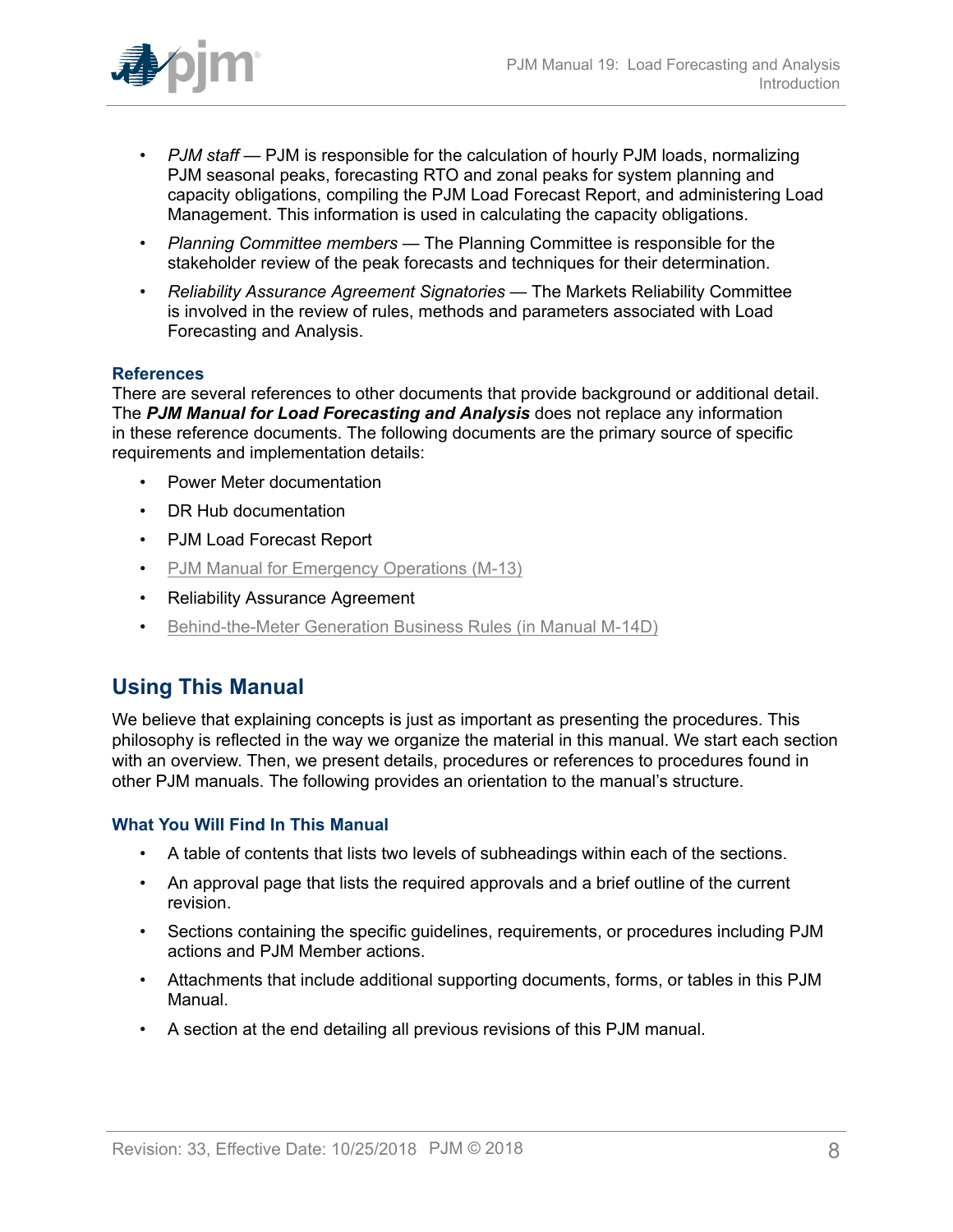# <span id="page-8-0"></span>**Section 1: Overview**

Welcome to the *Overview* section of the *PJM Manual for Load Forecasting and Analysis*. In this section you will find the following information:

• An overview of the Load Forecasting and Analysis (see "Overview of Load Forecasting and Analysis")

# <span id="page-8-1"></span>**1.1 Overview of Load Forecasting and Analysis**

Load Forecasting and Analysis utilizes the PJM Power Meter load data, Load Management, PJM Load Forecast Model, and Weather Normalization and Peak Allocation.

*PJM Hourly Load Data* — After-the-fact hourly load data are entered by EDCs and used by PJM for deriving seasonal load profiles, weather normalized peak and energy, 1CP zonal load contributions for Network Service billing, charts contained in the PJM Load Forecast Report, and Operations reports*.*

*PJM Load Forecast Model* — PJM staff produces an independent forecast of monthly and seasonal peak load and load management, for each PJM zone, region, the RTO, and selected combinations of zones. The PJM Load Forecast Report includes tables and charts presenting the results*.*

*Weather Normalization and Peak Allocation* — PJM uses approved techniques for weathernormalizing historical summer and winter zonal peaks, and determining RTO unrestricted coincident peaks.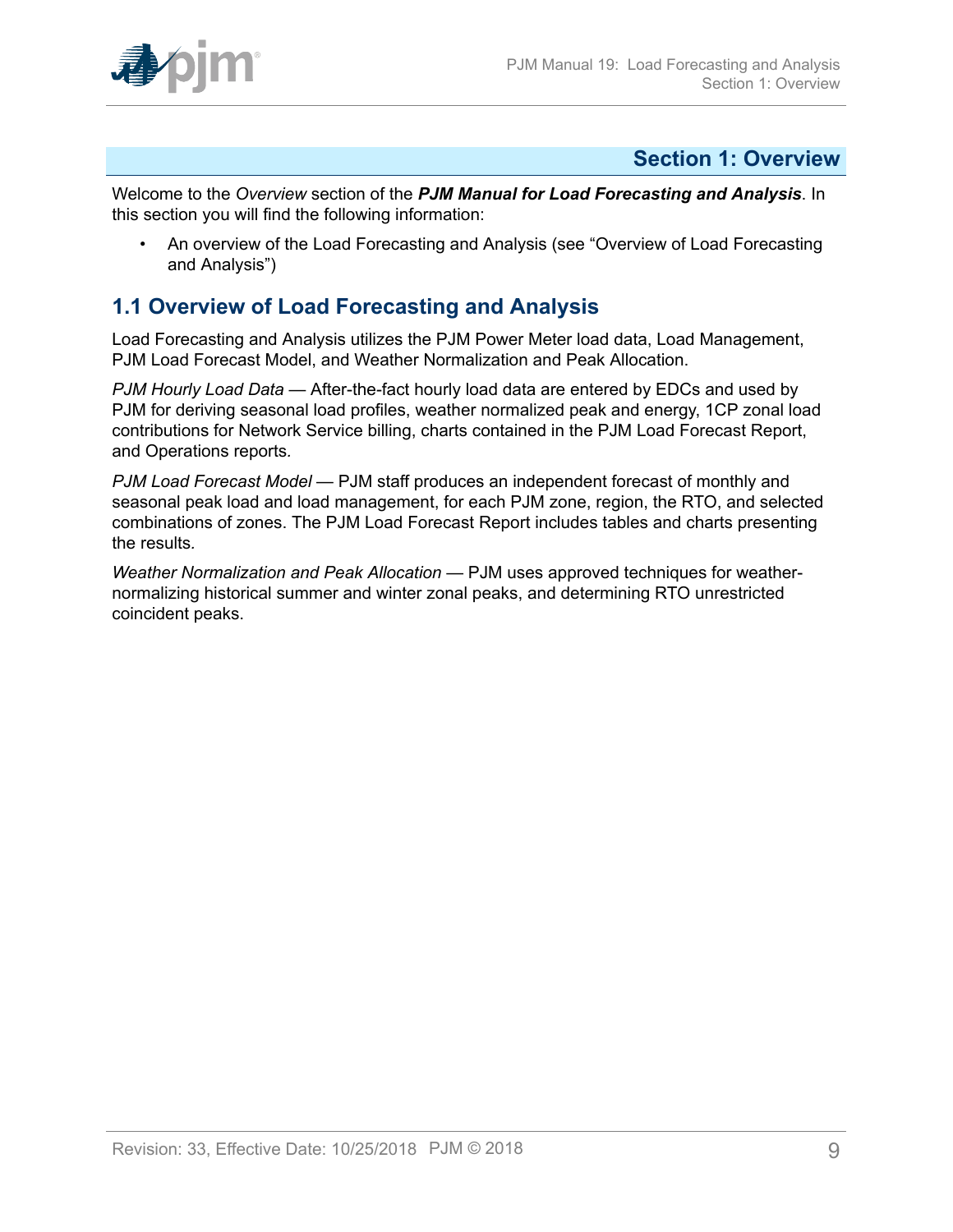

# <span id="page-9-0"></span>**Section 2: PJM Hourly Load Data**

Welcome to the *PJM Hourly Load Data* section of the *PJM Manual for Load Forecasting and Analysis*. In this section you will find the following information:

- An overview of the historic hourly load data file (see "Load Data Overview")
- Guidelines for reporting load data to PJM (see "Load Data Reporting Business Rules")

# <span id="page-9-1"></span>**2.1 Load Data Overview**

Official historic hourly load data for each EDC with revenue-metered tie data reported to PJM are collected via the Power Meter application. For EDCs submitting all internal generation, Power Meter will calculate a revenue-quality load based on submitted tie and generation meter values. This ensures that all customer demand is counted once and only once, on an aggregated and dispersed basis. EDCs may accept these values as their reported hourly service territory load, with the option to input data directly through the application's user interface or via uploaded XML files. The entered data are available through Power Meter screens, postings on the PJM website, or in several reports produced by the Performance Compliance Department.

[For details on submitting data into Power Meter, refer to the information posted on the PJM Website (under "Tools Sign In", select "Power Meter.")]

### **Load Data Definitions**

*Actual Net Metered Interchange*: The sum of allocated tie metered values to which the EDC is a party.

*Total Internal Generation*: The sum of all meter values for non-500kV generators electrically located in the EDC's zone. For PJM Western and Southern regions, 500kV generation will be counted as part of internal generation.

*Allocated Mid-Atlantic 500kV Losses*: Participant's share of total PJM Mid-Atlantic 500kV losses

*Calculated Load* = Actual Net Metered Interchange + Total Internal Generation + Allocated 500kV Losses.

# <span id="page-9-2"></span>**2.2 Load Data Reporting Business Rules**

As established by the PJM Planning Committee, the following guidelines govern the reporting of load data into the PJM Power Meter application:

## **Data Reporting Responsibility**

- It will be the responsibility of each PJM electric distribution company (EDC) with fullymetered tie flows to report hourly load data for its metered area(s), regardless of which entity is responsible for serving end-use customers.
- For all entities using network transmission service, it will be the responsibility of the signatory to the Network Integration Transmission Service Agreement to ensure that hourly load data are reported to PJM for its customers via PJM InSchedule.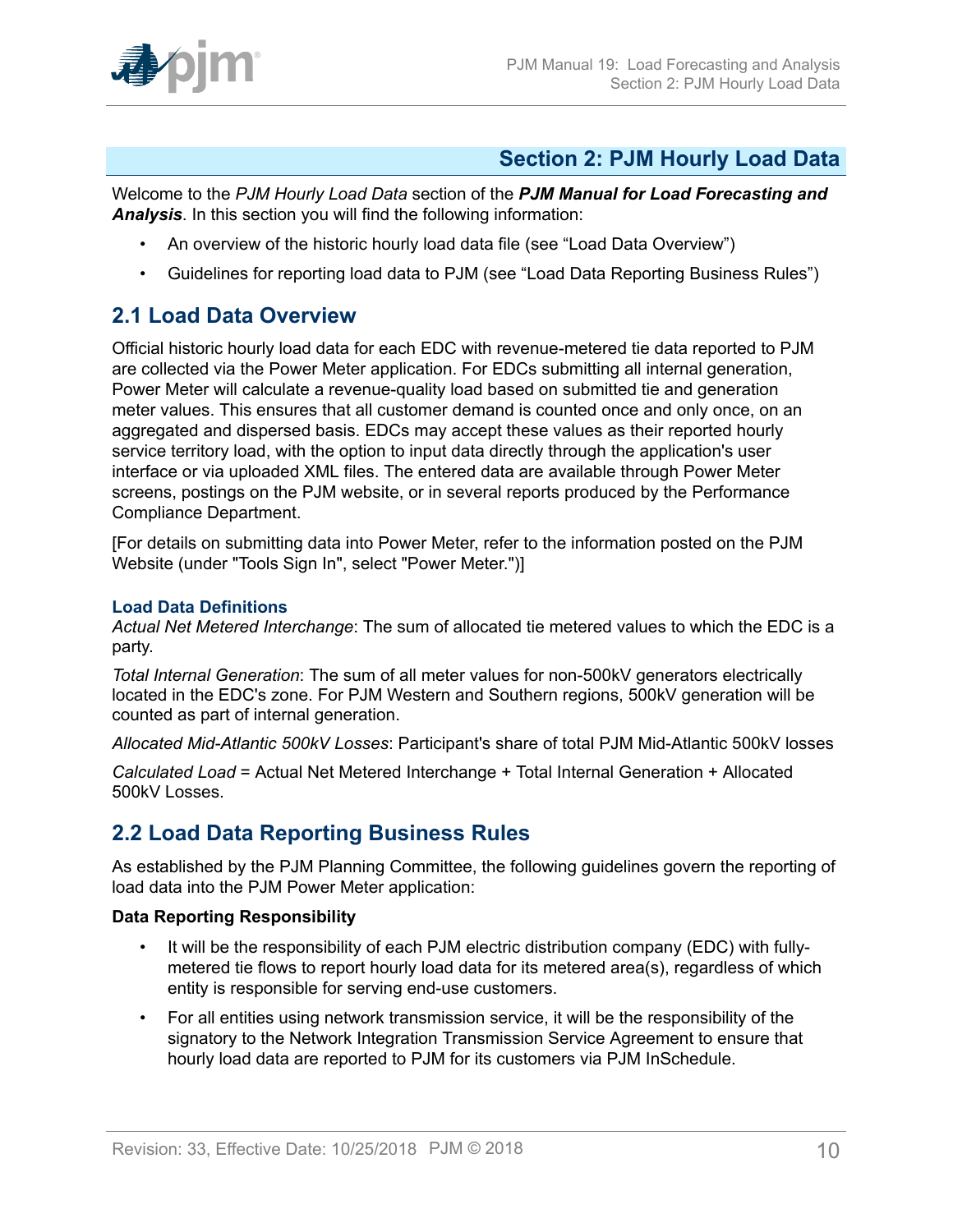

• Curtailment Service Providers (CSPs) are responsible for providing information to estimate load management impacts as detailed in Attachment A.

## **Data Specifications**

• Load data supplied to Power Meter will reflect each entity's total impact to the system, counting all customer demand once and only once, and will therefore need to properly account for system losses and flows. PJM will adjust loads for their assigned share of Extra High Voltage losses. LSEs providing load management impact estimates will adjust loads for system losses. Data are accepted in Power Meter in 0.001 MWh increments.

### **Reporting Schedule**

- The data for each day should initially be entered within the following ten calendar days, except during peak periods, when the data must be entered daily. PJM contacts EDCs when daily reporting is needed.
- Edits to load data should be made by the tenth calendar day of the following month.
- PJM will adjust submitted load data, as necessary, to reflect additional load that is determined by PJM after-the-fact, resulting from third-party supply of generator station power requirements.
- EDC ability to submit loads via Power Meter is subject to a reporting window that includes the current month and three previous months. For example, in April, values for April, March, February, and January can be freely edited. For updates to months older than three full months prior, the participant must have PJM make the submission on their behalf. PJM may be contacted at mrkt settlement ops@pjm.com to arrange for assistance.
- Failure to report data to PJM in a timely and complete manner will subject responsible parties to Data Submission Charges, as outlined in Schedule 11 of the Reliability Assurance Agreement.

### **EDC/CSP Actions**

- Enter Hourly Load Data PJM EDCs submit aggregate hourly load values into Power Meter, as required. CSPs provide resource-specific settlements data to quantify Load Management impacts into the DR Hub application. (See Attachment A).
- Edit the Data as necessary All hourly load value changes for a given month must be entered and edited by the 10th of the following month.
- Notify PJM of All Changes Without this notification, PJM can only determine that changes have been made but cannot readily identify specific changes which were made.

## **PJM Actions**

• Allocate Extra High Voltage Losses: — 500kV losses in the PJM Mid-Atlantic region are calculated as the total 500kV system energy injections minus withdrawals. Hourly 500kV losses are allocated to each PJM Mid-Atlantic EDC with revenue metered tie flows reported to Power Meter, in proportion to their real-time load ratio share.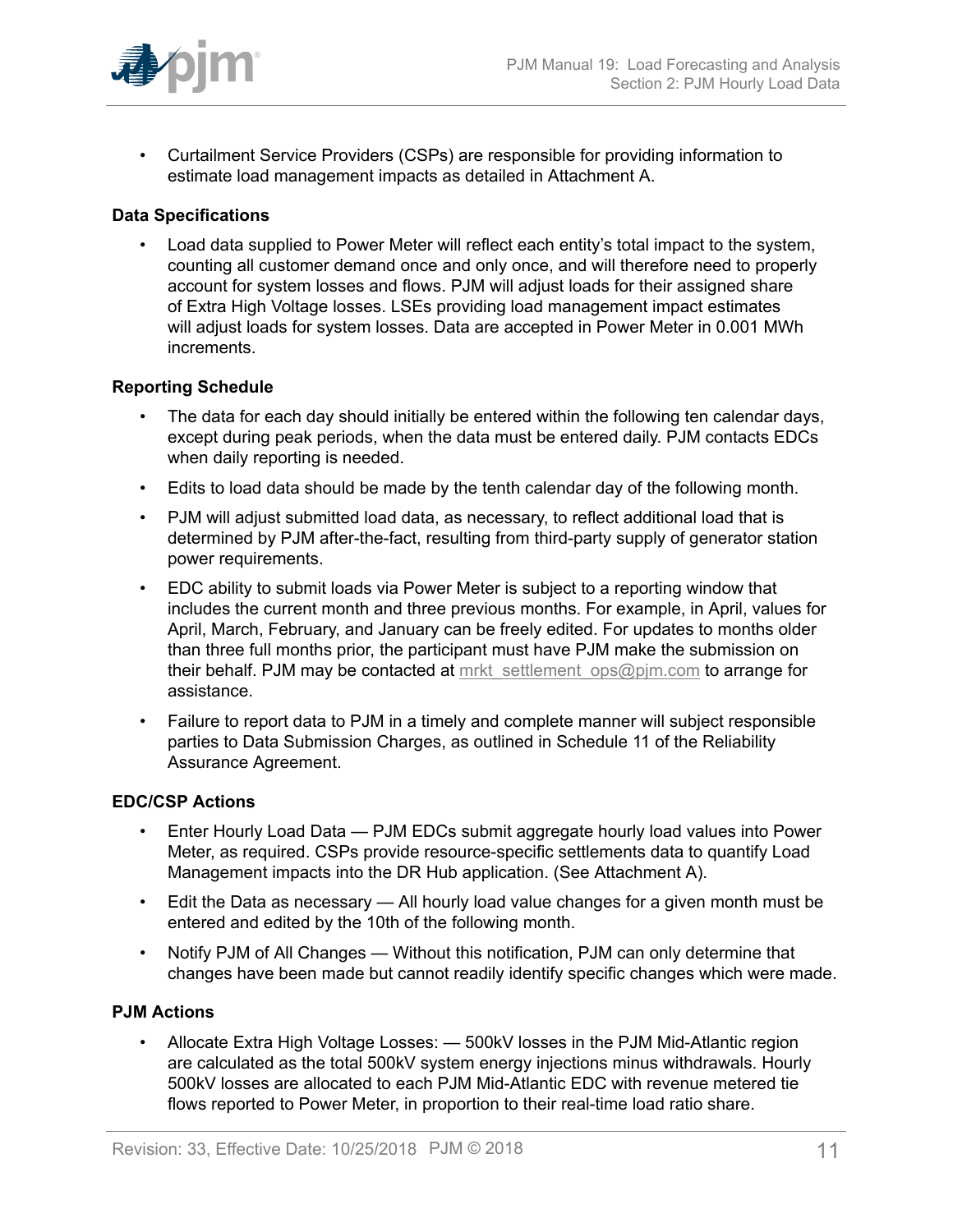

- Post Zonal Data: PJM will publish zonal load data in an electronic format on a monthly basis.
- Data Usage: PJM uses the hourly load data for operational analysis, for calculating seasonal load factors, developing weather normalization curves, for allocating the PJM weather normalized seasonal peaks, for preparing various charts and tables in the PJM Load Forecast Report, and for reporting to regulatory and other authorities.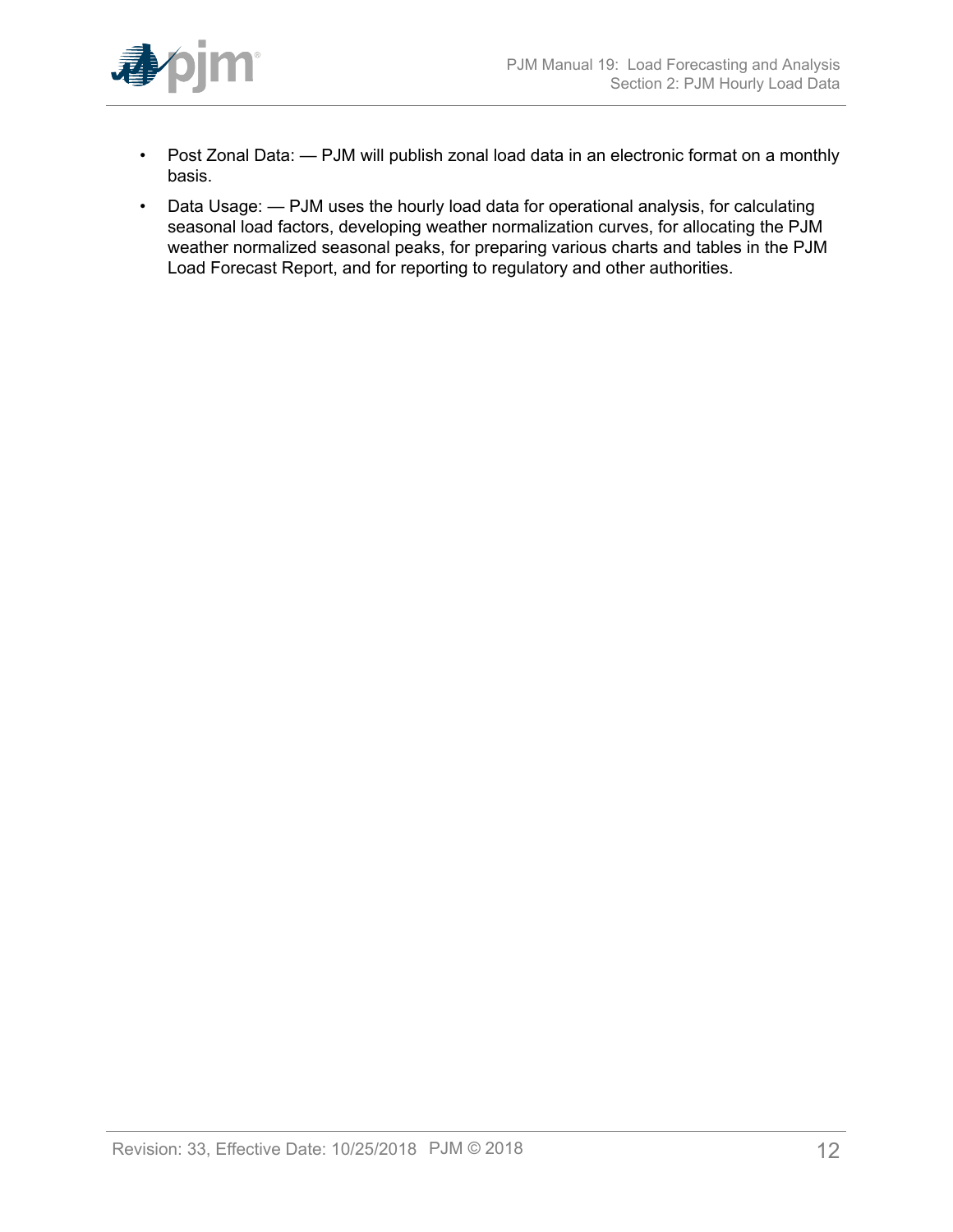

# <span id="page-12-0"></span>**Section 3: PJM Load Forecast Model**

Welcome to the *PJM Load Forecast Model* section of the *PJM Manual for Load Forecasting and Analysis*. In this section you will find the following information:

- An overview of the PJM Load Forecast Model (see "Forecast Model Overview").
- A description of the methodology used to produce the PJM forecast (see "Development of the Forecast").
- A description of the forecast review and approval process (see "Review and Approval the Forecast").

# <span id="page-12-1"></span>**3.1 Forecast Model Overview**

The PJM Load Forecast Model produces 15-year monthly forecasts of unrestricted peaks assuming a range of weather conditions for each PJM zone, locational deliverability area (LDA) and the RTO. The model uses trends in equipment and appliance usage, anticipated economic growth and historical weather patterns to estimate growth in peak load and energy use. It is used to set the peak loads for capacity obligations, for reliability studies, and to support the Regional Transmission Expansion Plan. Net energy forecasts are used in reporting requirements of FERC and NERC, and for market efficiency studies. The forecast is produced by PJM and released prior to each Planning Period, typically in January.

# <span id="page-12-2"></span>**3.2 Development of the Forecast**

The PJM Load Forecast employs econometric multiple regression models to estimate daily peak load for each PJM zone (the non-coincident peak), the zone's contribution to the daily RTO/LDA peak (the coincident peak), and monthly net energy for load. Definitions of each model variable are presented in Exhibit 1. The variables included are:

## **Dependent Variable - Load**

Hourly metered load data are supplemented with estimated load drops (as outlined in Attachment A) and estimated distributed solar generation to obtain unrestricted hourly loads. For the non-coincident models, the maximum value for each day is used in the regressions. For the coincident models, the zone's contribution to the daily RTO/LDA unrestricted peak load is used in the regressions. For the net energy models, the sum of each day's hourly loads is used in the regressions.

## **Calendar Effects**

Days of the week, month of the year, holiday, and Daylight Saving Time impacts are included in the model using binary variables. Holiday seasonal lighting load is reflected using a trend variable.

# **Weather Data**

Weather is included in the models using different variables for heating, cooling and shoulder seasons. Weather variables are specified as splines over defined ranges. For the heating and shoulder seasons (January, February, March, April, October, November and December), the Winter Weather Parameter is defined as: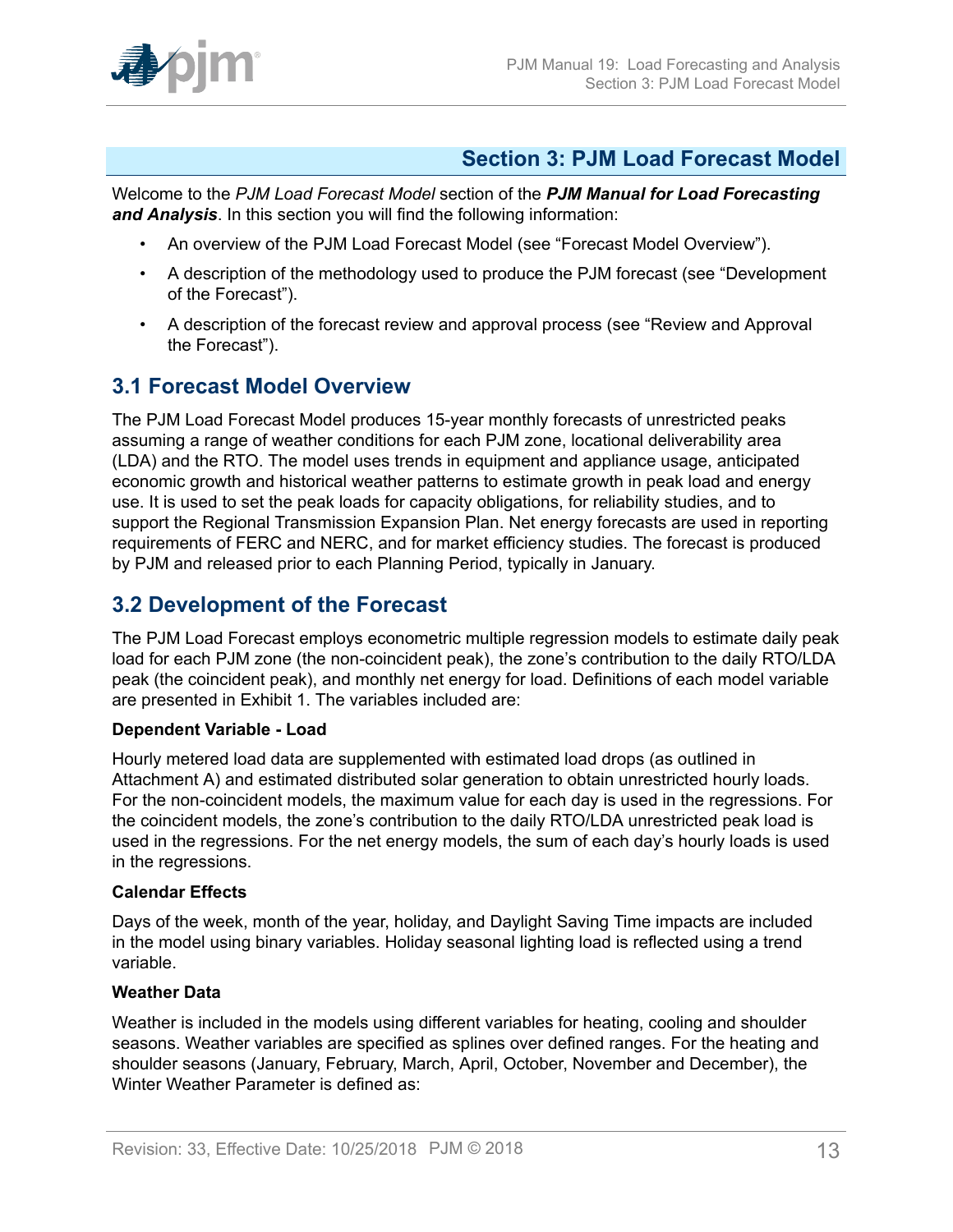

If WIND > 10 mph,  
\n
$$
WWP = DB - (0.5 * (WIND - 10))
$$
\nIf WIND  $\leq$  10 mph,  
\n
$$
WWP = DB
$$

**Where:**

| <b>WIND</b> | Wind velocity, in miles per hour         |
|-------------|------------------------------------------|
| <b>WWP</b>  | Wind speed adjusted dry bulb temperature |
| DB          | Dry bulb temperature $(^{\circ}F)$       |

For the cooling and shoulder seasons (March, April, May, June, July, August September, October and November), Temperature-Humidity Index (THI) is used as the weather variable:

$$
If DB ≥ 58,
$$
  
THI = DB - 0.55 \* (1 - HUM)\* (DB - 58)  
If DB < 58,  
THI = DB

**Where:**

| <b>THI</b> | Temperature humidity index             |
|------------|----------------------------------------|
| DB         | Dry bulb temperature $(^{\circ}F)$     |
| <b>HUM</b> | Relative Humidity (where $100\% = 1$ ) |

Additionally, measures of heating and cooling degree days are included, using the current and previous day's weather. Weather data for each PJM zone are calculated according to the mapping presented in Exhibit 2.

## **Economic Drivers**

Measures of economic and demographic activity are included in the forecast models, representing total U.S., state, or metropolitan areas, depending upon their predictive value. Economic drivers for states and metropolitan areas are assigned to each PJM zone according to the mapping presented in Exhibit 3. Models for each PJM zone share the same general specification.

### **End-Use Trends**

Measures of the stock and efficiency of various electrical equipment and appliances used in residential and commercial settings are included in the forecast models, grouped by heating, cooling, and other. End-use variables for each PJM zone are applied by Census Division, as presented in Exhibit 3. End-use variables are weighted by the Residential and Commercial sales of each zone, per FERC Form 1 filings.

### **Peak Shaving**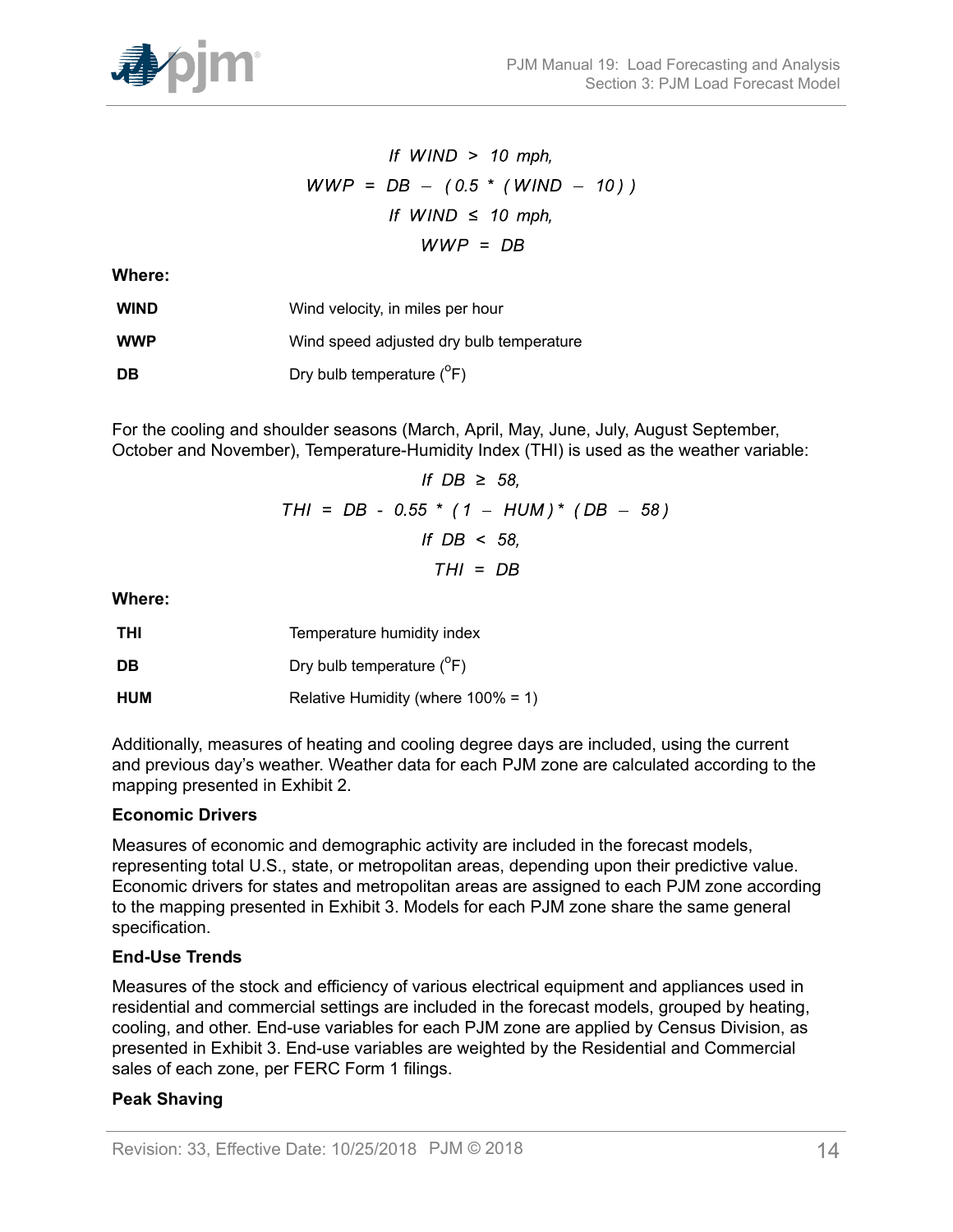

In cases where a zone contains a peak shaving program with an approved Peak Shaving Adjustment Plan, the zone's forecast will be adjusted to reflect the program's impact.

# **Load Adjustments**

In cases where a zone has experienced or is anticipated to experience a significant load change that may not be captured in the load forecast, PJM may elect to apply a load forecast in one of two ways: 1) for identified changes that have not yet occurred, by an explicit adjustment to the modeled forecast; and 2) for changes that have already occurred, by the introduction of a binary variable into the affected zone's model specification.

In cases where the load change has not yet occurred, PJM will base any adjustment on information received from EDC load forecasters in response to PJM's annual request for details on large load changes that are known to the EDC. PJM will handle these requests on a caseby-case basis and perform (or have performed) whatever analysis is required to establish the degree of certainty and magnitude of the load change. Attachment C provides load forecast adjustment guidelines.

In cases where a zone has experienced a large, sudden shift in load (or following the use of a manual load adjustment in a prior forecast), a load adjustment dummy (binary) variable may be added to the zone's model specification. The resulting model coefficient must satisfy the following criteria:

- Be explained by an identifiable occurrence (such as the migration of load from another service territory, factory shutdown, or a price shock);
- Be statistically significant;
- Have a sign in the expected direction;
- Have a magnitude that is consistent with the expected load shift;
- Have a magnitude, relative to the zone's metered peak, large enough to make a discernible difference in the forecast; and
- Make an appreciable improvement to model fit statistics.

## **Peak Shaving Adjustments**

**In cases where a zone has an approved Peak Shaving Plan (as described in Attachment D), PJM will develop a load forecast adjustment to capture the impact of the program. Initially, existing load history will be compared with modified load history that assumes the program's anticipated curtailment behavior occurred in all historical years used in the forecast model to determine the program's ability to reduce daily peaks. Programs will then be incorporated into the weather rotation simulation process to establish the program's initial forecast adjustment MW value.**

**Once incorporated into the PJM load forecast, the program's performance will be measured against its committed MW curtailment value (as dictated by the program specifications) and scored over a rolling three-year period**<sup>1</sup> **. Results of this measurement**

<sup>1</sup> **For programs with less than three years of history, a one- or two-year performance score will be used.**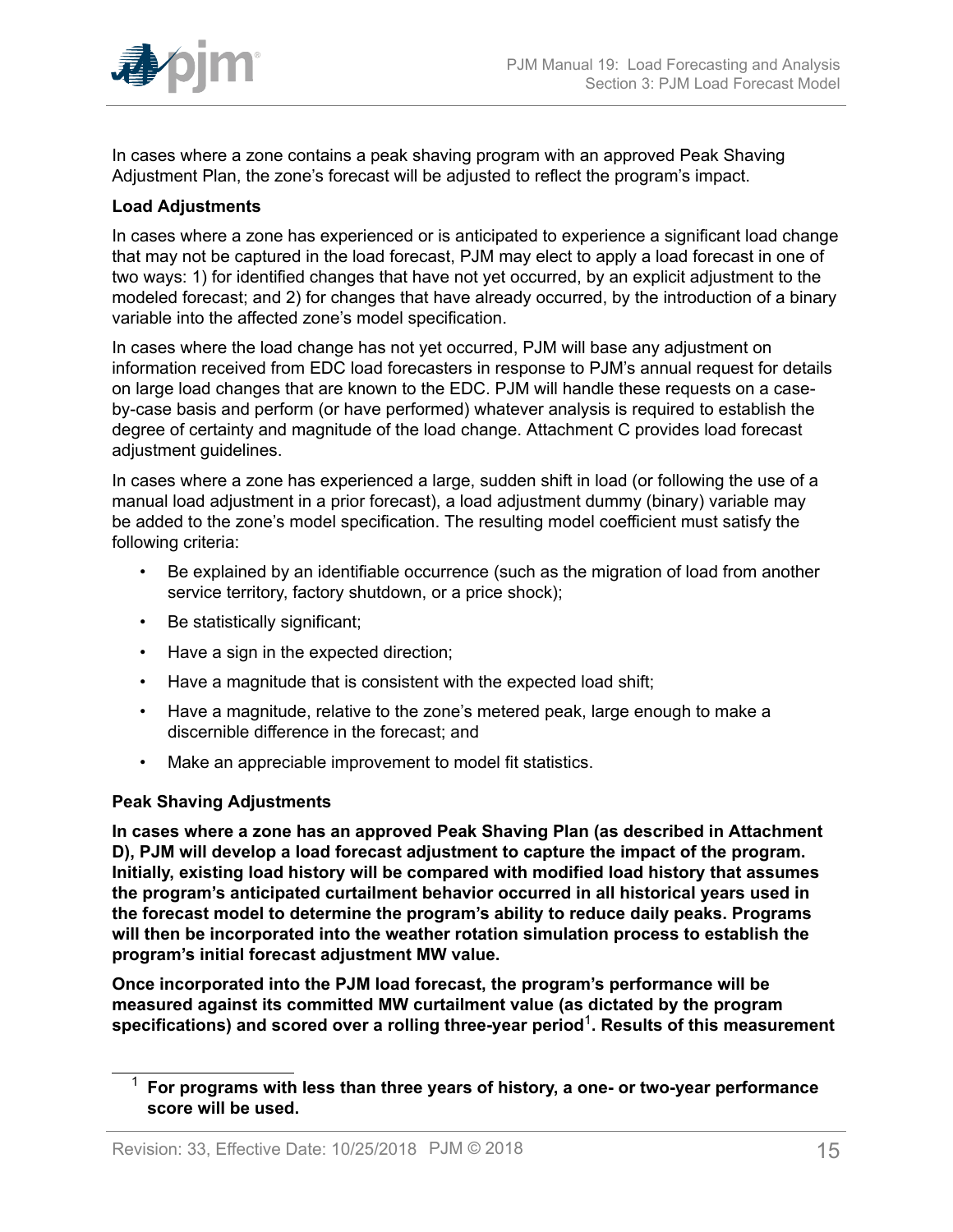

**may result in a revision of the program's forecast adjustment MW value, as described in Attachment D.**

**Any program receiving a peak shaving adjustment will be required to peak shave on any day in which its "trigger" is met or exceeded. The trigger will be based on the actual maximum daily temperature–humidity index (THI) for the relevant PJM zone as determined in advance by the relevant entity. If triggered, the peak shaving must comply with its pre-established parameters regarding number of hours of interruption, dispatch sequence, etc. Failure to operate to these parameters will lead to a reduction in the peak shaving adjustment.**

## **Non-Coincident Base and 90/10 Scenarios**

For each PJM zone, a distribution of non-coincident peak (NCP) forecasts is produced using a weather rotation simulation process. Using this approach, load forecasts are developed for each zone using the actual weather patterns that were observed in that zone over many years. The simulation process produces a distribution of monthly forecast results by selecting the 12 monthly peak values per forecast year for each weather scenario. For each year, by weather scenario, the maximum daily NCP load for a zone over each season is found. For each zone and year, a distribution of zonal NCP by weather scenario is developed. From this distribution, the median values are used to shape the monthly profile within each season.

The median result is used as the base (50/50) forecast; the values at the 10th percentile and 90th percentile are assigned to the 90/10 weather bands.

### **RTO and Coincident Forecasts**

To obtain the RTO/LDA peak forecast, the solution for each of the zonal coincident peak (CP) models are summed by day and weather scenario to obtain the RTO/LDA peak for the day. By weather scenario, the maximum daily RTO/LDA value for the season is found. For the RTO/ LDA, a distribution of the seasonal RTO/LDA peak vs. weather scenario is developed. From this distribution, the median result is used as the base (50/50) forecast; the values at the 10th percentile and 90th percentile are assigned to the 90/10 weather bands.

To determine the final zonal RTO/LDA-coincident peak (CP) forecasts, a methodology similar to the process for deriving zonal NCPs is applied. By weather scenario, the maximum daily CP load for a zone over the summer season is found. For each zone a distribution of zonal CP vs. weather scenario is developed. From this distribution the median value is selected. The median zonal CPs are summed and this sum is then used to apportion the forecasted RTO/LDA peak to produce the final zonal CP forecasts.

# **Net Energy for Load Forecasts**

For each PJM zone, a distribution of forecasts is produced using a weather rotation simulation process. The weather distributions are developed using observed historical weather data. The simulation process produces a distribution of monthly forecast results by summing the daily values per forecast year for each weather scenario.

### **Load Management, Price Responsive Demand and Behind-the-Meter Generation**

PJM incorporates assumptions of load management, price responsive demand and behind-themeter generation to supplement the base, unrestricted forecast.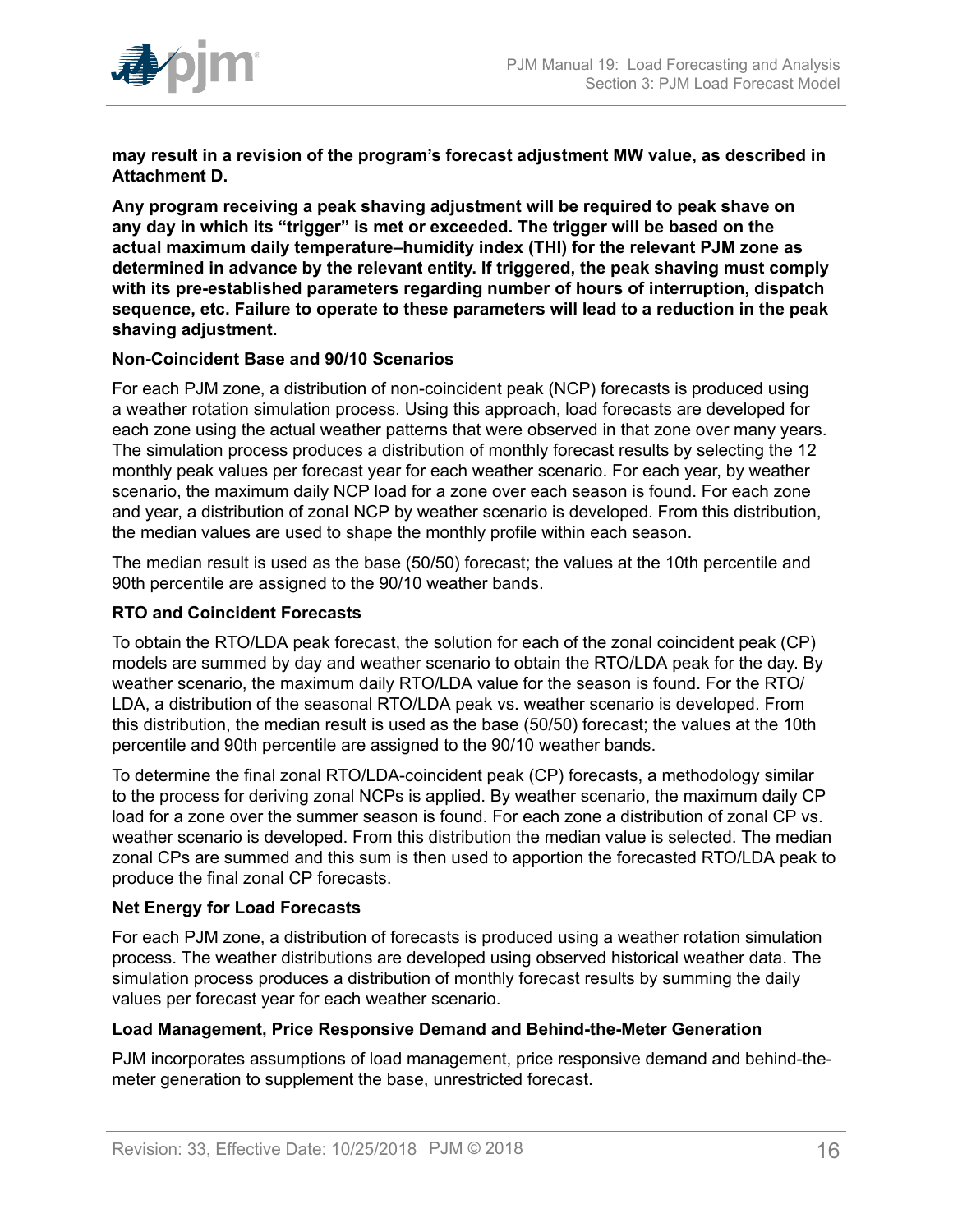

For Demand Resources (DR), forecasted values for each zone are computed based on the following procedure. The forecast is based on the PJM final summer season Committed DR amount, where the Committed DR means all DR that has committed through RPM, Base Residual Auction and all Incremental Auctions, or a Fixed Resource Requirement plan.

- 1. Compute the final amount of Committed DR (by DR product) for each of the most recent three Delivery Years. Express the Committed DR amount (by DR product) as a percentage of the zone's 50/50 forecast summer peak from the January Load Forecast Report immediately preceding the respective Delivery Year.
- 2. Compute the most recent three year average Committed DR percentage, by DR product, for each zone. For DR products with less than three years' worth of Committed DR data, compute the most recent one or two-year average Committed DR percentage.
- 3. The DR forecast, by DR product, for each zone shall be equal to the zone's 50/50 forecast summer peak multiplied by the corresponding result from Step 2 minus the amount of the PRD forecast (described below) that in previous years committed as a different DR product.

For Price Responsive Demand (PRD), forecasted values for each zone on or after Delivery Year 2020/21 are computed based on the procedure below. The forecast is based on the amount of Cleared PRD in Base Residual Auctions on or after Delivery Year2020/21. The PRD forecast for Delivery Years prior to 2020/21 shall be equal to zero because no PRD has cleared in those years' Base Residual Auctions.

- 1. Compute the final amount of Cleared PRD for the most recent three Base Residual Auctions targeting Delivery Years 2020/21 or afterwards. Express the Cleared PRD amount as a percentage of the zone's 50/50 forecast summer peak for the corresponding Delivery Year from the most recent PJM Load Forecast Report.
- 2. Compute the most recent three year average Cleared PRD percentage for each zone. If there is less than three years' worth Cleared PRD data, compute the most recent one or two-year average Cleared PRD percentage.
- 3. The PRD forecast for each zone shall be equal to the zone's 50/50 forecast summer peak multiplied by the corresponding result from Step 2.

The total amount of behind-the-meter solar generation will be forecasted separately from the load forecast model. This forecasted amount will be used to adjust the unrestricted load of each zone.

## **Note:**

More information on behind-the-meter generation can be found in the Behind-the-Meter Generation Business Rules in the PJM Manual for [Generator Operational Requirements](http://www.pjm.com/~/media/documents/manuals/m14d.ashx) [\(M-14D\)](http://www.pjm.com/~/media/documents/manuals/m14d.ashx) posted on PJM.com.

# <span id="page-16-0"></span>**3.3 Non-Zone Peak Forecast**

For use in the Reliability Pricing Model (RPM), PJM staff develops summer peak forecasts of the recognized non-zone loads. These forecasts are produced separately from the PJM Load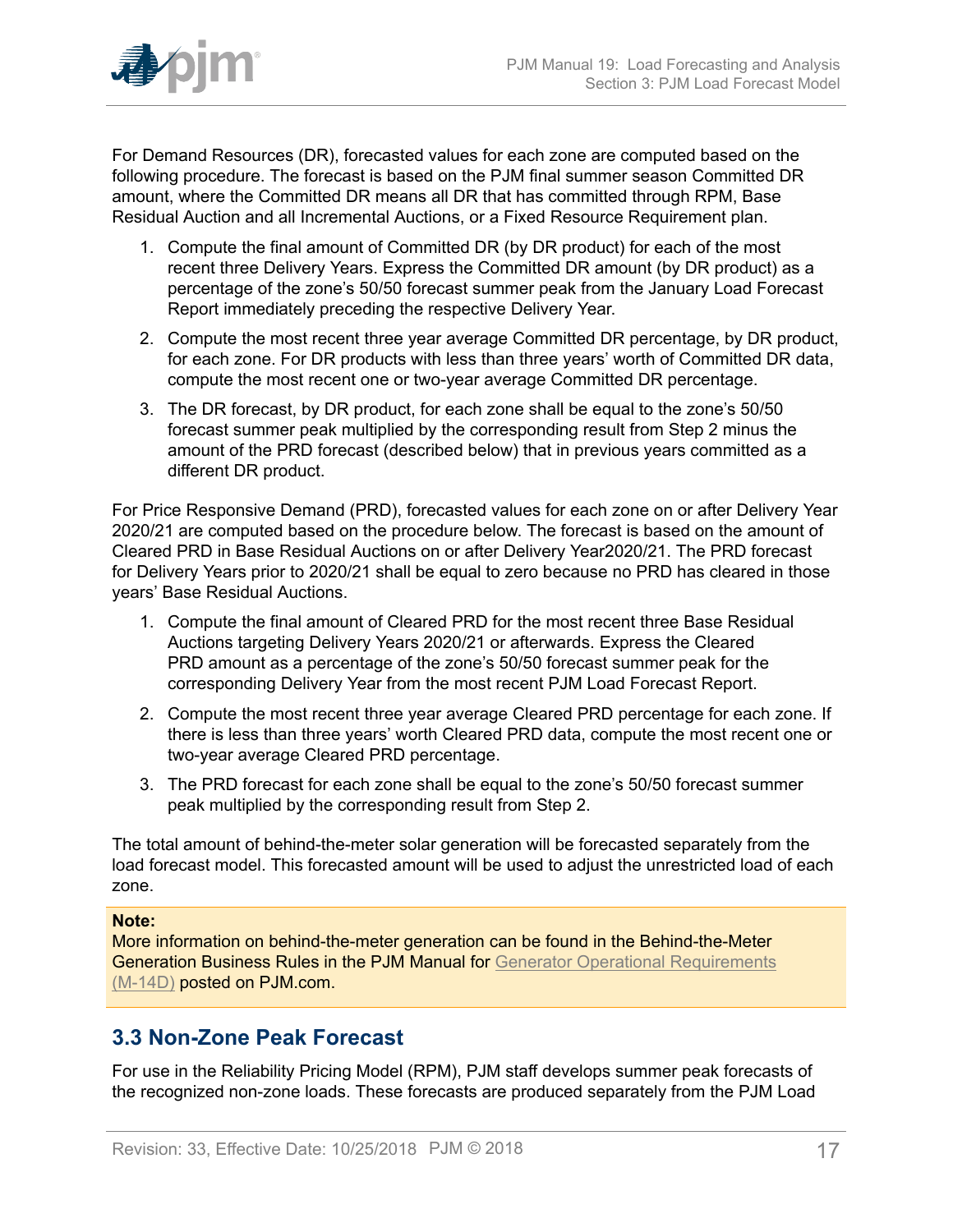

Forecast Model, and utilize methods appropriate for each situation. Non-zone forecasted loads are added to the associated PJM zone for RPM purposes only.

# <span id="page-17-0"></span>**3.4 Review of the Forecast**

The PJM Load Forecast is reviewed by the Load Analysis Subcommittee and the Planning Committee.

A member of the Planning Committee may submit an appeal (detailing the issue and outlining a solution) for a review of part or all of the forecast, which will be forwarded by the Chair of the Planning Committee to PJM, upon a vote of the Committee.

### **Calendar Data**

| <b>Variable Name</b>    | <b>Type/Formula</b> | <b>Description</b>                                 |  |
|-------------------------|---------------------|----------------------------------------------------|--|
| Day of week             |                     |                                                    |  |
| Monday                  | Binary              | Day of the Week                                    |  |
| Tuesday                 | Binary              | Day of the Week                                    |  |
| Wednesday               | Binary              | Day of the Week                                    |  |
| Thursday                | Binary              | Day of the Week                                    |  |
| Friday                  | <b>Binary</b>       | Day of the Week                                    |  |
| Saturday                | Binary              | Day of the Week                                    |  |
| Holiday                 |                     |                                                    |  |
| MartinLutherKingDay     | Fuzzy               | <b>MLK Day Holiday</b>                             |  |
| PresidentsDay           | Fuzzy               | President's Day<br>Holiday                         |  |
| GoodFriday              | Binary              | <b>Good Friday Religious</b><br>Holiday            |  |
| MemorialDay             | Fuzzy               | <b>Memorial Day Holiday</b>                        |  |
| July4th                 | Fuzzy               | Independence Day and<br>surrounding days           |  |
| LaborDay                | Fuzzy               | Labor Day Holiday                                  |  |
| Thanksgiving            | <b>Binary</b>       | <b>Thanksgiving Holiday</b>                        |  |
| FridayAfterThanksgiving | Fuzzy               | <b>Friday After</b><br><b>Thanksgiving Holiday</b> |  |
| XMasWkB4                | Fuzzy               | Week Before Christmas                              |  |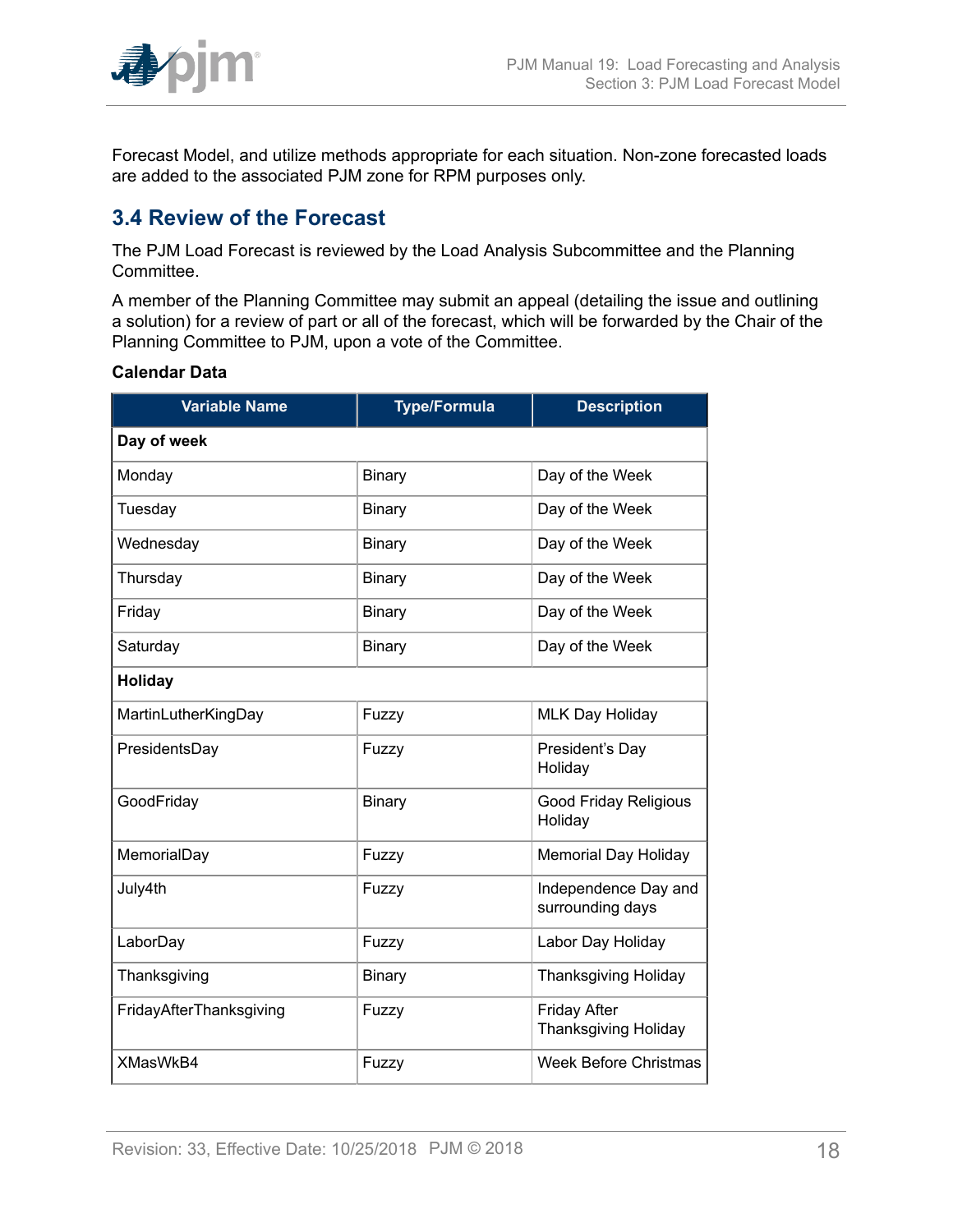

| <b>Variable Name</b> | <b>Type/Formula</b> | <b>Description</b>                                 |
|----------------------|---------------------|----------------------------------------------------|
| ChristmasEve         | Fuzzy               | Christmas Eve (value<br>depends on day of<br>week) |
| ChristmasDay         | <b>Binary</b>       | Christmas Day                                      |
| <b>XMasWk</b>        | Fuzzy               | Week after Christmas<br>Holiday                    |
| <b>NewYearsEve</b>   | Fuzzy               | New Years Eve(value<br>depends on day of<br>week)  |
| NewYearsDay          | <b>Binary</b>       | New Years Day Holiday                              |
| <b>XMasLights</b>    | Trend               | Christmas Lights/Retail<br><b>Operations Trend</b> |
| <b>Month</b>         |                     |                                                    |
| January              | <b>Binary</b>       | Month of the Year                                  |
| February             | <b>Binary</b>       | Month of the Year                                  |
| March                | Binary              | Month of the Year                                  |
| April                | <b>Binary</b>       | Month of the Year                                  |
| May                  | <b>Binary</b>       | Month of the Year                                  |
| June                 | <b>Binary</b>       | Month of the Year                                  |
| July                 | <b>Binary</b>       | Month of the Year                                  |
| August               | <b>Binary</b>       | Month of the Year                                  |
| September            | <b>Binary</b>       | Month of the Year                                  |
| October              | <b>Binary</b>       | Month of the Year                                  |
| November             | <b>Binary</b>       | Month of the Year                                  |
| <b>Other</b>         |                     |                                                    |
| DLSav_EPA2005        | <b>Binary</b>       | Daylight Saving Time<br>conversion                 |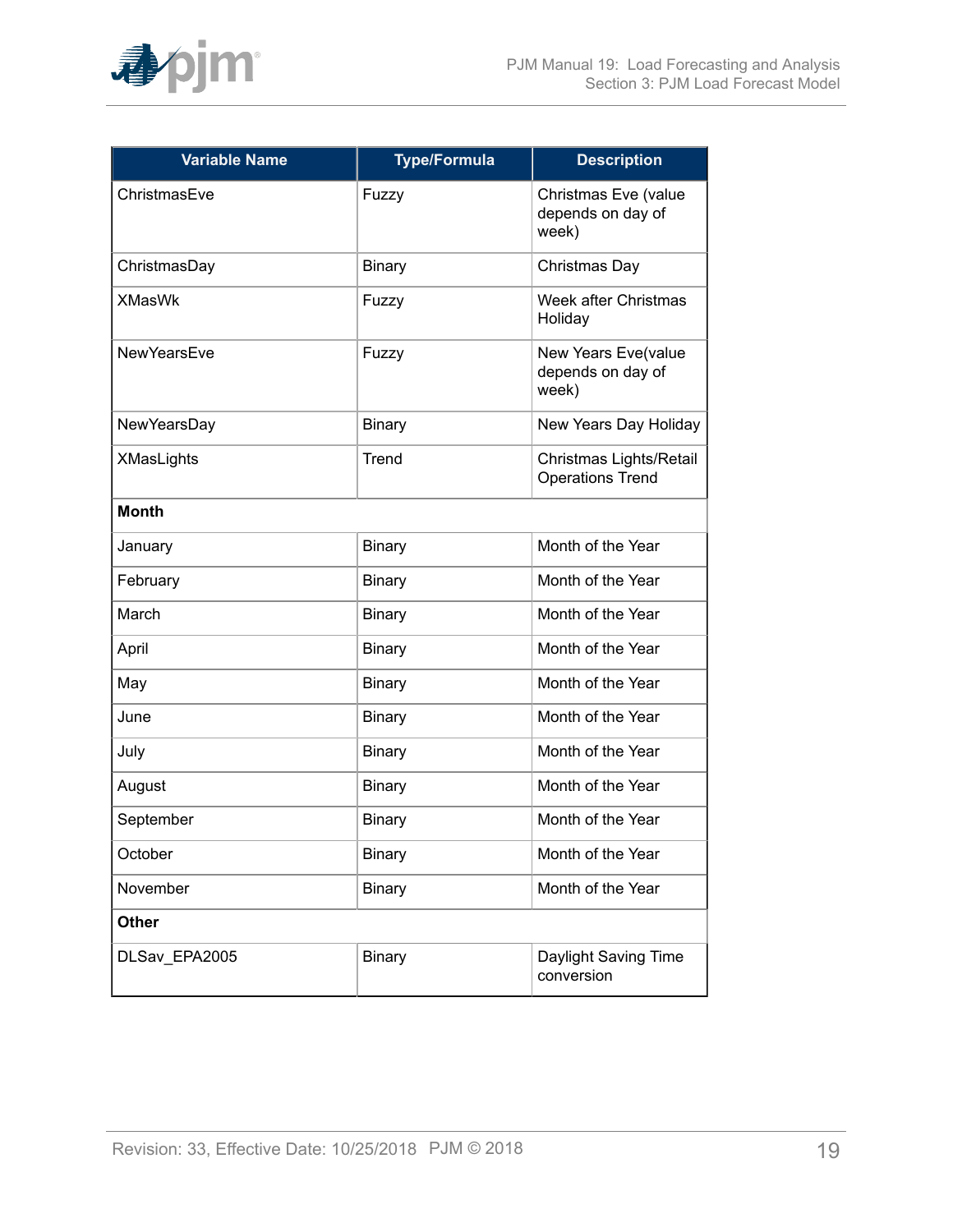

### **Note:**

Binary – A variable which has a value of 1 for the indicated characteristic, otherwise the value is 0.

Fuzzy – A variable which has a conditional value for the indicated characteristic, otherwise the value is 0.

Trend - A variable which has a value with increasing then decreasing value for the indicated characteristic, otherwise the value is 0.

## **End-Use/ Weather Variables**

| S1_THI      | IF (month $\geq$ 5 & month $\leq$ 9)     |
|-------------|------------------------------------------|
|             | THEN MaxTHI <sup>2</sup>                 |
|             | ELSE <sub>0</sub>                        |
| Cool_S2_THI | IF (month $\geq$ 5 & month $\leq$ 9)     |
|             | AND Spline2 Threshold < MaxTHI           |
|             | THEN Cool * (MaxTHI - Spline2 Threshold) |
|             | ELSE <sub>0</sub>                        |
| Cool_S3_THI | IF (month $\geq$ 5 & month $\leq$ 9)     |
|             | AND Spline3 Threshold < MaxTHI           |
|             | THEN Cool * (MaxTHI - Spline3 Threshold) |
|             | ELSE <sub>0</sub>                        |
| Cool_S4_THI | IF (month $\geq$ 5 & month $\leq$ 9)     |
|             | AND MaxTHI > Spline4 Threshold           |
|             | THEN Cool * (MaxTHI - Spline4 Threshold) |
|             | ELSE <sub>0</sub>                        |

Cool = (Residential Equipment Index \* ( $R/(R+C)$ ) \* (Commercial Equipment Index \* ( $C/(R+C)$ ) **Where:**

**R** Residential sector electricity sales

<sup>&</sup>lt;sup>2</sup> Intermediate Calculations: MaxTHI Maximum THI over 24 hours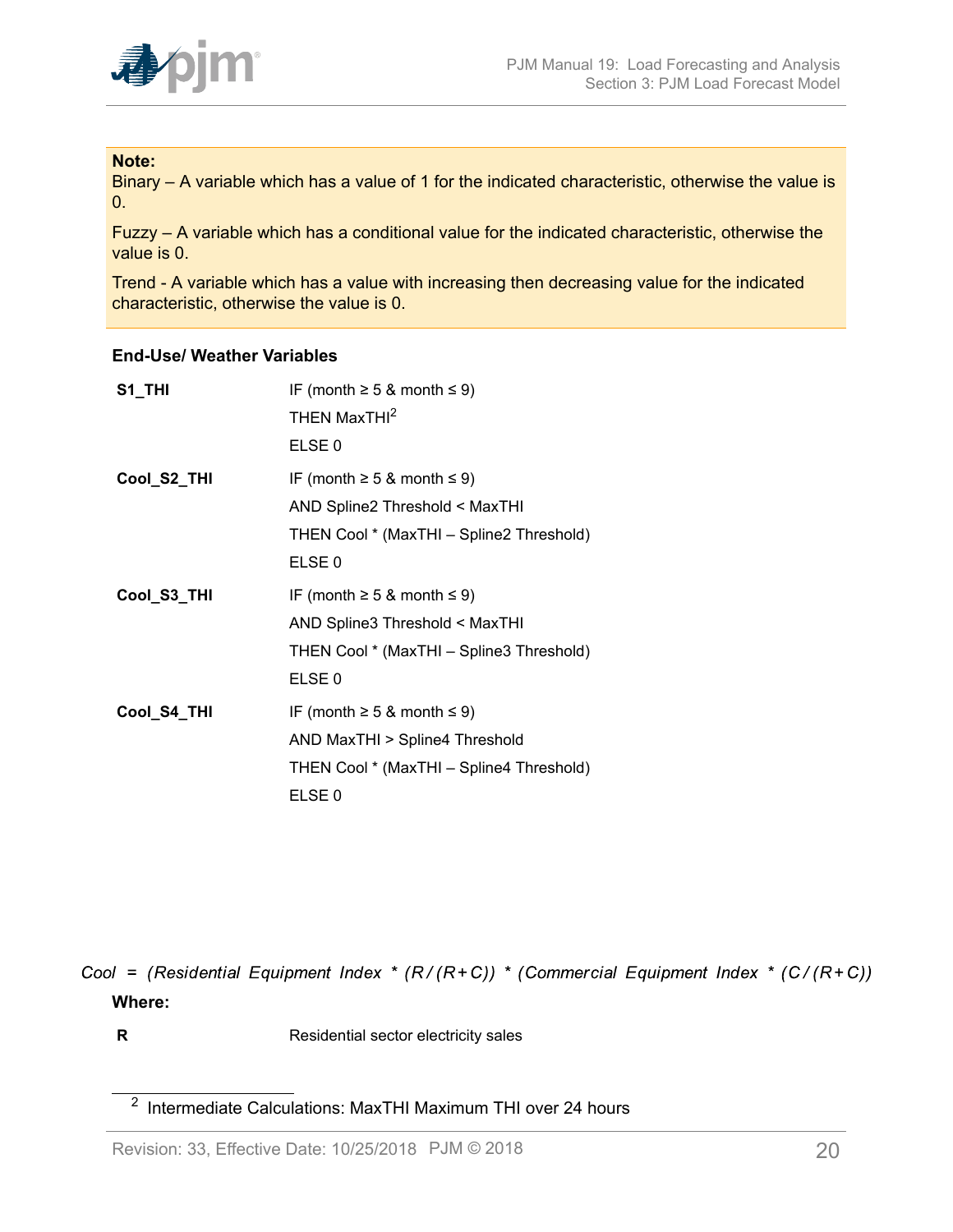

| C                                            | Commercial sector electricity sales                                                                                                                     |
|----------------------------------------------|---------------------------------------------------------------------------------------------------------------------------------------------------------|
| <b>Residential</b><br><b>Equipment Index</b> | $\Sigma_{u=1-n. \, \nu=1998-vr}$ (Saturation <sub>u.v</sub> /Efficiency <sub>u.v</sub> )/ (Saturation <sub>u.1998</sub> /Efficiency <sub>u.1998</sub> ) |
| <b>Commercial</b><br><b>Equipment Index</b>  | $\Sigma_{u=1-n. \, v=1998-vr}$ (Saturation <sub>u.v</sub> /Efficiency <sub>u.v</sub> )/ (Saturation <sub>u.1998</sub> /Efficiency <sub>u.1998</sub> )   |
| U                                            | Equipment type                                                                                                                                          |
| Υ                                            | Year                                                                                                                                                    |

| Heat_S1_WWP | IF (month $\leq 2$ or month = 12)<br>THEN Heat * WWP HR193<br>ELSE <sub>0</sub>                                                          |
|-------------|------------------------------------------------------------------------------------------------------------------------------------------|
| Heat_S2_WWP | IF (month $\leq 2$ or month = 12)<br>AND WWP_HR19 < Spline2 Threshold<br>THEN Heat * (WWP_HR19 - Spline2 Threshold)<br>ELSE <sub>0</sub> |
| Heat_S3_WWP | IF (month $\leq 2$ or month = 12)<br>AND WWP_HR19 < Spline3 Threshold<br>THEN Heat * (WWP HR19 - Spline3 Threshold)<br>ELSE <sub>0</sub> |
| Heat_S4_WWP | IF (month $\leq 2$ or month = 12)<br>AND WWP_HR19 < Spline4 Threshold<br>THEN Heat * (WWP HR19 - Spline4 Threshold)<br>ELSE <sub>0</sub> |

Heat = (Residential Equipment Index \* ( $R/(R+C)$ ) \* (Commercial Equipment Index \* ( $C/(R+C)$ )

<sup>3</sup> WWP\_HR19 WWP for hour ending 19:00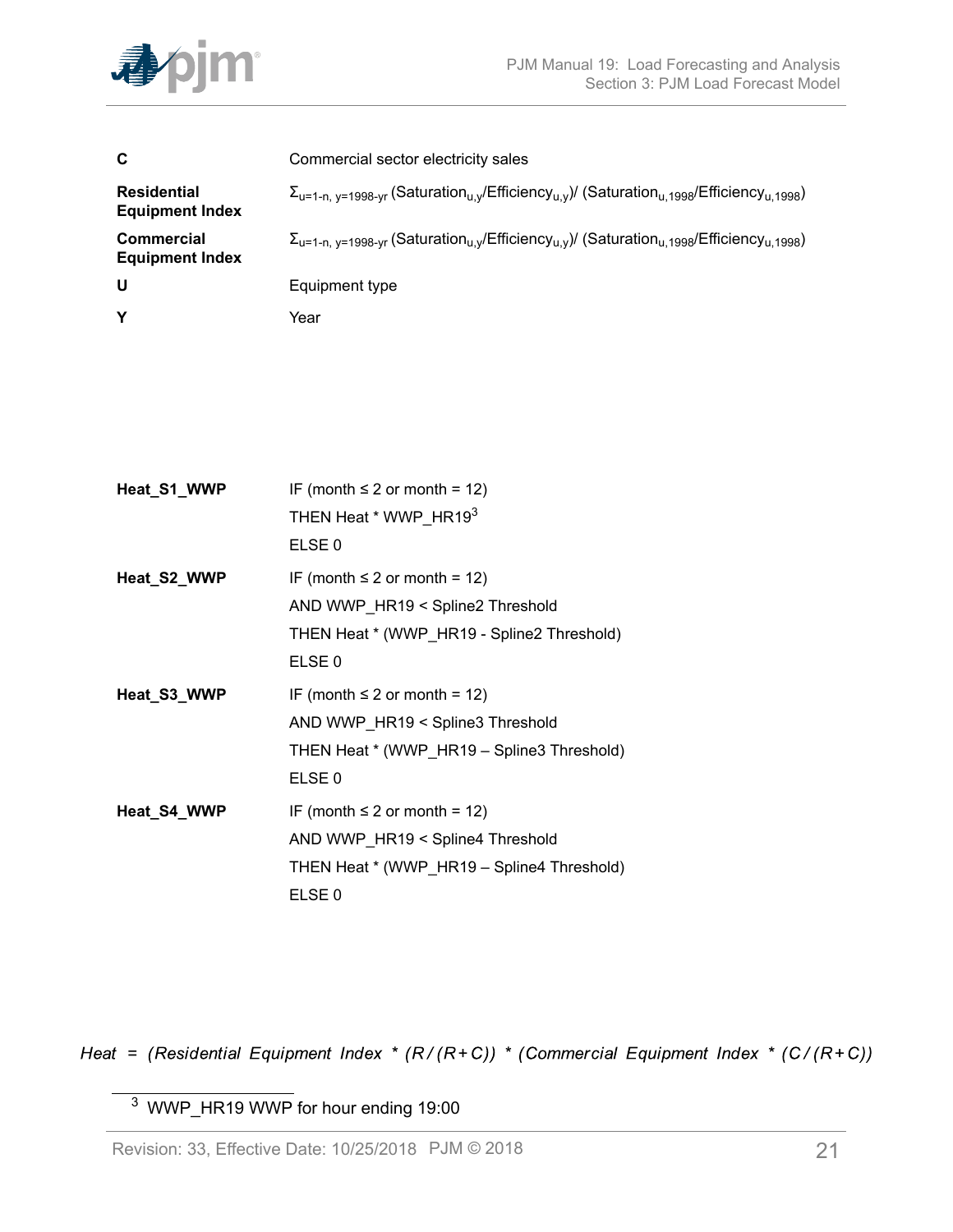

| Heat_Shidr_50LT | IF (month = 3 or month = 4 or month = 10 or month = 11) THEN |
|-----------------|--------------------------------------------------------------|
|                 | IF (WWP $HR19 < 50$ ) THEN                                   |
|                 | Heat $*(WWP_HR19-50)$                                        |
|                 | ELSE <sub>0</sub>                                            |
| Shidr_BASE      | IF (month = 3 or month = 4 or month = 10 or month = 11) THEN |
|                 | IF (WWP HR19 $>=$ 50 and WWP HR19 $<=$ 70) THEN              |
|                 | WWP HR19                                                     |
|                 | ELSE <sub>0</sub>                                            |
| Cool_Shidr_THI  | IF (month = 3 or month = 4 or month = 10 or month = 11) THEN |
|                 | IF (Heat Shidr $50LT = 0$ and Shidr BASE = 0) THEN           |
|                 | Cool * MaxTHI                                                |
|                 | ELSE <sub>0</sub>                                            |

# **End-Use/Economic/Weather Data**

| <b>Variable Name</b> | <b>Formula</b>                                | <b>Description</b>                                                                   |
|----------------------|-----------------------------------------------|--------------------------------------------------------------------------------------|
| Cool_IN2_CDD         | Cool*DailyEconIndex <sup>4</sup> *CDD         | Cooling equipment index<br>interacted with                                           |
|                      |                                               | degree days and economic<br>index.                                                   |
| Cool IN2 LAG1CDD     | Cool *DailyEconIndex<br>*CDD LAG <sup>5</sup> | Cooling equipment index<br>interacted with lagged degree<br>days and economic index. |
| Heat IN2 HDD         | Heat *DailyEconIndex *HDD <sup>6</sup>        | Heating equipment index<br>interacted with                                           |
|                      |                                               | degree days and economic<br>index.                                                   |
| Heat_IN2_LAG1 HDD    | Heat*DailyEconIndex*HDD LAG7                  | Heating equipment index<br>interacted with                                           |

<sup>4</sup> CDD Max(AvgTmp-65.0) Cooling Degree Days

 $^6\,$  HDD Max(60-AvgTmp,0) Heating Degree Days

<sup>5</sup> CDD\_LAG Cooling degree days from prior day

<sup>&</sup>lt;sup>7</sup> HDD\_LAG Heating degree days from prior day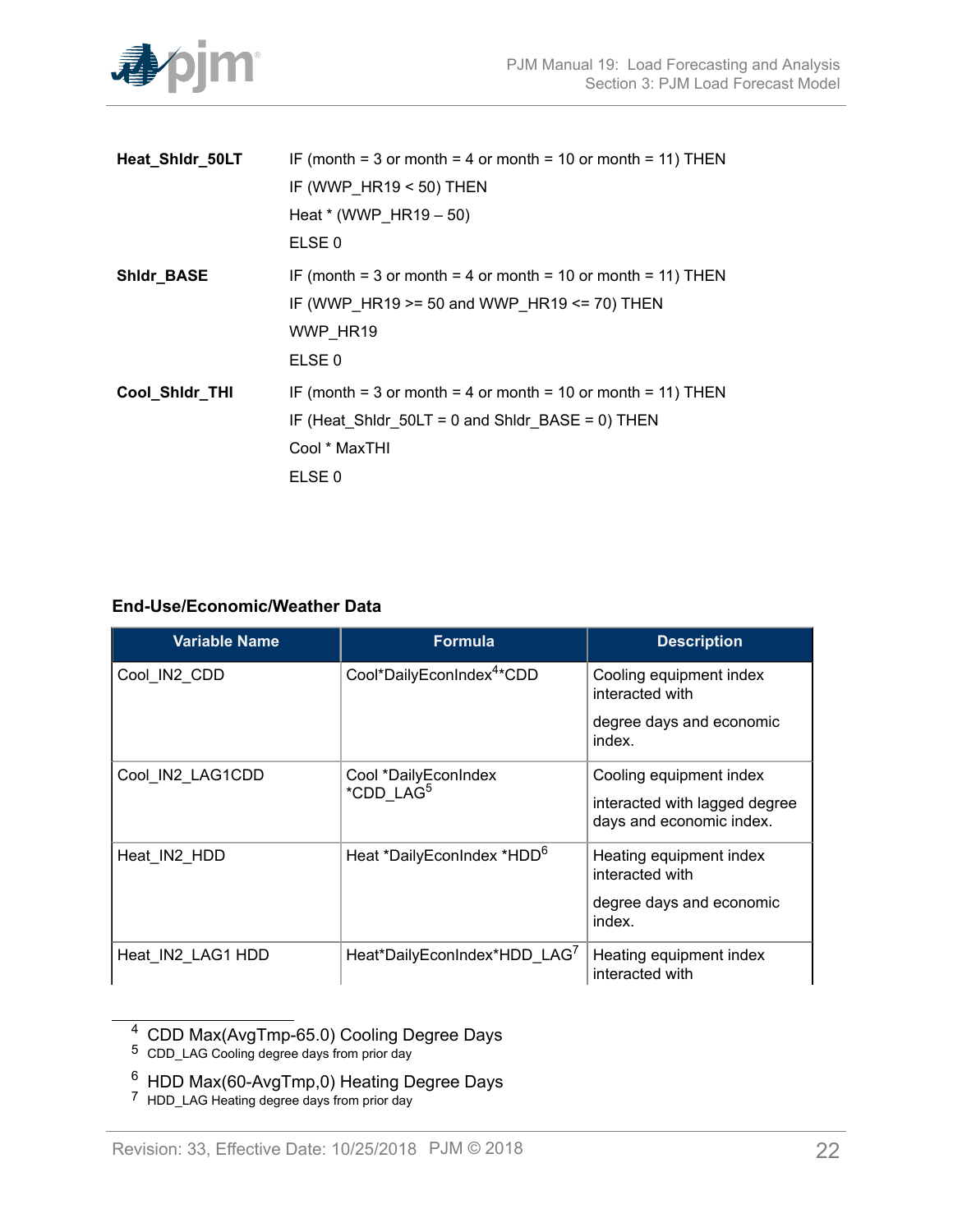

| Variable Name | Formula | <b>Description</b>                 |
|---------------|---------|------------------------------------|
|               |         | degree days and economic<br>index. |

# **End-Use/Economic Data**

| <b>Variable Name</b> | <b>Formula</b>          | <b>Description</b>                                          |
|----------------------|-------------------------|-------------------------------------------------------------|
| Other IN2            | Other * Daily Econindex | Other equipment index<br>interacted with economic<br>index. |

Other = (Residential Equipment Index \* ( $R/(R+C)$ ) \* (Commercial Equipment Index \* ( $C/(R+C)$ )

# **Economic Data**

| <b>Variable Name</b> | <b>Description</b>                                  |
|----------------------|-----------------------------------------------------|
| DailyEconIndex       | Economic index quarterly values converted to daily. |

$$
EconIndex = ResWt x (HHy,m/HHbase)0.47x (Popy,m/Popbase).0.26x (Plncy,m/Plncbase).0.27
$$

+ ComWt x (NMEmp<sub>y,m</sub>/ NMEmp<sub>base</sub>) 
$$
^{0.47}
$$
 x (GDP<sub>y,m</sub>/ GDP<sub>base</sub>)  $^{0.20}$   
x (GMP<sub>y,m</sub>/ GMP<sub>base</sub>)  $^{0.16}$  x (Pop<sub>y,m</sub>/ Pop<sub>base</sub>)  $^{0.17}$ 

+ 
$$
IndWt \times (GDP_{y,m}/GDP_{base})
$$
. <sup>0.47</sup>x ( $GMP_{y,m}/GMP_{base}$ ) <sup>0.53</sup>

**Where:**

| <b>ResWt</b> | Residential sector sales percentage to total zonal electric sales in year (y)                        |
|--------------|------------------------------------------------------------------------------------------------------|
| HH           | Number of households in year (y) and month (m)                                                       |
| Pop          | Population in year $(y)$ and month $(m)$                                                             |
| <b>PInc</b>  | Value of total real personal income in year $(y)$ and month $(m)$                                    |
| <b>ComWt</b> | Commercial sector sales percentage to total zonal electric sales in year (y)                         |
| <b>NMEmp</b> | Number of non-manufacturing employees in the metro area(s) in year $(y)$ and<br>month(m)             |
| <b>GDP</b>   | Value of total real gross domestic product in the United States in year (y) and<br>month $(m)$       |
| <b>GMP</b>   | Value of total real gross metropolitan product in the metro area(s) in year $(y)$<br>and month $(m)$ |
| <b>IndWt</b> | Industrial sector sales percentage to total zonal electric sales in year (y)                         |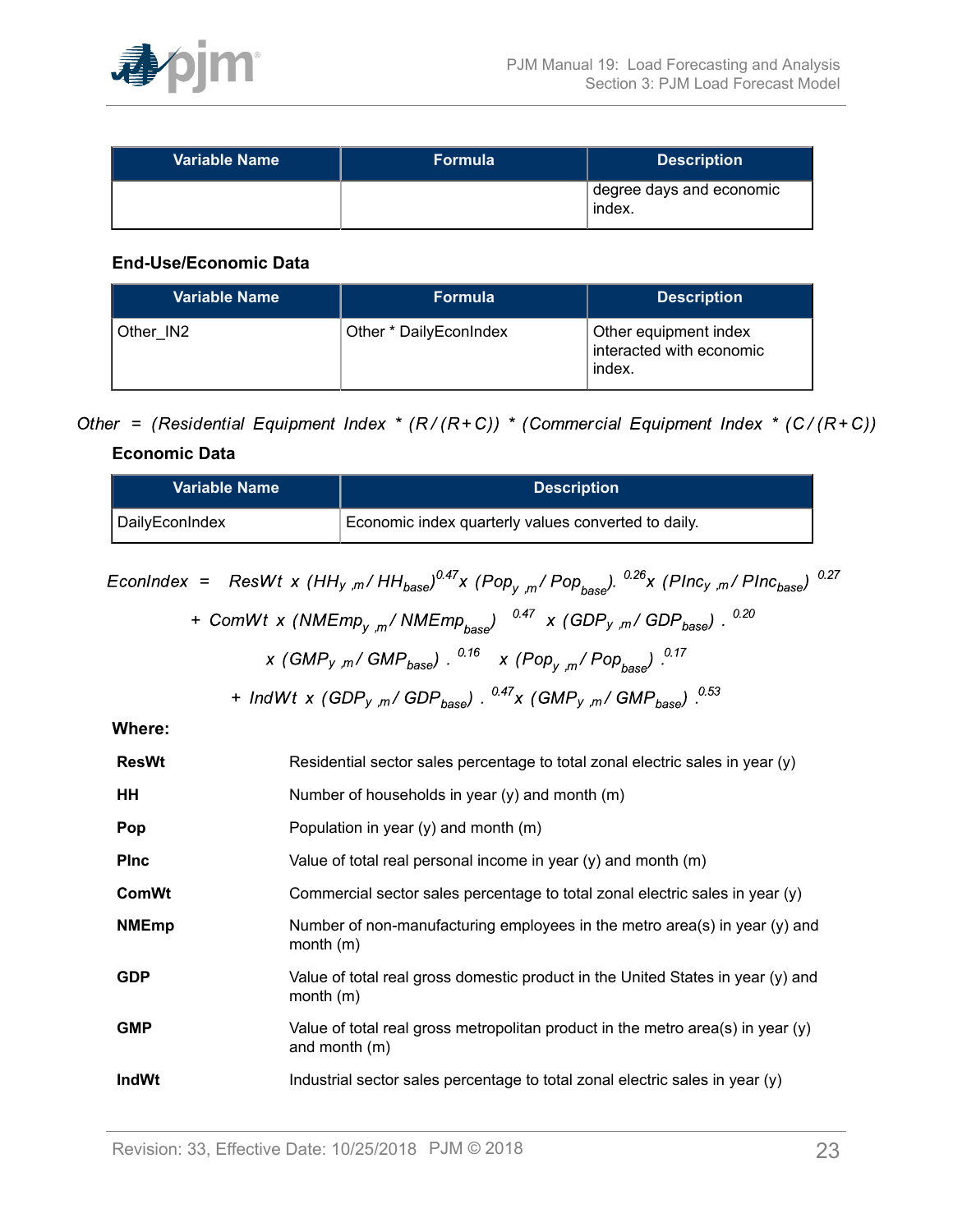

### And base indexes the base year

# **Load Adjustment**

<span id="page-23-0"></span>

| <b>Variable Name</b> | <b>Type/Formula</b> | <b>Description</b>                  |
|----------------------|---------------------|-------------------------------------|
| $LA <$ yy>           | Binary              | Adjustment for year 20yy<br>forward |

## *Exhibit 1: Model Variable Definitions*

<span id="page-23-1"></span>

| <b>Zone</b>  | <b>Weather</b> | <b>Airport Name</b>                         | Weight |
|--------------|----------------|---------------------------------------------|--------|
|              | <b>Station</b> |                                             |        |
| <b>AE</b>    | <b>ACY</b>     | Atlantic City International                 | 1      |
| <b>AEP</b>   | <b>CAK</b>     | Akron-Canton Regional Airport               | 0.151  |
| <b>AEP</b>   | <b>CMH</b>     | <b>Columbus Port Columbus International</b> | 0.234  |
| <b>AEP</b>   | <b>CRW</b>     | Charleston Yeager Airport                   | 0.226  |
| <b>AEP</b>   | <b>FWA</b>     | Fort Wayne International Airport            | 0.227  |
| <b>AEP</b>   | <b>ROA</b>     | Roanoke Regional Airport                    | 0.162  |
| <b>APS</b>   | <b>IAD</b>     | <b>Washington Dulles</b>                    | 0.3    |
| <b>APS</b>   | <b>PIT</b>     | Pittsburgh International                    | 0.7    |
| <b>ATSI</b>  | <b>CAK</b>     | Akron-Canton Regional Airport               | 0.465  |
| <b>ATSI</b>  | <b>CLE</b>     | <b>Cleveland Hopkins Airport</b>            | 0.3    |
| <b>ATSI</b>  | <b>TOL</b>     | <b>Toledo Express Airport</b>               | 0.15   |
| <b>ATSI</b>  | <b>PIT</b>     | Pittsburgh International Airport            | 0.085  |
| <b>BGE</b>   | <b>BWI</b>     | Baltimore Washington International          | 1      |
| <b>COMED</b> | <b>ORD</b>     | Chicago O'Hare International                | 1      |
| <b>DAY</b>   | <b>DAY</b>     | Cox-Dayton International                    | 1      |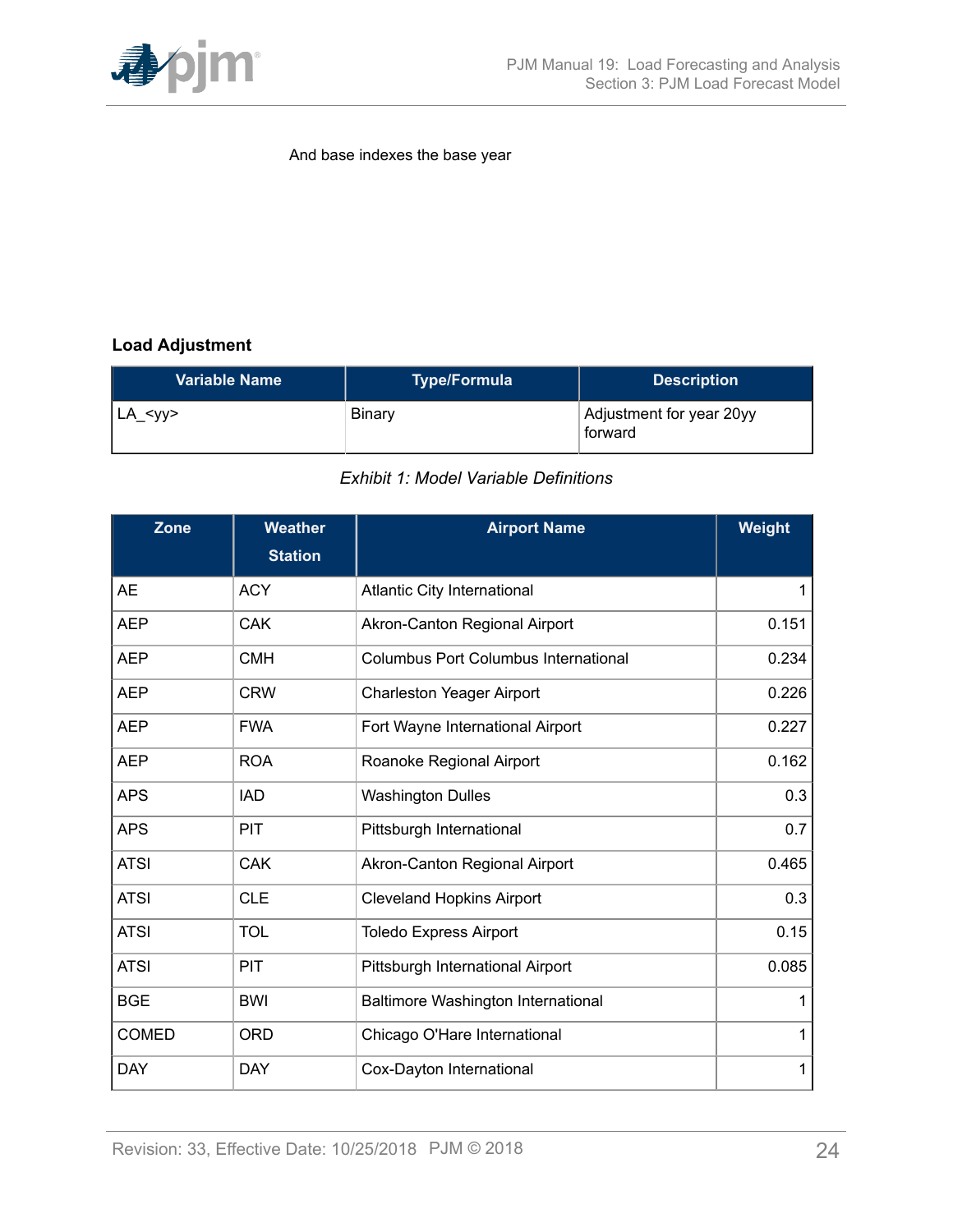

| Zone         | <b>Weather</b> | <b>Airport Name</b>                   | Weight |
|--------------|----------------|---------------------------------------|--------|
|              | <b>Station</b> |                                       |        |
| <b>DEOK</b>  | <b>CVG</b>     | Cincinnati Northern KY Airport        | 1      |
| <b>DLCO</b>  | PIT            | Pittsburgh International              | 1      |
| <b>DOM</b>   | <b>IAD</b>     | <b>Washington Dulles</b>              | 0.3333 |
| <b>DOM</b>   | <b>ORF</b>     | Norfolk International                 | 0.3333 |
| <b>DOM</b>   | <b>RIC</b>     | <b>Richmond International</b>         | 0.3334 |
| <b>DPL</b>   | <b>ILG</b>     | Wilmington New Castle County Airport  | 0.7    |
| <b>DPL</b>   | <b>WAL</b>     | <b>Wallops Island Flight Center</b>   | 0.3    |
| <b>EKPC</b>  | <b>CVG</b>     | Cincinnati Northern KY Airport        | 0.25   |
| <b>EKPC</b>  | <b>LEX</b>     | <b>Blue Grass Airport</b>             | 0.49   |
| <b>EKPC</b>  | <b>SDF</b>     | Louisville International Airport      | 0.26   |
| <b>JCPL</b>  | <b>EWR</b>     | Newark International                  | 0.75   |
| <b>JCPL</b>  | <b>ACY</b>     | Atlantic City International           | 0.25   |
| <b>METED</b> | <b>PHL</b>     | Philadelphia International            | 0.5    |
| <b>METED</b> | <b>ABE</b>     | Allentown Lehigh Valley International | 0.5    |
| <b>PECO</b>  | PHL            | Philadelphia International            | 1      |
| <b>PENLC</b> | <b>ERI</b>     | Erie International                    | 0.5    |
| <b>PENLC</b> | <b>IPT</b>     | <b>Williamsport Regional</b>          | 0.5    |
| <b>PEPCO</b> | <b>DCA</b>     | Washington Reagan National            | 1      |
| PL           | <b>ABE</b>     | Allentown Lehigh Valley International | 0.25   |
| PL           | <b>AVP</b>     | Wilkes-Barre Scranton International   | 0.25   |
| PL           | <b>IPT</b>     | <b>Williamsport Regional</b>          | 0.25   |
| PL           | <b>MDT</b>     | Harrisburg International              | 0.25   |
| PS           | <b>EWR</b>     | <b>Newark International</b>           | 1      |
| <b>RECO</b>  | <b>EWR</b>     | Newark International                  | 1      |
| <b>UGI</b>   | <b>AVP</b>     | Wilkes-Barre Scranton International   | 1      |

| <b>Exhibit 2: Assignment of Weather Stations to Zones</b> |
|-----------------------------------------------------------|
|-----------------------------------------------------------|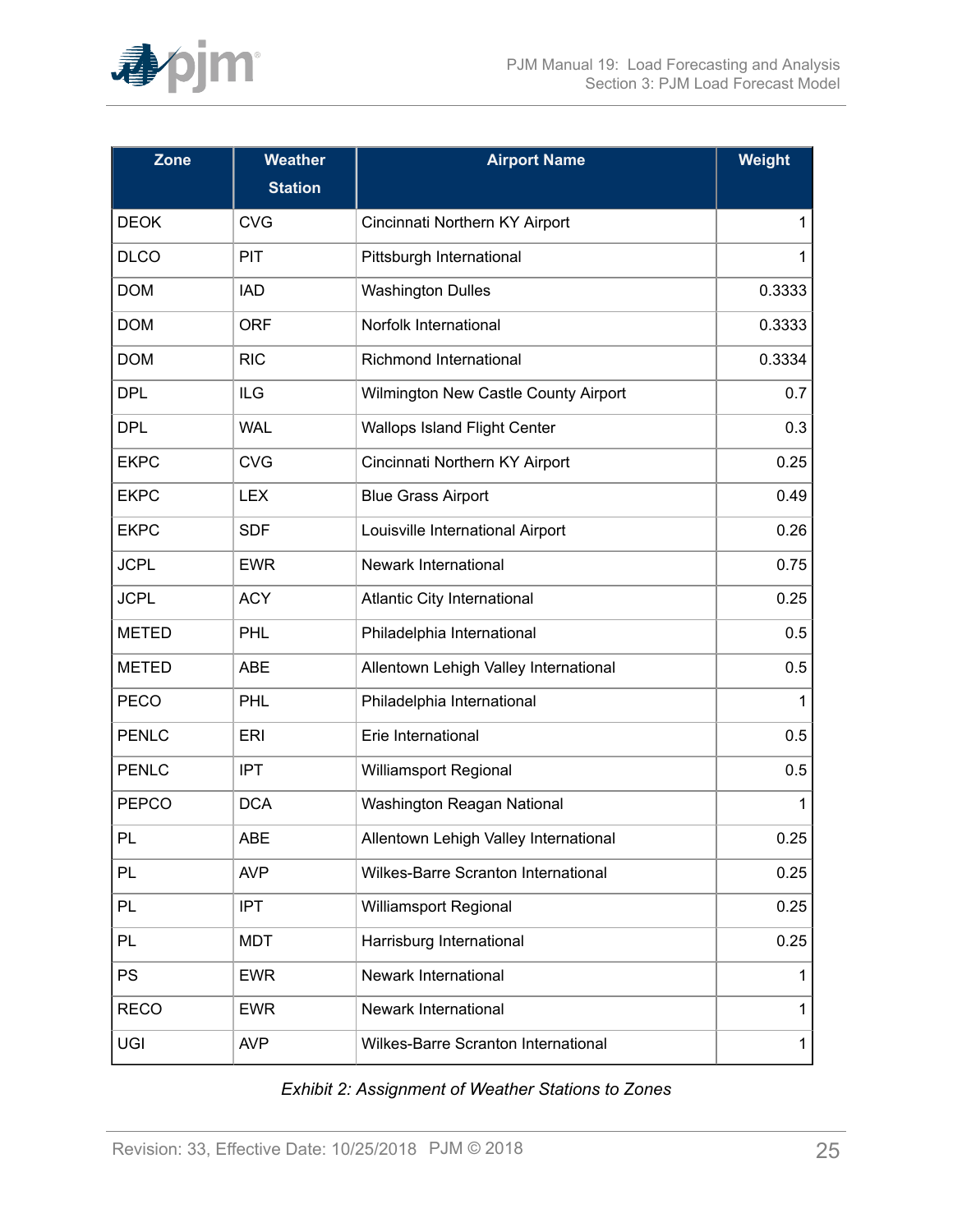

<span id="page-25-0"></span>

| Zone         | State(s)          | <b>Metro Area Name(s)</b>                                                                                                                                                                                                                                                                                                                  | <b>Census Division</b>    |
|--------------|-------------------|--------------------------------------------------------------------------------------------------------------------------------------------------------------------------------------------------------------------------------------------------------------------------------------------------------------------------------------------|---------------------------|
| AE           | <b>NJ</b>         | Atlantic City-Hammonton NJ, Ocean City NJ,<br>Vineland-Bridgeton NJ                                                                                                                                                                                                                                                                        | Middle Atlantic           |
| <b>AEP</b>   | OH, WV,<br>VA, IN | Elkhart-Goshen IN, Fort Wayne IN, Muncie IN, South<br>Bend-Mishawaka IN-MI, Niles-Benton Harbor MI,<br>Canton-Massillon OH, Columbus OH, Lima OH,<br>Kingsport-Bristol TN, Blacksburg-Christiansburg-<br>Radford, VA, Lynchburg VA, Roanoke VA, Beckley,<br>WV, Charleston WV, Huntington-Ashland WV-KY-<br>OH, Weirton-Steubenville WV-OH | <b>East North Central</b> |
| <b>APS</b>   | PA, OH, WV        | Cumberland MD-WV, Hagerstown-Martinsburg<br>MD-WV, Chambersburg-Waynesboro PA, State<br>College PA, Winchester VA-WV, Morgantown WV,<br>Parkersburg-Vienna WV                                                                                                                                                                              | South Atlantic            |
| <b>ATSI</b>  | PA, OH            | Akron OH, Cleveland-Elyria OH, Mansfield OH,<br>Springfield OH, Toledo OH, Youngstown-Warren-<br>Boardman OH-PA, Pittsburgh PA                                                                                                                                                                                                             | <b>East North Central</b> |
| <b>BGE</b>   | <b>MD</b>         | Baltimore-Columbia-Towson MD                                                                                                                                                                                                                                                                                                               | South Atlantic            |
| <b>COMED</b> | IL                | Chicago-Naperville-Arlington Heights IL, Elgin IL,<br>Kankakee IL, Lake County-Kenosha County IL-WI,<br>Rockford IL                                                                                                                                                                                                                        | <b>East North Central</b> |
| <b>DAY</b>   | OН                | Dayton OH                                                                                                                                                                                                                                                                                                                                  | <b>East North Central</b> |
| <b>DEOK</b>  | OH                | Cincinnati OH-KY-IN                                                                                                                                                                                                                                                                                                                        | <b>East North Central</b> |
| <b>DLCO</b>  | PA                | Pittsburgh PA                                                                                                                                                                                                                                                                                                                              | <b>Middle Atlantic</b>    |
| <b>DOM</b>   | VA                | Charlottesville VA, Harrisonburg VA, Richmond VA,<br>Roanoke VA, Staunton-Waynesboro VA, Virginia<br>Beach-Norfolk-Newport News VA,                                                                                                                                                                                                        | South Atlantic            |
| <b>DPL</b>   | DE                | Dover DE, Wilmington DE-MD-NJ, Salisbury MD-DE                                                                                                                                                                                                                                                                                             | South Atlantic            |
| <b>EKPC</b>  | KY                | Cincinnati OH-KY-IN, Louisville/Jefferson County KY-<br>IN, Elizabethtown-Fort Knox KY, Bowling Green KY,<br>Lexington-Fayette KY, Huntington-Ashland WV-KY-<br>OH                                                                                                                                                                         | <b>East South Central</b> |
| <b>JCPL</b>  | NJ                | Camden NJ, Newark NJ-PA, Trenton NJ                                                                                                                                                                                                                                                                                                        | Middle Atlantic           |
| <b>METED</b> | <b>PA</b>         | Allentown-Bethlehem-Easton PA-NJ, East<br>Stroudsburg PA, Gettysburg PA, Lebanon PA,<br>Reading PA, York-Hanover PA,                                                                                                                                                                                                                       | Middle Atlantic           |
| <b>PECO</b>  | PA                | Montgomery County-Bucks County-Chester County<br>PA, Philadelphia PA                                                                                                                                                                                                                                                                       | Middle Atlantic           |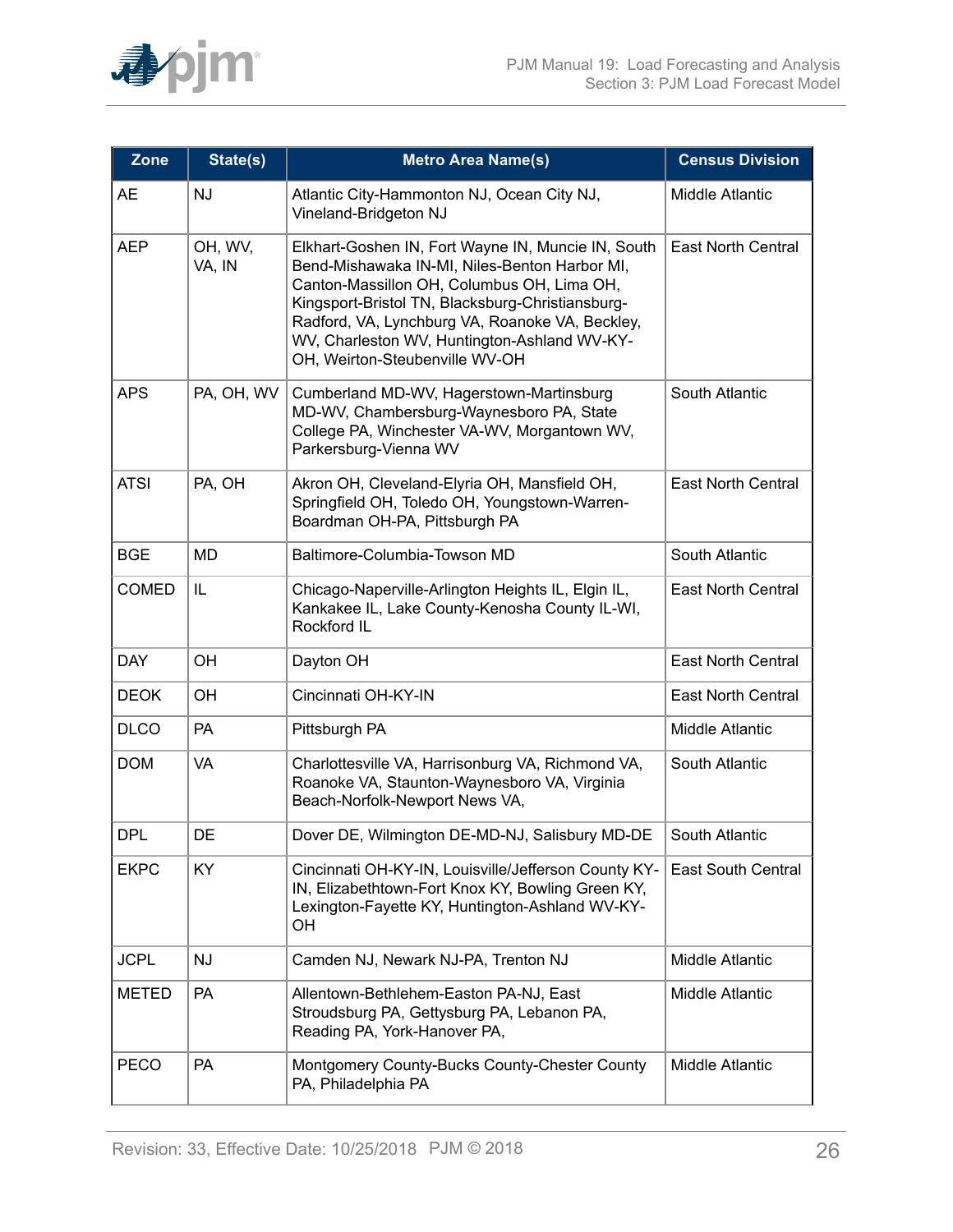

| Zone         | State(s)  | <b>Metro Area Name(s)</b>                                                                                                                                                       | <b>Census Division</b> |
|--------------|-----------|---------------------------------------------------------------------------------------------------------------------------------------------------------------------------------|------------------------|
| <b>PENLC</b> | <b>PA</b> | Altoona PA, Erie PA, Johnstown PA                                                                                                                                               | Middle Atlantic        |
| <b>PEPCO</b> | MD        | Washington D.C., California-Lexington Park MD                                                                                                                                   | South Atlantic         |
| PL           | <b>PA</b> | Allentown-Bethlehem-Easton PA, Bloomsburg-<br>Berwick PA, East Stroudsburg PA, Harrisburg-<br>Carlisle PA, Lancaster PA, Scranton-Wilkes-Barre-<br>Hazleton PA, Williamsport PA | Middle Atlantic        |
| PS           | NJ        | Camden NJ, Newark NJ-PA, Trenton NJ                                                                                                                                             | Middle Atlantic        |
| <b>RECO</b>  | NJ        | Newark NJ-PA                                                                                                                                                                    | Middle Atlantic        |
| UGI          | <b>PA</b> | Scranton-Wilkes-Barre-Hazleton PA                                                                                                                                               | Middle Atlantic        |

*Exhibit 3: Assignment of Metropolitan Areas, Census Divisions and States to Zones*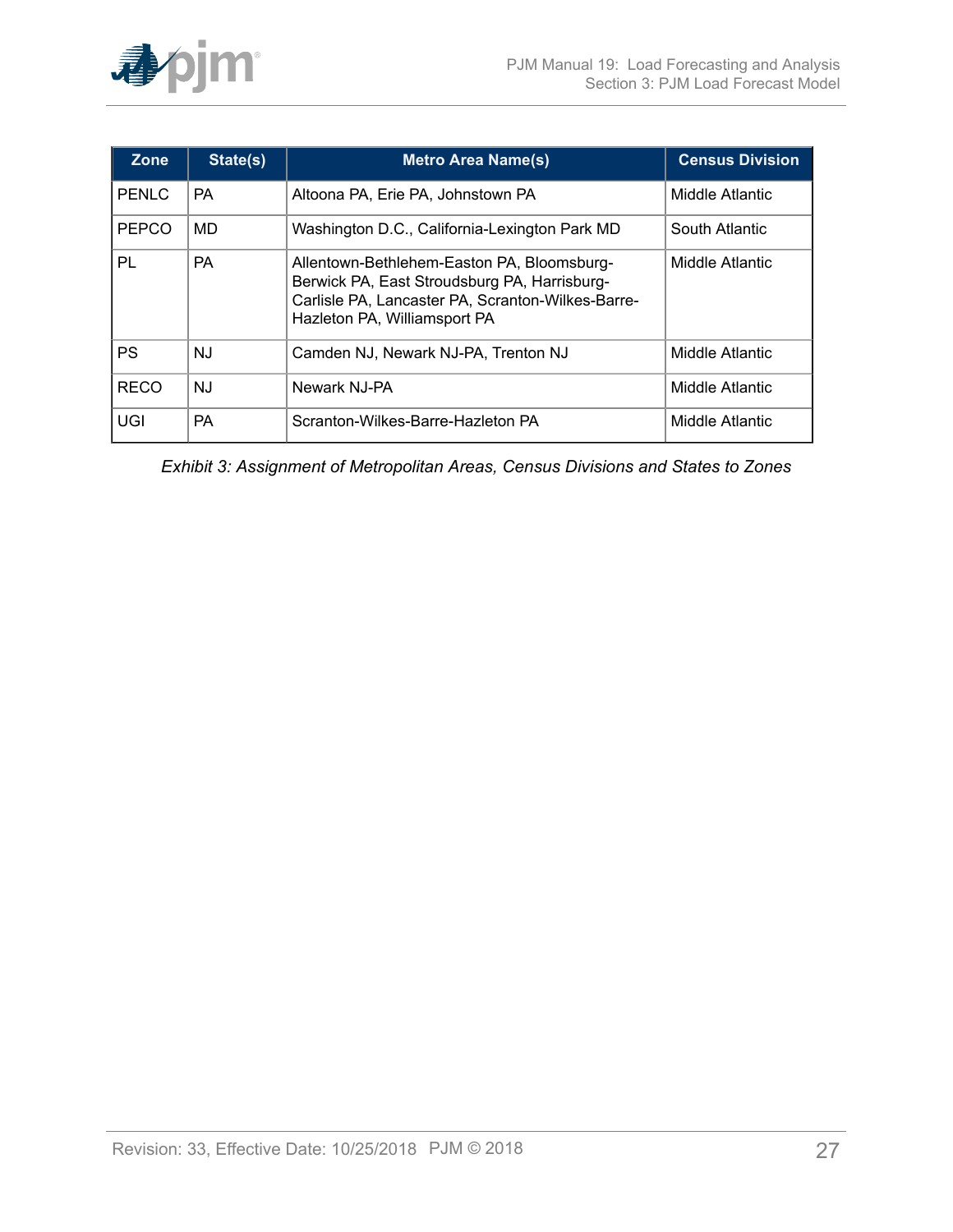

# <span id="page-27-0"></span>**Section 4: Weather Normalization and Coincident Peaks**

Welcome to the *Weather Normalization and Coincident Peaks* section of the *PJM Manual for Load Forecasting and Analysis*. In this section you will find the following information:

- An overview of the weather normalization process (see "Weather Normalization Overview").
- A description of the weather normalization procedure (see "Weather Normalization Procedure").
- A description of the identification and calculation of PJM unrestricted coincident peaks (see "Peak Load Allocation (5CP)").

# <span id="page-27-1"></span>**4.1 Weather Normalization Overview**

PJM performs load studies on summer and winter loads, for both coincident and non-coincident peaks, according to the procedures described below. The weather normalized (W/N) coincident peaks are used by EDCs to determine capacity peak load shares for wholesale and retail customers. W/N non-coincident peaks are provided by PJM for use by stakeholders in reviewing the PJM load forecast.

# <span id="page-27-2"></span>**4.2 Weather Normalization Procedure**

For non-coincident weather-normalized seasonal peaks, daily zonal peak loads on non-holiday weekdays for a three-year period (the study year and two prior years) are regressed against a seasonal weather variable. The seasonal weather variables are those used in the load forecast model (as described in Section 3.2). Regressions only include days in the heating/cooling range (summer > 74 WTHI, winter < 45 WWP). A binary adjustment is applied for each of the two earlier years, to allow for load growth. The resulting regression equation is solved at each zone's weather standard, which is the average of the extreme seasonal weather variable values on non-holiday weekdays for a period consistent with the load forecast.

To determine coincident zonal weather-normalized seasonal peaks, the results of the noncoincident process described above are adjusted by each zone's average annual diversity to the PJM RTO seasonal peak over available history. The zonal values are summed to determine the PJM RTO seasonal weather-normalized peak.

## **EDC/ CSP Actions**

- Enter hourly load data into Power Meter as described in Section 2 of this manual.
- Provide resource-specific settlements data to quantify Load Management impacts into the DR Hub application
- Submit voltage reduction and loss of Load Drop Estimates as described in Attachment A of this manual.
- Participate in review of seasonal load studies, through the Load Analysis Subcommittee.

# **PJM Actions**

• Obtain weather observations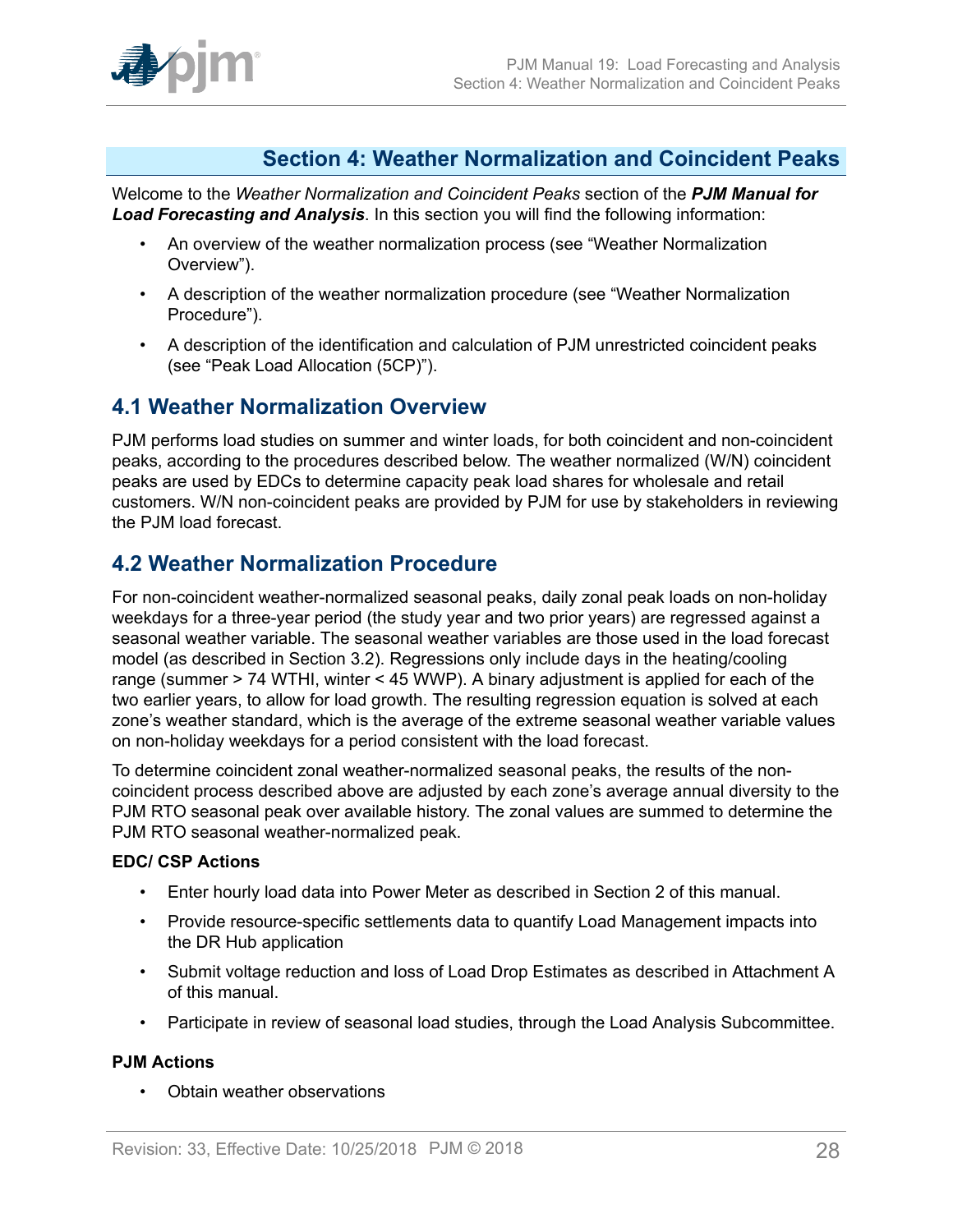

- Produce voltage reduction load drop estimates, as described in Attachment A of this manual.
- Weather-normalize the zonal RTO-coincident winter and summer peak loads.

# <span id="page-28-0"></span>**4.3 Peak Load Allocation (5CP)**

Zonal weather-normalized RTO-coincident summer peak loads are allocated to the wholesale and retail customers in the zones using EDC-specific methodologies that typically employ the customer's shares of RTO actual peaks. The resulting Peak Load Contributions are then used in the determination of capacity obligations.

PJM establishes and publishes information, referred to as the 5CP, to aid EDCs in the calculation of Peak Load Contributions (also known as "tickets"). For each summer:

- Hourly metered load and load drop estimate data are gathered for the period June 1 through September 30
- RTO unrestricted loads are created by adding load drop estimates to metered load
- From the unrestricted values, the five highest non-holiday weekday RTO unrestricted daily peaks (5CP) are identified

5CP data are typically released in mid-October.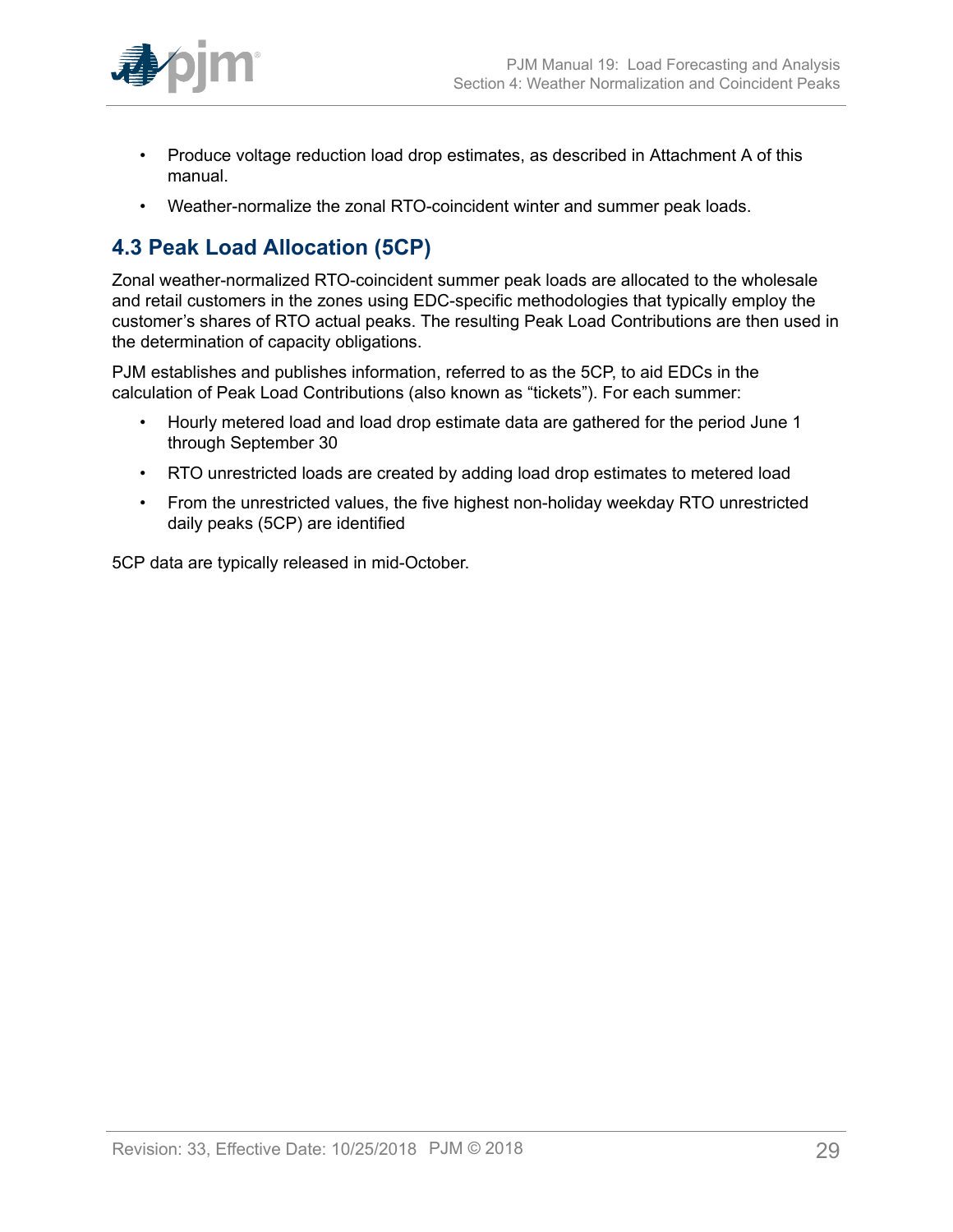

# <span id="page-29-0"></span>**Attachment A: Load Drop Estimate Guidelines**

### **General**

Load Drop Estimates (also referred to as addbacks) are produced for three types of occurrences:

- 1. Curtailment of load for customers registered in the PJM emergency or pre-emergency program either as a Load Management resource (Demand Resource) or an Emergency – Energy Only resource, or customers registered to meet a Price Responsive Demand (PRD) commitment for either the Reliability Pricing Model (RPM) or the FRR Alternative.
- 2. Voltage Reductions implemented by PJM or an EDC
- 3. Significant losses of load.

PJM is responsible for producing Load Management/Emergency/Pre-Emergency load drop estimates, from CSP and EDC input into the appropriate PJM system. EDCs are responsible for reporting the estimated impact of voltage reductions (optional) or significant losses of load on their systems.

PJM is responsible for producing PRD load drop estimates, from PRD Provider input into the appropriate PJM system. For purposes of 5CP identification, PRD Providers that registered price responsive demand to satisfy a PRD commitment for either RPM or FRR Alternative must provide PJM with meter data for a set of high load days to be identified by PJM by the end of each September. Meter data is entered at the site level; load drop estimates will be calculated at the registration level. Load drop estimates will only be applied for Maximum Emergency Generation hours as well as for any 5CP hours when there was no Maximum Emergency Generation event.

Load drop estimates are used to construct unrestricted loads used in the PJM Load Forecast Model, weather normalization of PJM seasonal peaks, and to calculate the unrestricted Peak Load Contributions used in formulating capacity obligations.

These rules also apply to Non-Retail Behind-the-Meter Generation as provided in Section G of Schedule 6 to the Reliability Assurance Agreement.

# <span id="page-29-1"></span>**Load Drop Estimates for Load Management Customers**

The table below summarizes the requirements for producing load drop estimates for customers registered as a Demand Resource, or in the Emergency– Energy Only option, or as Economic load response, depending upon the cause of the load curtailment. Following the table are descriptions of the methods used by PJM to calculate load drop estimates for each load management type (Firm Service Level, and Guaranteed Load Drop).

## **Requirements for Production of Load Drop Estimates**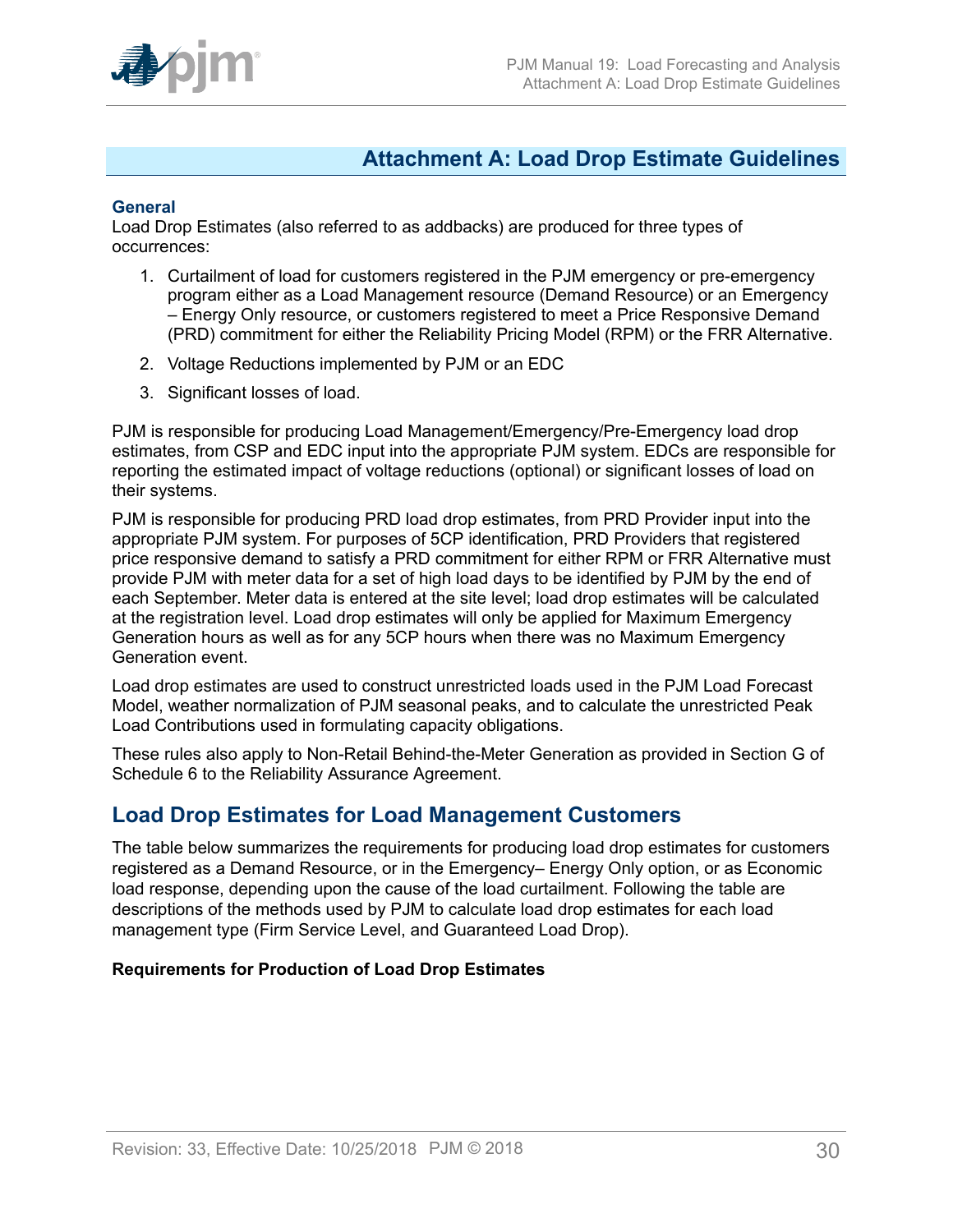

| <b>Reason for</b><br><b>Load Drop</b> |                                                                                                      | <b>PJM-Initiated Emergency</b><br>or Pre-Emergency Event<br>or CSP-Initiated Test                                                                                                                                                                                                                                                                         | <b>Economic Event</b>                                                     | EDC- or CSP-<br><b>Initiated Event</b> |
|---------------------------------------|------------------------------------------------------------------------------------------------------|-----------------------------------------------------------------------------------------------------------------------------------------------------------------------------------------------------------------------------------------------------------------------------------------------------------------------------------------------------------|---------------------------------------------------------------------------|----------------------------------------|
| Program<br>Registration               | Emergency/Pre-<br><b>Emergency Full</b><br>(DR) or Emergency/<br>Pre-Emergency<br>Capacity Only (DR) | Load Drop Estimates<br>must be produced for any<br>interruption that occurs<br>during a product-type<br>registration's required<br>availability window set<br>forth in PJM Manual 18 or<br>any interruption outside<br>the required availability<br>window for which such<br>registration received<br>Bonus MWs in the<br>Performance Assessment<br>Hour. | Load Drop Estimates<br>must be produced for any<br>settled interruptions. | No Load Drop Estimates<br>required.    |
|                                       | <b>Emergency Energy</b><br>Only                                                                      | <b>Load Drop Estimates</b><br>must be produced<br>for any interruptions<br>during Emergency/Pre-<br>Emergency hours.                                                                                                                                                                                                                                      | No Load Drop Estimates<br>required.                                       | No Load Drop Estimates<br>required.    |
|                                       | Economic                                                                                             | No Load Drop Estimates<br>required.                                                                                                                                                                                                                                                                                                                       | No Load Drop Estimates<br>required.                                       | No Load Drop Estimates<br>required.    |

Actual Emergency and Pre-Emergency Load Response and Economic Load Response load reductions for Load Management resources registered as Emergency Full or Emergency Capacity Only resources will be added back for the purpose of calculating peak load for capacity for the following Delivery Year and consistent with the load response recognized for capacity compliance as set forth in the Manual.

## **Non-Interval Metered Customers**

The estimated load drop for residential customers without interval metering is determined in accordance with Attachment C, Residential Non-Interval Metered Guidelines.

### **Contractually Interruptible**

The estimated load drop for Firm Service Level and Guaranteed Load Drop customers is calculated as follows:

For Guaranteed Load Drop end-use customers, the lesser of (a) comparison load used to best represent what the load would have been if PJM did not declare a Load Management event or the CSP did not initiate a test as outlined in the PJM Manuals, minus the metered load ("Load") and then multiplied by the loss factor ("LF") or (b) the current Delivery Year peak load contribution ("PLC") minus the metered load multiplied by the loss factor ("LF")) is applicable in the summer period of June through October and May of the Delivery Year. For the nonsummer period of November through April of the Delivery Year, the Winter Peak Load ("WPL") times the Zonal Winter Weather Adjustment Factor ("ZWWAF") times LF is used in the equation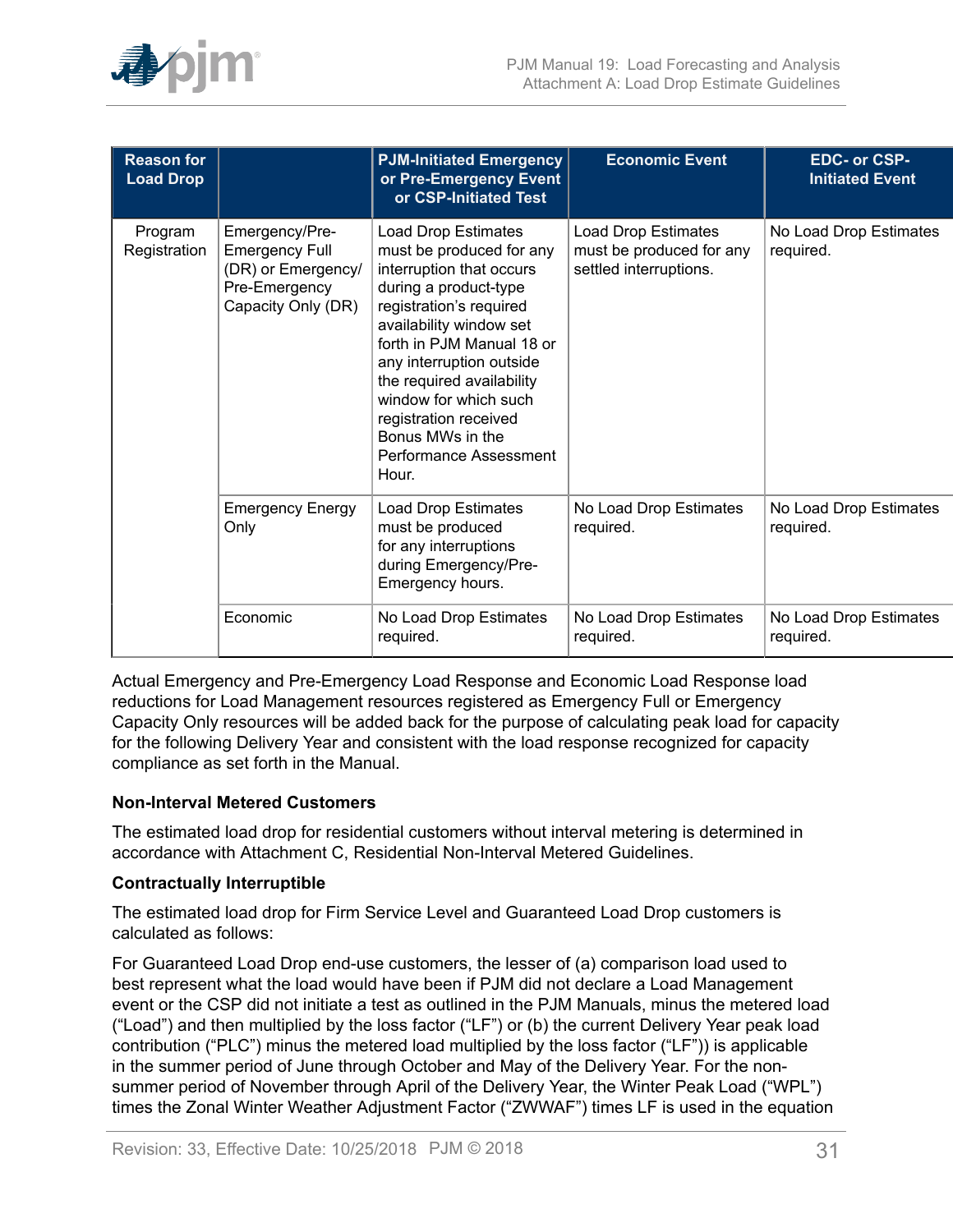

as opposed to the PLC. A load reduction will only be recognized for capacity compliance if the metered load multiplied by the loss factor is less than the current Delivery Year peak load contribution (in summer period) or the current Delivery Year WPL times ZWWAF times LF (in non-summer period).

The calculation is represented by:

Summer: Minimum of  $\{(\text{comparison load} - \text{Load}) * LF, PLC - (\text{Load} * LF)\}\$ 

Non-summer: Minimum of  $\{(\text{comparison load} - \text{Load}) * LF, (WPL*ZWWAF*LF) - (\text{Load} * LF)\}\$ 

For Firm Service Level end-use customers the current Delivery Year peak load contribution ("PLC") minus the metered load ("Load") multiplied by the loss factor ("LF") is applicable in the summer period of June through October and May of the Delivery Year. For the non-summer period of November through April of the Delivery Year, the WPL times ZWWAF times LF is used in the equation as opposed to the PLC.

The calculation is represented by:

Summer:  $PLC - (Load * LF)$ 

Non-summer: (WPL\*ZWWAF\*LF) - (Load \* LF)

### **Note:**

Winter Peak Load ("WPL") and Zonal Winter Weather Adjustment Factor ("ZWWAF") are defined in accordance with PJM Manual 18, PJM Capacity Market.

When Generation interval meter data is provided to determine test or event compliance, and interval metering on load is available, the interval metered load data should be provided to ensure load drop is below the PLC or (WPL\*ZWWAF\*LF). It is expected that interval load data will be available for all customers that have a PLC > 0.5 MW. If no interval meter load data exists, such Generation interval meter data multiplied by loss factor will be used as the estimated load drop.

# <span id="page-31-0"></span>**Estimate of Comparison Load for Guaranteed Load Drop (GLD) Customers**

For purposes of determining compliance with a PJM-initiated Load Management event or CSPinitiated test for Guaranteed Load Drop customers, several options are available to estimate comparison loads. The method used should result in the best possible estimate of what load level would have occurred in the absence of an emergency, pre-emergency or test event.

The CSP will be responsible for supplying all necessary load data to PJM in order to calculate the load reduction for each registered end use customer. PJM will calculate the load drop amount unless otherwise indicated below or approved by PJM. The amount of load data required will depend on the GLD method selected where the minimum amount shall be 24 hours for one full calendar day.

**Comparable Day:** The customer's actual hourly loads on one of the prior 10 calendar days before the test or emergency or pre-emergency event day selected by the CSP which best represents what the load level would have been absent the emergency or pre-emergency or test event. The CSP may request use of an alternative day for extenuating circumstances with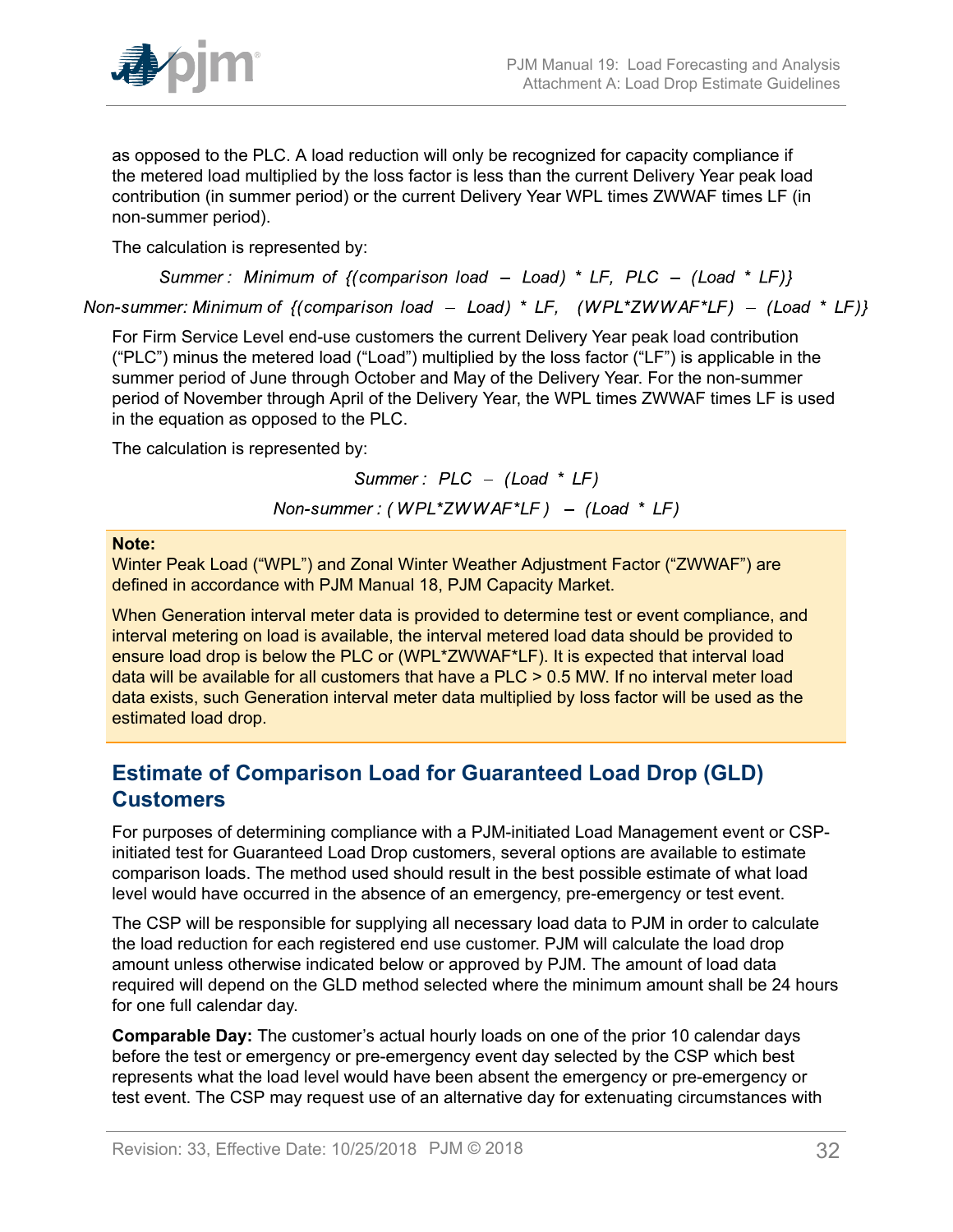

supporting documentation that clarifies why the alternative day should be utilized. PJM must approve the use of any alternative day. CSP must provide usage data for all 10 days such that PJM may validate an appropriate day was selected.

**Same Day (Before/After Event):** The customer's average hourly integrated consumption for two full hours prior to notification of an emergency or pre-emergency event or prior to one full hour before a test and for two full hours after skipping first full hour after the event or test. This option is appropriate for high load factor customers with no weather sensitivity.

**Customer Baseline:** The Customer's estimated baseline used to calculate load drops for PJM economic demand resources as defined on the applicable PJM economic registration.

**Regression Analysis:** The customer's estimated hourly loads from a regression analysis of the customer's actual loads versus weather. This option is appropriate for customers with significant weather sensitivity. The CSP will perform the regression analysis and provide results including supporting information to PJM. The information should include all load and weather data and associated regression statistics used to estimate the load impact on the event or test day.

**Generation:** The hourly integrated output from a generator used to provide Guaranteed Load Drop. This method may only be utilized if the generation would not have otherwise been deployed on the emergency or pre-emergency event or test day and must comply with the provisions contained in the PJM Manuals.

# <span id="page-32-0"></span>**Load Drop Estimates for PRD Customers**

Load Drop Estimates are applicable to price responsive demand registrations that are used to satisfy a PRD commitment for either RPM or FRR Alternative. Load Drop Estimates are not applicable to Energy Only PRD registrations.

For Maximum Emergency Generation hour or a 5CP hour without Maximum Emergency Generation:

Load Drop Estimate = Customer Expected Peak Load - (Metered Load \* EDC Loss Factor)

**Where:**

**Expected Peak Load** PLC \* Final Zonal Peak Load Forecast<sub>DY</sub> / Zonal Weather Normalized Peak<sub>DY-1</sub> **PLC** Peak Load Contribution for the registration **DY** Delivery Year

# **Missing Data**

If an end use customer meter malfunctions during a Load Management test, retest or emergency or pre-emergency event and the end use customer performed the required load reduction activity and no interval meter data is available to use for purposes of measuring capacity compliance or to determine applicable energy settlements, then PJM may allow CSP one of the following two remedies, otherwise the end use customer will be considered to have taken no load reduction actions during such period: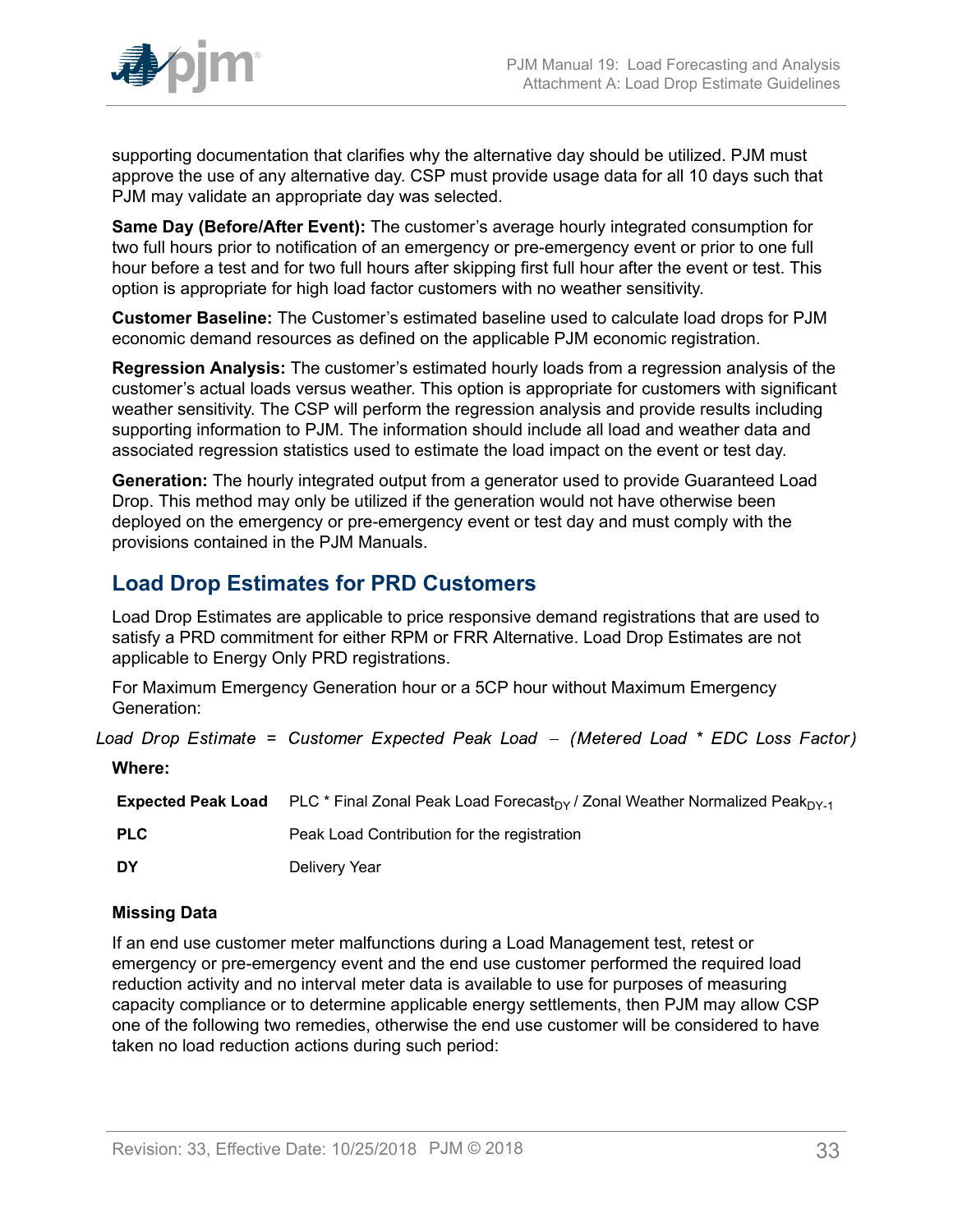

- 1. CSP may provide supporting information to quantify the load reduction amount which includes an engineering analysis or meter data from a comparable site that reduced load based on the same actions during a comparable time, or;
- 2. CSP may perform a separate test for the end use customer(s) to quantify the load reduction that will be used for the test, retest or event time period compliance and, as appropriate, energy settlement(s). The test will need to be performed at comparable time and conditions to when the test, retest or emergency or pre-emergency event occurred.

Remedies will only be considered if the CSP and associated metering entity followed Good Utility Practice as outlined in the OATT, no interval load data is available from the EDC, and the CSP can provide supporting information, such as building automation system logs, to verify the load reduction action was taken during the test, or retest or emergency or pre-emergency event when the meter malfunctioned. CSP must also provide evidence that the meter did malfunction.

PJM must approve any remedy and CSP must meet appropriate load data submission deadline.

### **Voltage Reduction**

Whenever a part of the PJM system experiences a voltage reduction, whether it is PJM- or locally initiated, the distribution companies involved are to estimate its impact on hourly load levels. The estimated impact of a 5% voltage reduction will be 1.7% of the load in the affected area at the time of the voltage reduction. Variances from this guideline are acceptable in cases where a thorough analysis was performed. In such cases, a written explanation of the estimate must accompany the reported values.

### **Loss of Load**

Whenever a part of the PJM system experiences a loss of load event (beyond the level of nominal localized outages), the Distribution Company involved is to estimate its impact on hourly load levels. The method used to estimate the impact of the loss of load event will vary by the circumstances involved, but the outcome of the estimation should represent the best approximation of the actual hourly loads that would have occurred if the loss of load event had not occurred. A written explanation of the loss of load event and how its impact was estimated is to accompany the report.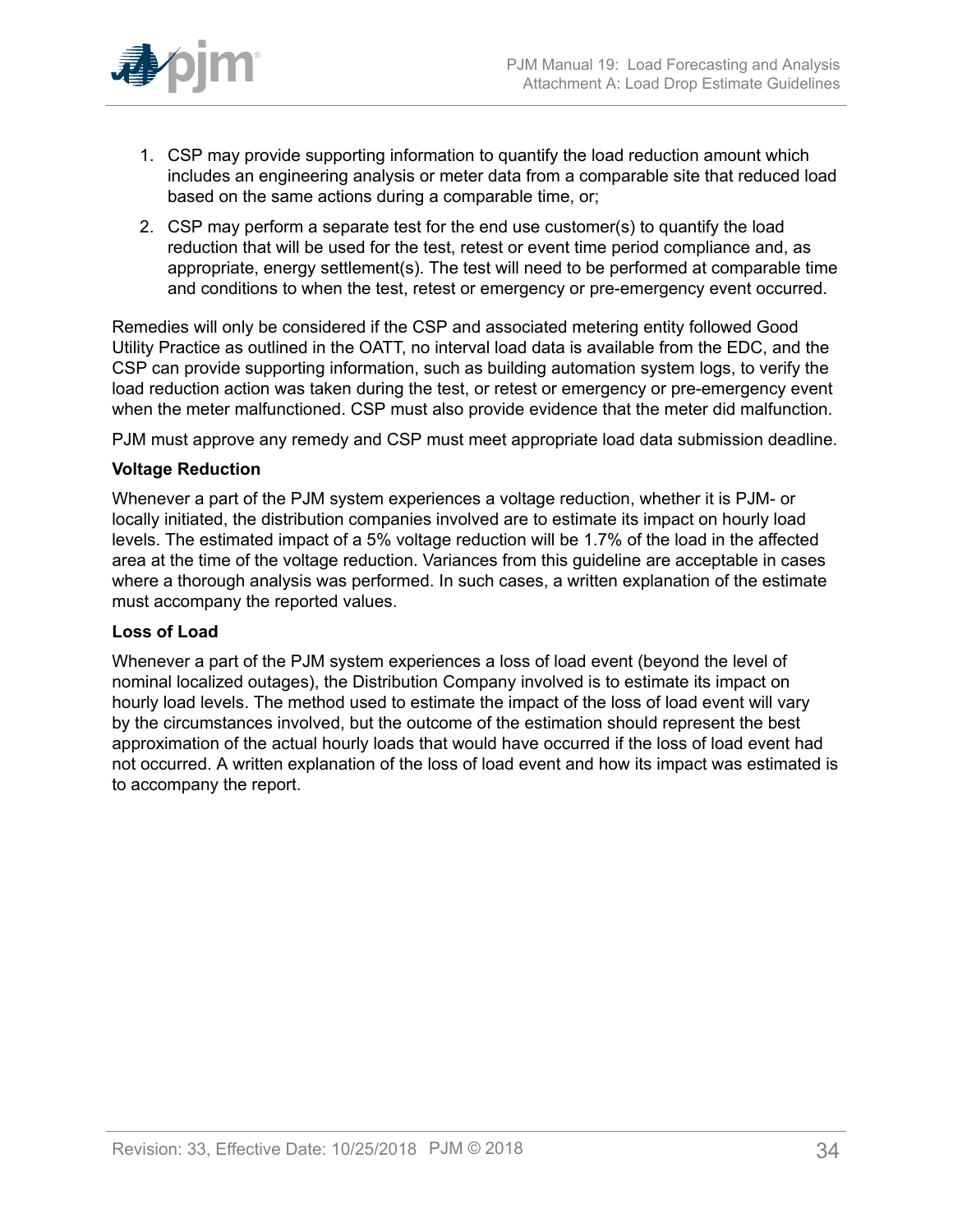# <span id="page-34-0"></span>**Attachment B: Load Forecast Adjustment Guidelines**

The intention of these guidelines is to ensure that any adjustments made to PJM's load forecast model are properly identified, estimated, and reviewed prior to incorporation into the forecast.

### **Issue Identification**

- PJM annually solicits information from its member Electric Distribution Companies (EDC) for large load shifts (either positive or negative) which are known to the EDC but may be unknown to PJM. PJM will send the request in mid-July with responses expected in time for any proposed adjustments to be reviewed with the Load Analysis Subcommittee in October/November.
- Any other load changes which are brought to PJM's attention.

**Issue Verification –** verify that identified issue is real and significant, using the following methods:

- Determine if the load change has been publically acknowledged through the media, press release, regulatory process, etc.
- Verify that requesting EDC has adjusted its own financial/planning forecast
- Ascertain that the load shift is related to a single site or a limited number of related sites (not a systemic cause)
- Discuss with economic forecast vendor(s) whether or not the load shift is reflected in its/their economic forecast(s). Also, determine if the requested load adjustment's load impact is consistent with its economic impact. Additionally, determine if the requested load adjustment is tied to any of the metro areas that PJM uses to define the economic variable of a zone.
- Verify that any behind-the-meter generation adjustment has complied with PJM's behindthe-meter process
- Determine adjustment's significance, either by sheer magnitude or percentage of a zone's load.

**Adjustment Estimation -** for each identified and verified issue, estimate its impact on peak load using the following methods (which may be combined):

- Acquire load history for the load that has/will change and produce analysis to isolate the impact (e.g., forecast runs with and without the load involved, trend analysis)
- Acquire any contracted amounts of load changes
- For any after-the-fact adjustments, review the zone's forecast model's residual pattern
- Review any available independent analysis of the impact of the load change.

**Adjustment Review –** each proposed load forecast adjustment will be reviewed with the Load Analysis Subcommittee prior to inclusion in the load forecast. The final decision on any load adjustment is made by PJM.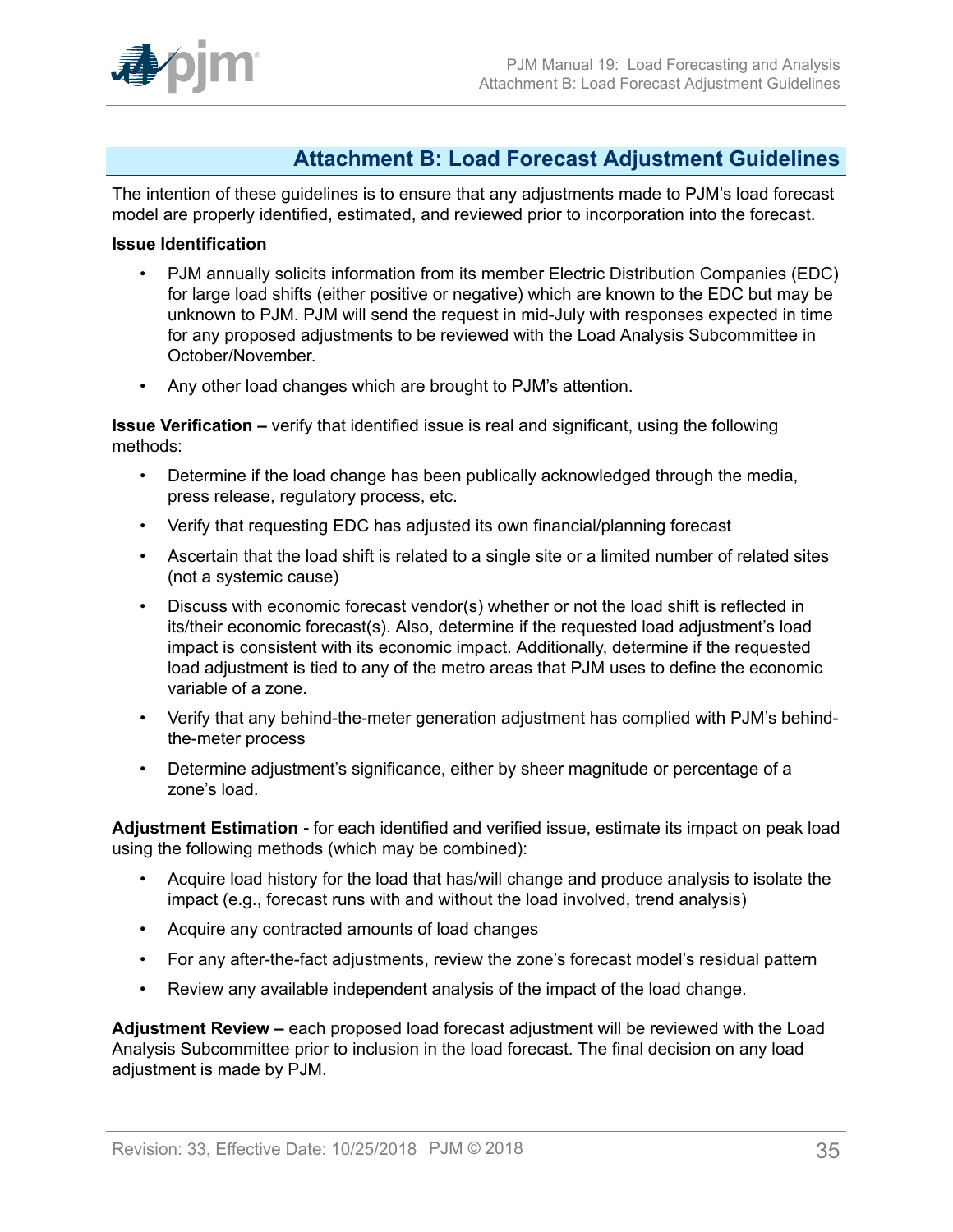

## **Example 1: Loss of a Single Industrial Load**

**Issue Identification** – in response to PJM's annual solicitation for information regarding large load shifts, a member EDC notified PJM that it was losing a large industrial load, which was a plant scheduled to shut down in a few months (and prior to the release of the next load forecast)

**Issue Verification** – PJM reviewed the EDC's request and through conference calls, e-mail exchanges, an EDC-provided case statement, and PJM independent investigation it was determined that:

- The plant closing was widely reported in local media as well as by a press release from the end-use customer;
- The EDC had adjusted its own financial and planning forecasts to reflect a closure at the plant;
- The affected load was confined to one site/customer account.
- The customer's peak load was approximately 500 MW.

Additionally, PJM consulted with its economic forecast supplier and determined that the forecasts of metropolitan areas within the affected zone were not adjusted to reflect the plant closure. Based on these findings, PJM concluded that the load shift was factual and material.

**Adjustment Estimation** – PJM requested and received historical load data for the enduse customer. An attempt was made to separately model the zone's peak load without the customer's load in order to draw a comparison to the forecast of the zone's full load. While the model produced a reasonable result for the first forecast year (-370MW), the difference quickly shrank and eventually became negative. As an alternative, the average daily peak over the model's estimation was computed. This value (-369 MW) was essentially equal to the difference between the two models in the first forecast years. PJM notified the EDC and members that the zone's load forecast would be lowered by 370MW.

#### **Example 2: Accelerating Load**

**Issue Identification** – a member EDC proactively notified PJM that it was in the early stages of preparing to integrate a large amount of accelerating load associated with one industry through 2023 and requested a face-to-face meeting to discuss the issue.

**Issue Verification** – PJM met with the EDC and through follow-up conference calls, e-mail exchanges and PJM independent investigation it was determined that:

- The load in question was associated with greenfield construction and was confined to a cluster of sites in one small area of the zone.
- The EDC had adjusted its own financial and planning forecasts to reflect the increased load;
- The new load sites have the characteristic of an extremely low number of employees per site, and therefore have a peak load impact out of proportion to their economic impact.
- Expected growth in the next three years was already underway and contracts with the EDC, construction companies, and suppliers were in place.

PJM consulted with its economic forecast supplier to verify the claim that the new load would involve very little employment increases or other economic impact and that the forecasts of metropolitan areas within the affected zone were not adjusted to reflect the activity associated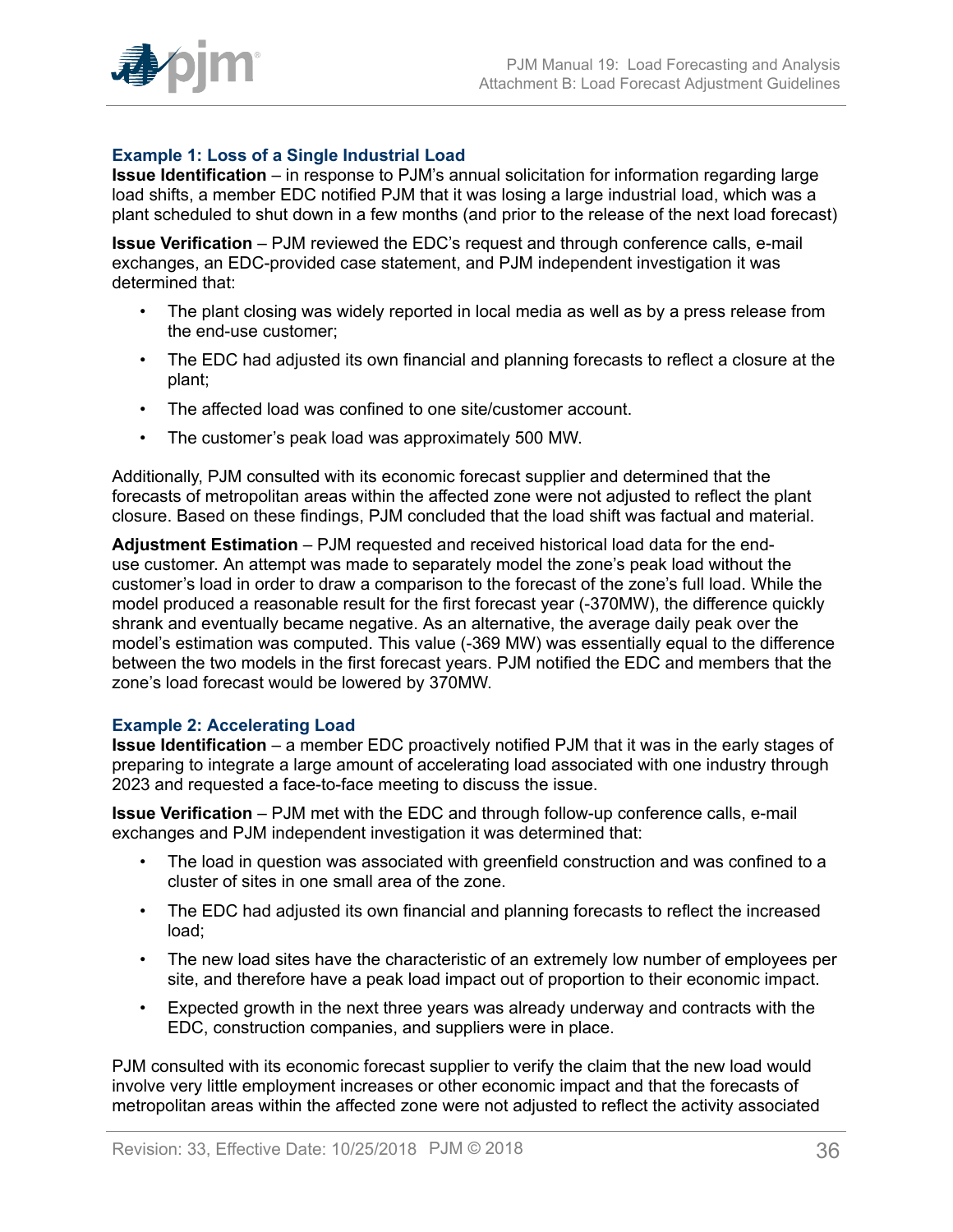

with expected construction and on-going business. Based on these findings, PJM concluded that the matter merited further review.

**Adjustment Estimation** – the requesting EDC provided PJM with a third-party consultant's report analyzing the expected load expansion. The report detailed how the electric load in the industry had expanded within the EDC zone and how the consultants had extrapolated that growth to estimate the amount of peak load already incorporated into the PJM load forecast. Separately, a set of four forecast scenarios were generated to estimate the total industry load in the zone's subarea, representing 1) continuation of the historical trend established in the area; 2) continuation of growth at a reduction of 15% from the historical trend established in the area; 3) continuation of growth at the average industry expectation; and 4) continuation of growth at a 45% reduction in historical trends. The estimated amount of peak load already contained in the PJM forecast was netted from each scenario forecast to derive the amount of load growth not captured in the PJM forecast.

PJM was given access to the consultants who prepared the report, and through phone and e-mail reviewed the report and supplied questions to the consultants. PJM requested and received the detailed data used to generate the report's analysis and replicated it. PJM staff then reviewed the report and forecasts with PJM management. It was decided that the scenario based on the 15% reduction from the historical trend was most likely and it was used as adjustments to the PJM forecast.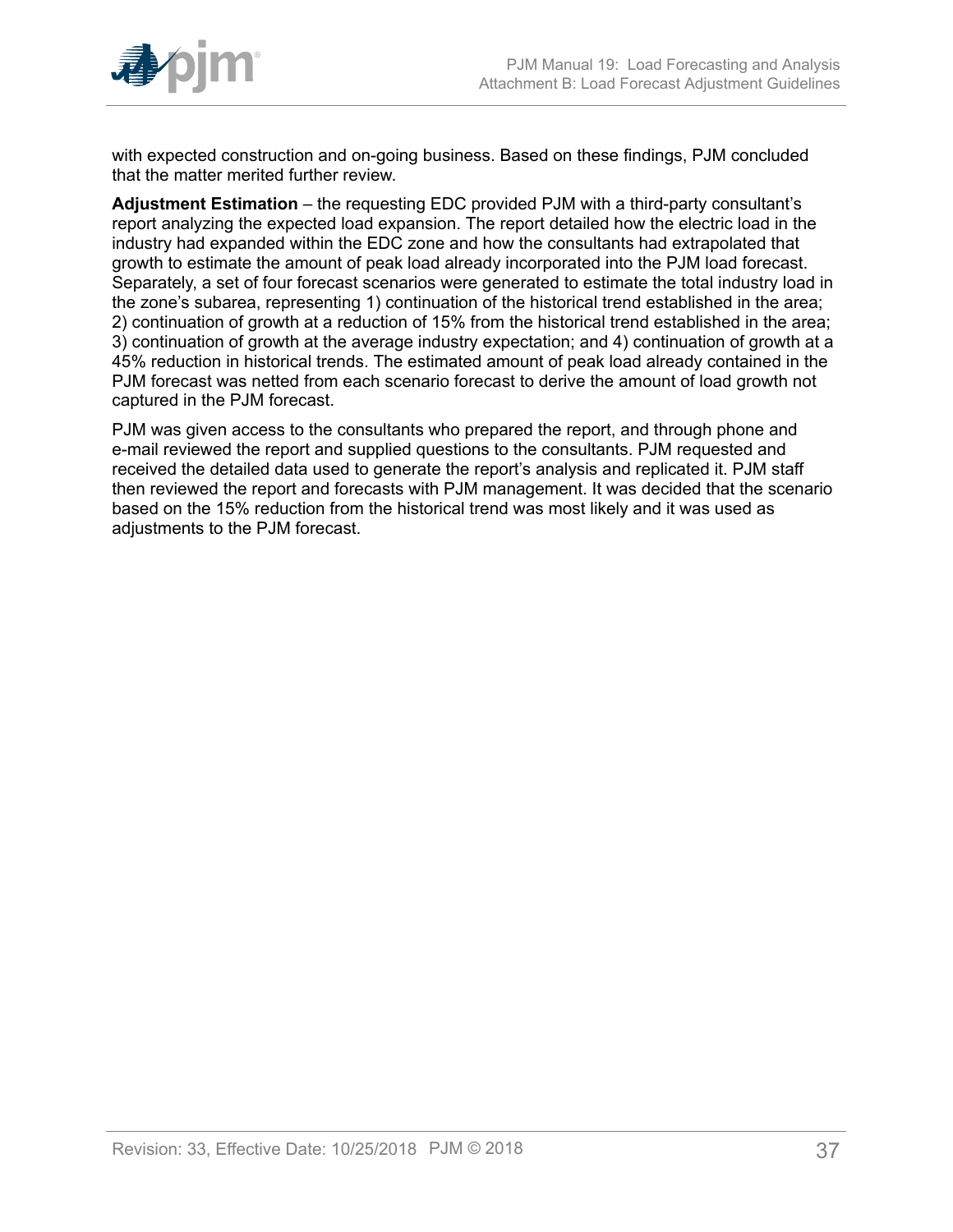

# <span id="page-37-0"></span>**Attachment C: Residential Non-Interval Metered Guidelines**

### **Statistical sampling for residential customers**

Residential customers without interval metering may participate in the Synchronized Reserve, Capacity, and Energy markets using a statistical sample extrapolated to the population to determine compliance and energy settlements. The sample data must be from the same time interval as the event being settled.

### **Qualifications**

A registration may participate using statistical sampling to determine compliance and energy settlements under the following conditions, and subject to PJM approval:

- The registration consists entirely of residential customers.
- Locations can be sampled to accurately reflect the population load data.
- Curtailment at each location uses Direct Load Control Technology.
- Synchronized Reserve: Locations otherwise qualify for participation in the Synchronized Reserve Market. Locations do not have meters that record load data at a period of 1 minute or shorter.
- Economic Energy: Locations otherwise qualify for participation in the Economic Energy Markets. Locations do not have meters that record load data at a period of 1 hour or shorter.
- Load Management: Locations otherwise qualify for Load Management. Locations do not have meters that record load data at a period of 1 hour or shorter.

## **Sample Design**

Samples must be designed to achieve a maximum error of 10% at 90% confidence. The locations in the sample must be randomly selected from all the locations in the population group (a population group is a group of registrations that can share a sample based on the criteria listed below). The sample must be stratified by control device size (minimum of 2 strata) and geographic location, unless otherwise approved by PJM.

For Load Management registrations that participate in the energy market, a sample is required for each combination of EDC, CSP, end-use device (such as air conditioner or water heater) or device grouping, curtailment algorithm and switch vintage if there is substantial variation among installed switch capability.

For economic registrations that participate in the Energy Markets, a sample is required for each combination of dispatch group or registration, end-use device or device grouping, curtailment algorithm, and switch vintage if switch capability is substantially different. For economic registrations that participate in the Synchronized Reserve market, a sample is required for each combination of SR subzone, dispatch group or registration, end-use device or device grouping, curtailment algorithm, and switch vintage if switch capability is substantially different.

### **Sample Size Determination**

A variance study is used to determine the initial sample size. Interval data must be collected from at least 75 randomly selected and stratified customers during the season the end use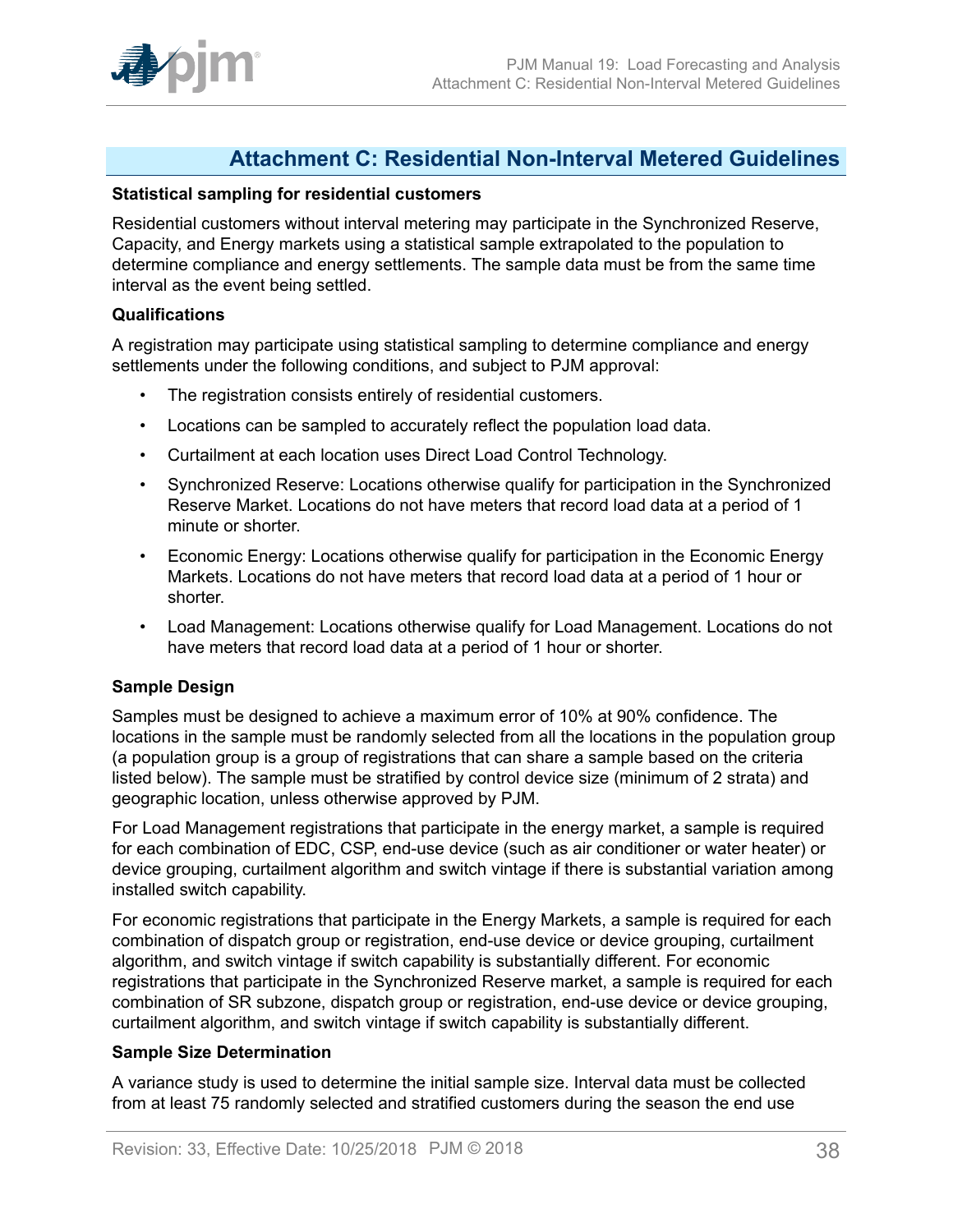

device is in use in order to determine the variance of the load data for the sample. Synchronized Reserves: At least 2 weeks of continuous meter data collected at a period of 1 minute or smaller.

Load Management and Economic Energy: At least 4 weeks of continuous meter data collected at a period of 1 hour or smaller.

The number of locations in the sample is then calculated as follows, unless otherwise approved by PJM:

> $n =$  number of sampled customers in variance study,  $\geq 75$  $X_{it}$  = meter reading for customer i during interval t

Calculate the mean and variance of the meter data across all customers for each interval:

$$
Mean(X_t) = \overline{X}_t = \frac{1}{n} \sum_{i=1}^n X_{i,t}
$$

$$
Var(X_t) = s_{X_t}^2 = \frac{1}{n} \sum_{i=1}^n (X_{i,t} - \overline{X}_t)^2
$$

Calculate the sample size necessary to get 10% error at 90% confidence for each interval:

$$
M_t = \left(\frac{Z\alpha_{12}}{\Theta}\right)^2 \frac{s_t^2}{\overline{X}_t^2}
$$

**Where**

$$
Z_{\alpha/2} = 1.645 = critical
$$
 value at 90% confidence ( $\alpha = 0.1$ )

$$
e = 0.1 = error
$$

Take the average sample size across all intervals to determine *M,* the sample size:

$$
M = \frac{1}{T} \sum_{t=1}^{T} M_t
$$

Where *T* is the total number of intervals. *T* should be at least 20,160 for SR (2 weeks of 1 minute intervals) and 672 for economic energy and Load management (4 weeks of hourly intervals).

Alternate calculations may be used subject to PJM approval.

### **Sample Recalibration**

The sample must be recalibrated annually as follows:

- 1. The sample size must be recalculated using the same method listed above using data from all locations in the sample.
- 2. If the population was expanded in a non-random manner, the sample must be expanded appropriately, so that the sample is representative of the population.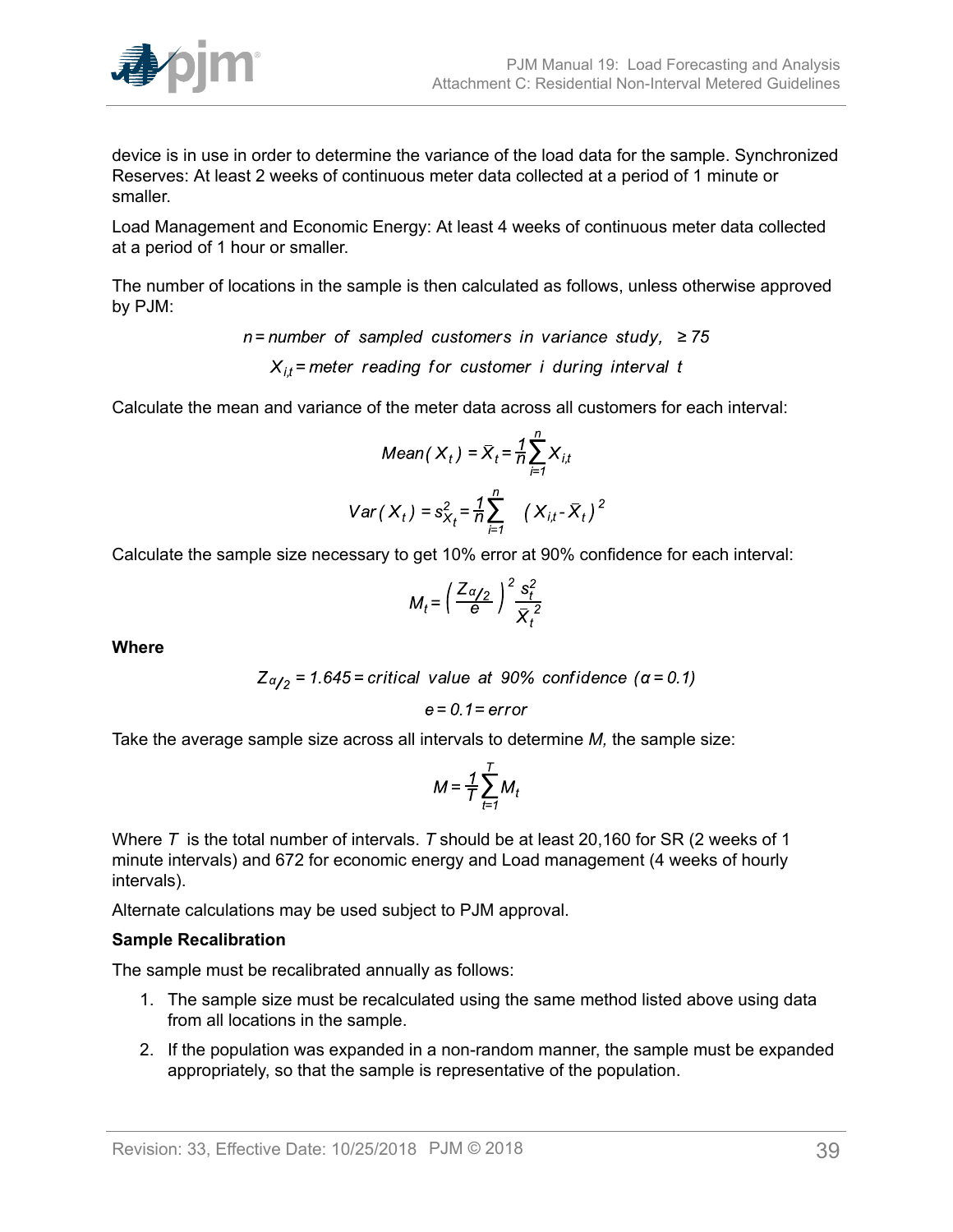

3. The number of locations in each stratum in the sample must be adjusted so that the number of locations in each stratum is proportional to the population in that stratum within +/- 1 location.

# **Data Validation and Estimation**

Data must be validated and estimated in accordance with the NAESB Validating, Editing, and Estimating (VEE) Protocol. This protocol should be used for validation and estimation of 1 minute data for the SR market as well as hourly data for capacity and energy markets. Note: All rules for hourly data shall apply to 1 minute data where the only difference is the use of 1 minute interval instead of 1 hour interval.

If 5 minutes or more are missing or faulty from 1 minute meter data for a single event, or 2 hours or more are missing or faulty from hourly meter data for a single event, data from that meter may not be used for that event. If there is 1 way switch communication, the data for that meter must be reported as the PLC level for every reported interval on the event day. If there is 2 way switch communication and a sufficient number of locations in the sample without the missing meter data to meet the minimum sample size, then the an estimate for the missing meter data should not be reported for this event. If there is 2 way switch communication and an insufficient number of locations in the sample without the missing meter data to meet the minimum sample size, then the PLC value should be reported for every reported interval for the event day for each location with missing meter data such that there are enough locations to meet the sample requirements unless otherwise approved by PJM.

Example with one-way switch communication: The minimum required sample size is 300. There are 305 meters in the sample. 7 meters have missing or faulty data that cannot be corrected. The CSP must include data from the 298 correctly functioning meters, and report the data from the 7 faulty meters as the PLC value for each of the 7 EDC accounts for every reportable hour that day.

Example with two-way switch communication: The minimum required sample size is 300. There are 305 meters in the sample. 7 meters have missing or faulty data that cannot be corrected. The CSP must include data from the 298 correctly functioning meters, and report the data from 2 randomly selected faulty meters as the PLC value for those 2 EDC accounts for every reportable hour that day.

## **Switch Operability**

Two-way switch communication: Two-way switch communication is when the CSP receives verification from the switch that it successfully cycled base on CSP instruction. When there is two way switch communication in place, the CSP will calculate the performance factor, *F,* as the total number of switches in the population that were sent the instruction to cycle for that event divided by number of switches in the population that successfully cycled for that event. The meter data will be multiplied by this value before submission to PJM to scale the sample average load data to the represent the population that performed the load reductions.

One-way switch communication: One-way switch communication is when the CSP cannot accurately determine if each switch in the population successfully cycled based on CSP instruction. In this case the operability value is implicit in the sample. The CSP must report all data from all meters in the sample, even if a switch in the sample is faulty. The CSP may not repair any faulty devices in the sample that could also be faulty in the population (for example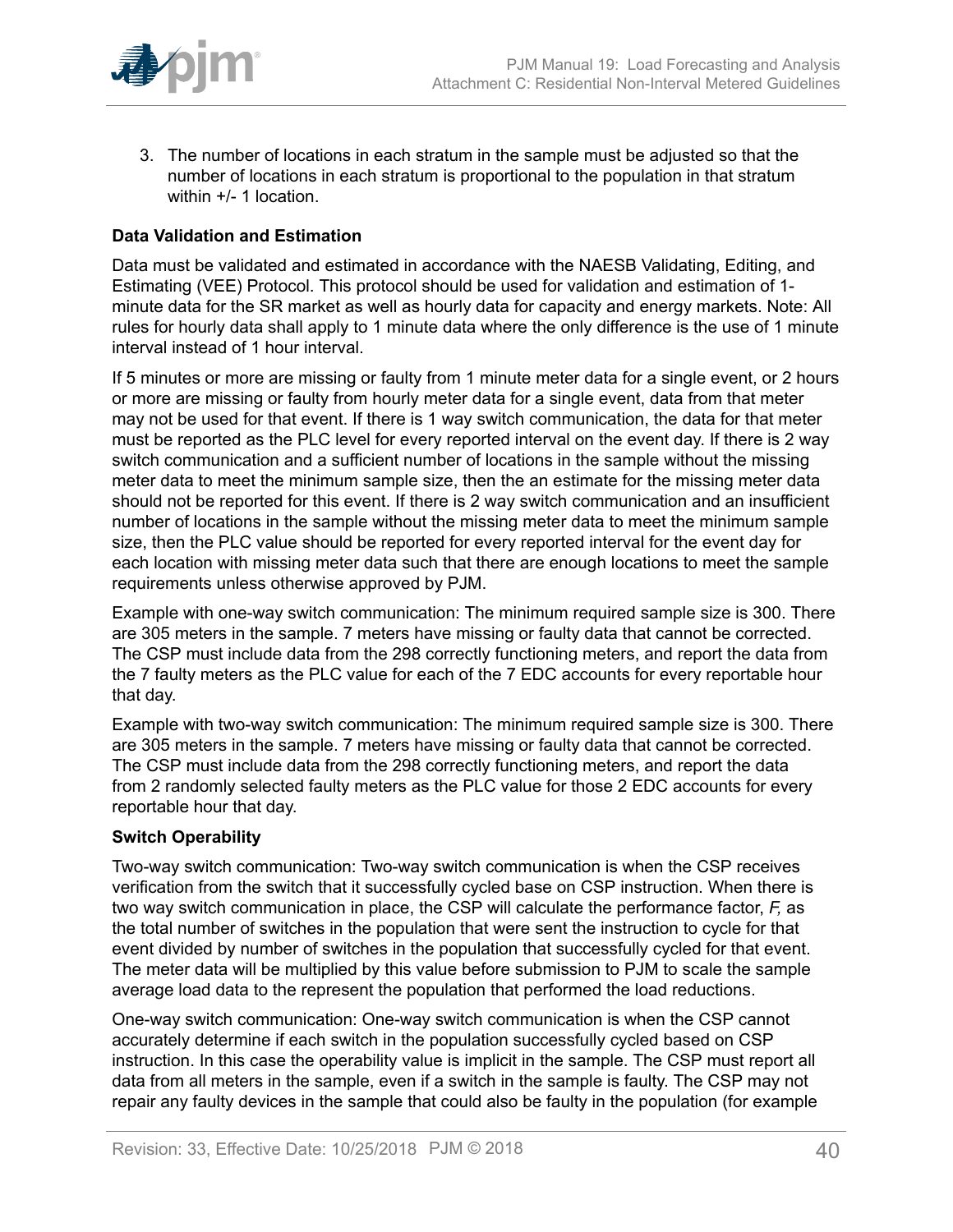

an air conditioner cycling switch cannot be repaired/replaced but a 1-minute meter could be repaired/replaced) unless the CSP repairs/replaces those same devices that are faulty in the population. Switch failure in the sample must be reported to PJM within 2 business days.

### **Converting sample data to meter data**

#### **Note:**

Note that the sample data must be from the same time interval being settled.

| $X_{i,t}$   | is the meter reading for customer $\bm{i}$ during interval $\bm{t}$ after VEE protocol is<br>applied per this manual |
|-------------|----------------------------------------------------------------------------------------------------------------------|
| B           | is the set of EDC accounts in sample that are to be included in estimation (after<br>subject to rules in this manual |
| $M_{\rm s}$ | is the sample size (number of EDC accounts in B)                                                                     |
| $M_c$       | is the population of Cycled customers                                                                                |
| F           | is the operability factor, calculated subject to this manual (1 for one way switch<br>communication)                 |

The meter data value to be submitted to PJM for interval *t* is *Y<sup>t</sup>* :

$$
Y_t = F \frac{M_c}{M_s} \sum_{i \in B} X_{i,t}
$$

### **Measurement and Verification Plan**

The CSP must submit a Measurement and Verification (M&V) plan to PJM before the registration is submitted. The M&V plan must be approved by PJM before the registration is submitted. CSP is to resubmit an updated M&V plan annually to continue participation in the PJM markets.

The M&V plan must include details on: how the variance study was conducted and sample size was determined; sample selection and stratification; meter qualification and quality assurance; data validation and error correction protocol; and how sample meter data will be converted to population meter data. A template of the M&V plan is to be published on pjm.com.

### **Churn and Customer Documentation**

### **Note:**

Parts of this section apply to interval metered residential customers, as indicated below.

### **Applicable to all residential customer registrations (interval metered and non-interval metered):**

• CSP to submit initial list of customers to PJM at time of registration, including all EDC account numbers PLCs and zip codes. Where legal or regulatory conditions prohibit provision of EDC account number as personally identifiable customer information the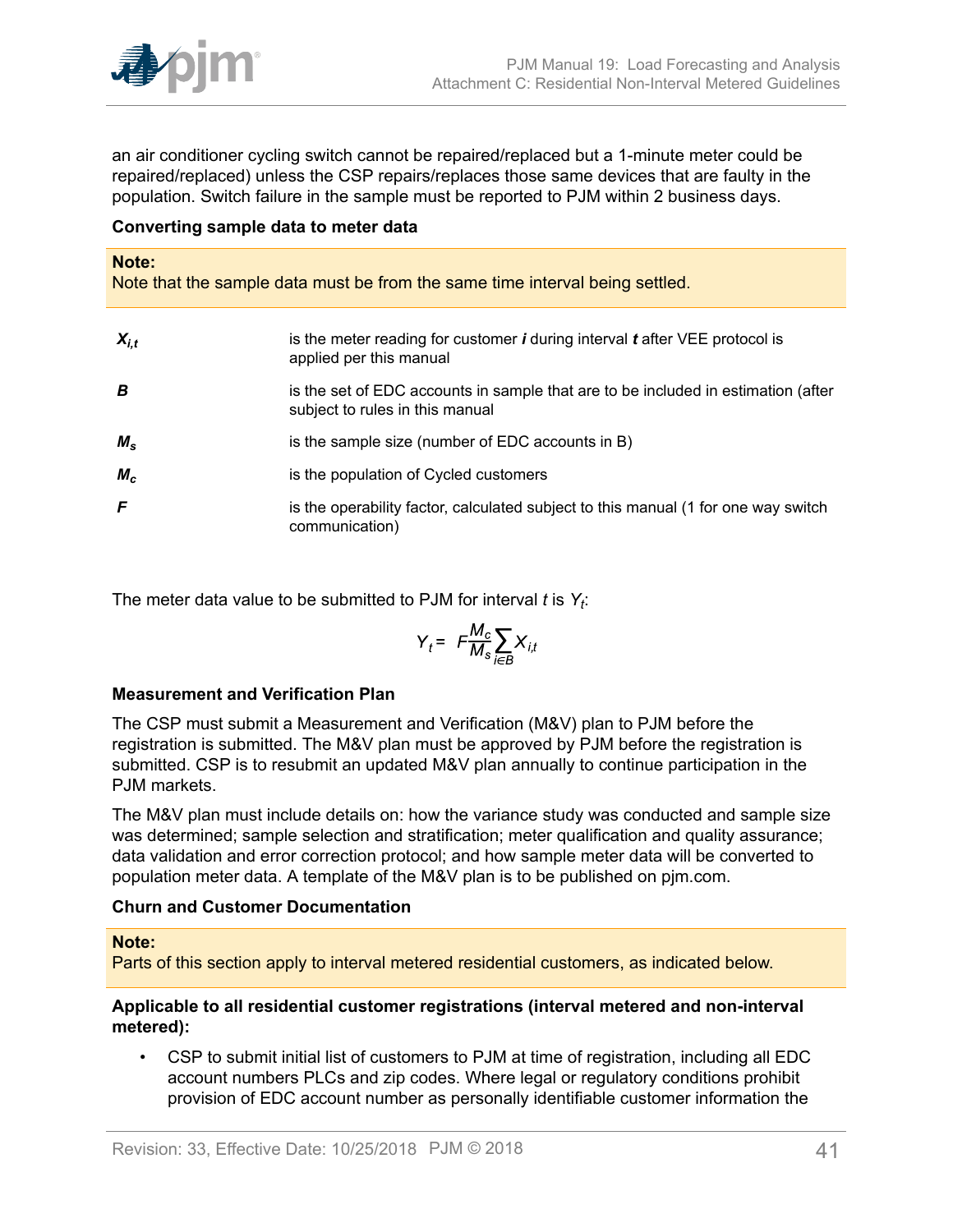

EDC may use unique identifying numbers for EDC account numbers, through 5/31/16 or as otherwise approved by PJM. EDC is responsible to maintain list of EDC account numbers and associated unique identifying numbers when used. EDC may need to check for duplicate as approved by PJM.

- Replacement allowed for customer who moves from their premises or customer terminates contract with CSP.
- CSP must maintain list of all replacement and furnish to PJM within 2 business days of request.
- CSP must maintain list of customers who were cycled during an event.
- All customer lists, meter data, and documentation must be furnished to PJM within 2 business days of request and be maintained by CSP for 2 years.

## **Applicable to interval-metered Load Management:**

- CSP to submit list of PLC values for each EDC account at time of registration.
- Replacement customers must be selected to maintain PLC and load drop.
- CSP must maintain list of customers for each event and maintain for 2 years from event date.
- CSP may not add/remove customers (other than replacement). If number of customers falls below registered number, CSP must report to PJM within 2 business days and is subject to RPM Resource Deficiency Charges if applicable.

# **Applicable to non-interval metered Load Management:**

- CSP to submit list of PLC values for each EDC account at time of registration.
- Replacement customers must be randomly selected to maintain integrity of strata, and if applicable PLC and load drop.
- CSP must maintain list of customers for each event and maintain for 2 years from event date.
- CSP may not add/remove customers (other than replacement). If the number of customers falls below registered number, CSP must report to PJM within 2 business days and is subject to RPM Resource Deficiency Charges if applicable.

## **Applicable to interval metered Economic Energy and Synchronized Reserve:**

- There are no restrictions on replacement customers since actual meter data is submitted.
- CSP must maintain list of customers for each offer for 2 years from date of offer.
- CSP may add/remove customers at any time, but must maintain documentation and update the value on the location in DR Hub. This value must be accurate every day an offer is submitted.
- List of offered customers must be finalized at time of offer. Number of offered customers cannot exceed number of customers on location.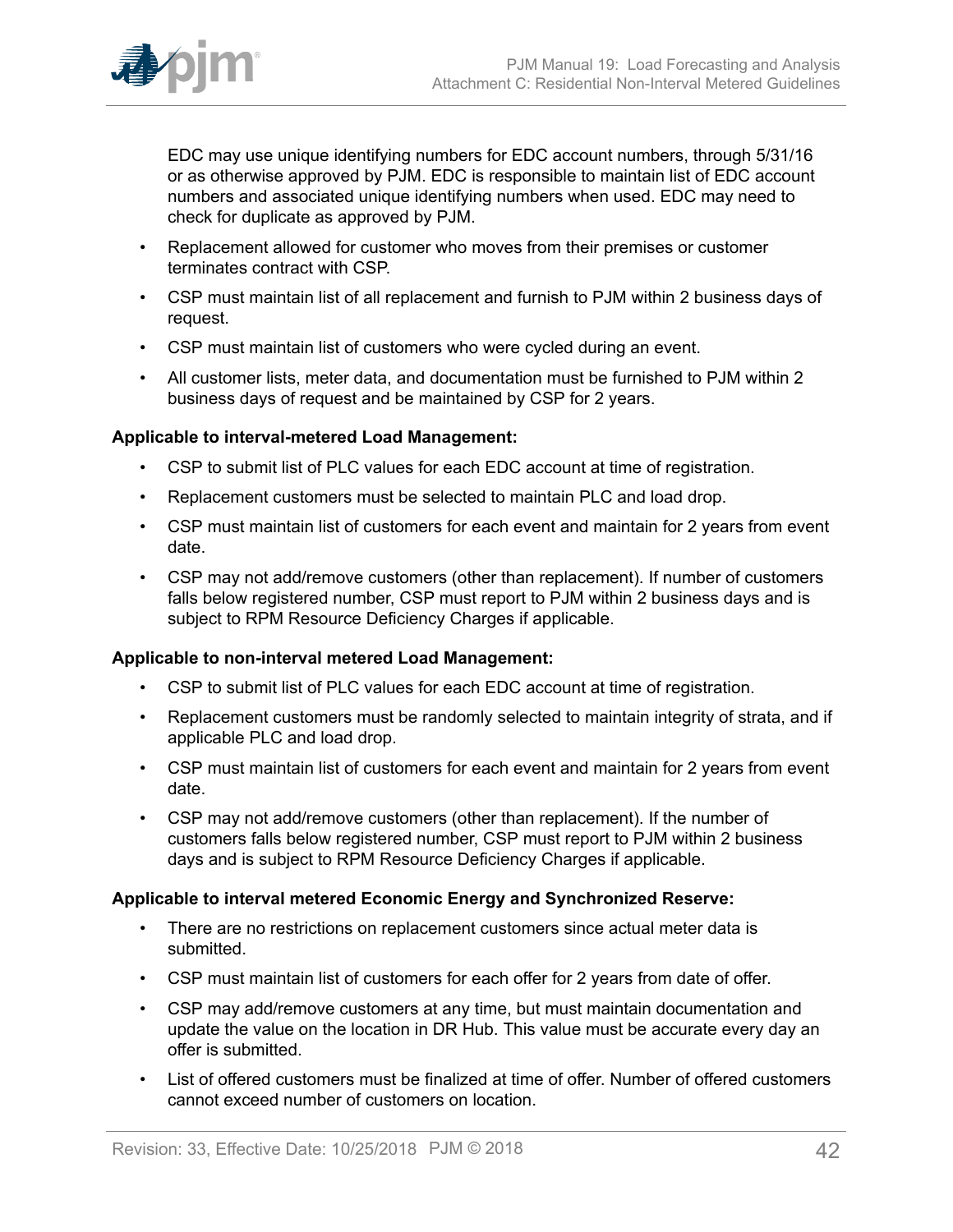

# **Applicable to non-interval metered Economic Energy and Synchronized Reserve:**

- Replacement customers must be randomly selected to maintain the integrity of the strata.
- CSP must maintain list of customers for each offer for 2 years from date of offer.
- CSP may add/remove customers at any time, if it can be done such that the sample remains representative of the population. CSP must maintain documentation and update the value on the location in DR Hub. This value must be accurate every day an offer is submitted.
- If CSP offers partial list of customers to market, then such customers must be randomly assigned from pool of all registered customers. List of offered customers must be finalized at time of offer. Number of offered customers cannot exceed number of customers on location.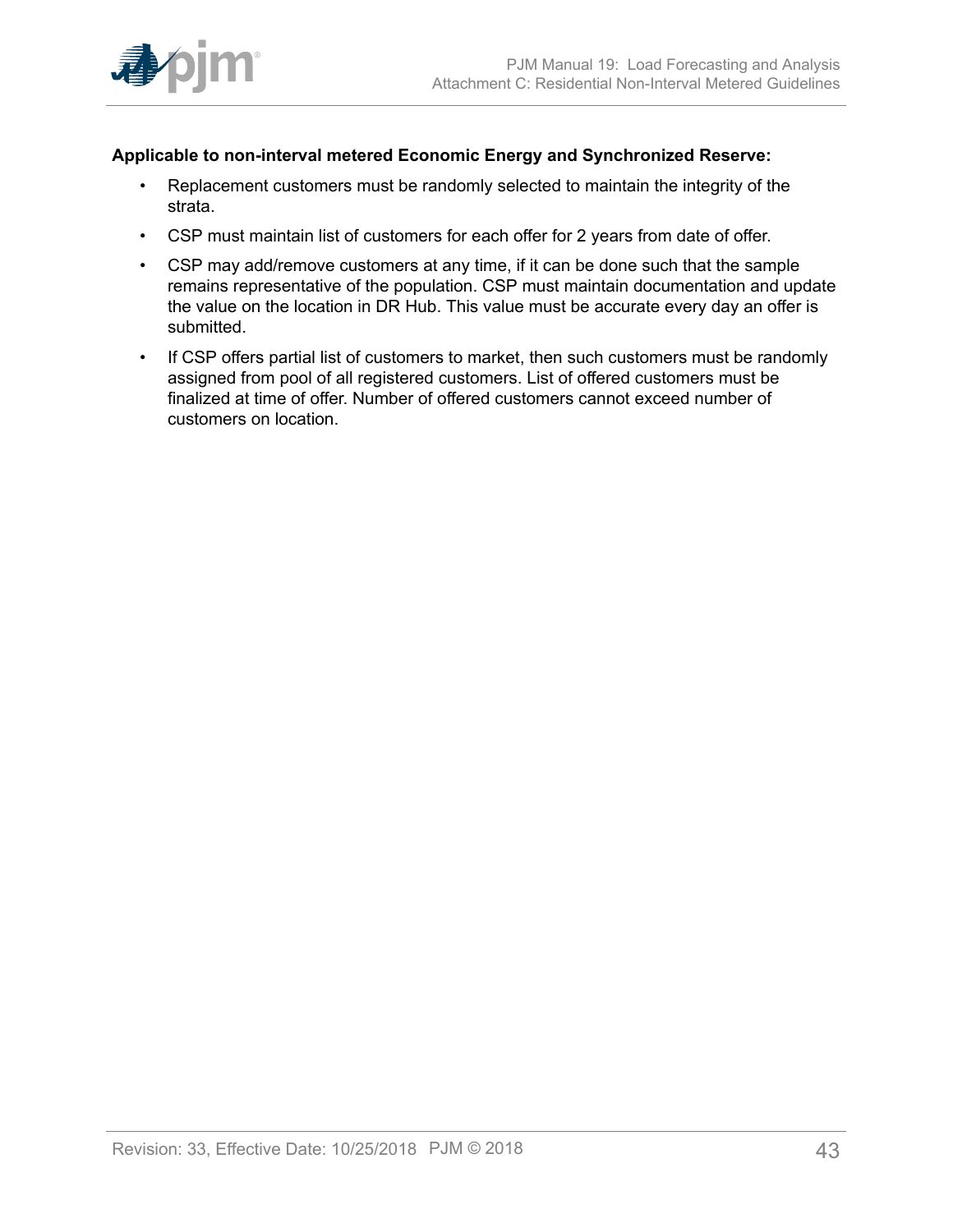

# <span id="page-43-0"></span>**Attachment D: Peak Shaving Adjustment Plan and Performance Rating**

# **Peak Shaving Adjustment Plan**

The Peak Shaving Adjustment Plan is a PJM template document, requiring the information set forth below, together with an accompanying signed PJM Peak Shaving Officer Certification Form. A completed Peak Shaving Adjustment Plan (including a signed Peak Shaving Adjustment Officer Certification Form) must be submitted to PJM no later than 10 business days prior to September 30 to be effective for the next PJM load forecast update.<sup>8</sup> The Peak Shaving Adjustment Plan must provide information that supports the authorized entity's intended Peak Shaving Adjustment and demonstrates that the peak shaving program(s) is/are being offered with the intention that the MW quantity is reasonably expected to be physically delivered through program registrations for the relevant summer period. The Peak Shaving registrations shall be finalized before the start of the Delivery Year and on same time line as Load Management registrations. The Peak Shaving registration process will be based on the Economic DR registration process to ensure the accuracy of the retail customer information with the electric distribution company.

The Peak Shaving Adjustment Plan encompasses both existing peak shaving and planned peak shaving. Existing peak shaving is identified as end-use customer sites that the authorized entity has under contract for the current summer period (i.e. end-use customer sites registered in the PJM DR Hub system for the current summer period) and that the authorized entity intends to have under contract for the summer period.

Both the signed PJM Peak Shaving Officer Certification Form and the completed Peak Shaving Adjustment Plan template must be submitted to PJM via email to rpm\_hotline@pjm.com no later than 10 business days prior to September 30. PJM will review the Peak Shaving Adjustment Plan and notify the authorized entity via email no later than September 30 if another authorized entity has identified the same end-use customer site(s) in their Peak Shaving Adjustment Plan or DR Sell Offer Plan and request supporting documentation, such as a letter of support from the end-use customer indicating that the end-use customer and CSP are likely to execute a contract for the relevant period. Supporting documentation must be submitted via email to the rpm\_hotline@pjm.com no later than October 15.<sup>9</sup> PJM will notify all authorized entities via email of the approved peak shaving MW quantity by zone that will be included in the next update of the PJM load forecast.

## I. PJM Peak Shaving Officer Certification Form

A Peak Shaving Officer Certification Form is located in Attachment E of Manual 19 and is posted on the PJM web site. A signed Peak Shaving Officer Certification Form must accompany the Peak Shaving Adjustment Plan. The Peak Shaving Officer Certification Form specifies that the signing officer has reviewed the Peak Shaving Adjustment Plan, that the information provided therein is true and correct, and that the MW quantity that will be included in the PJM

 $8$  For the 2019 RPM Load Forecast, documents must be submitted to PJM on February 1, 2019 for use in any RPM auction whose Planning Parameters post after April 15, 2019.

 $9\,$  For Peak Shaving programs submitted for the 2019 RPM Load Forecast, supporting documentation must be submitted by February 15, 2019.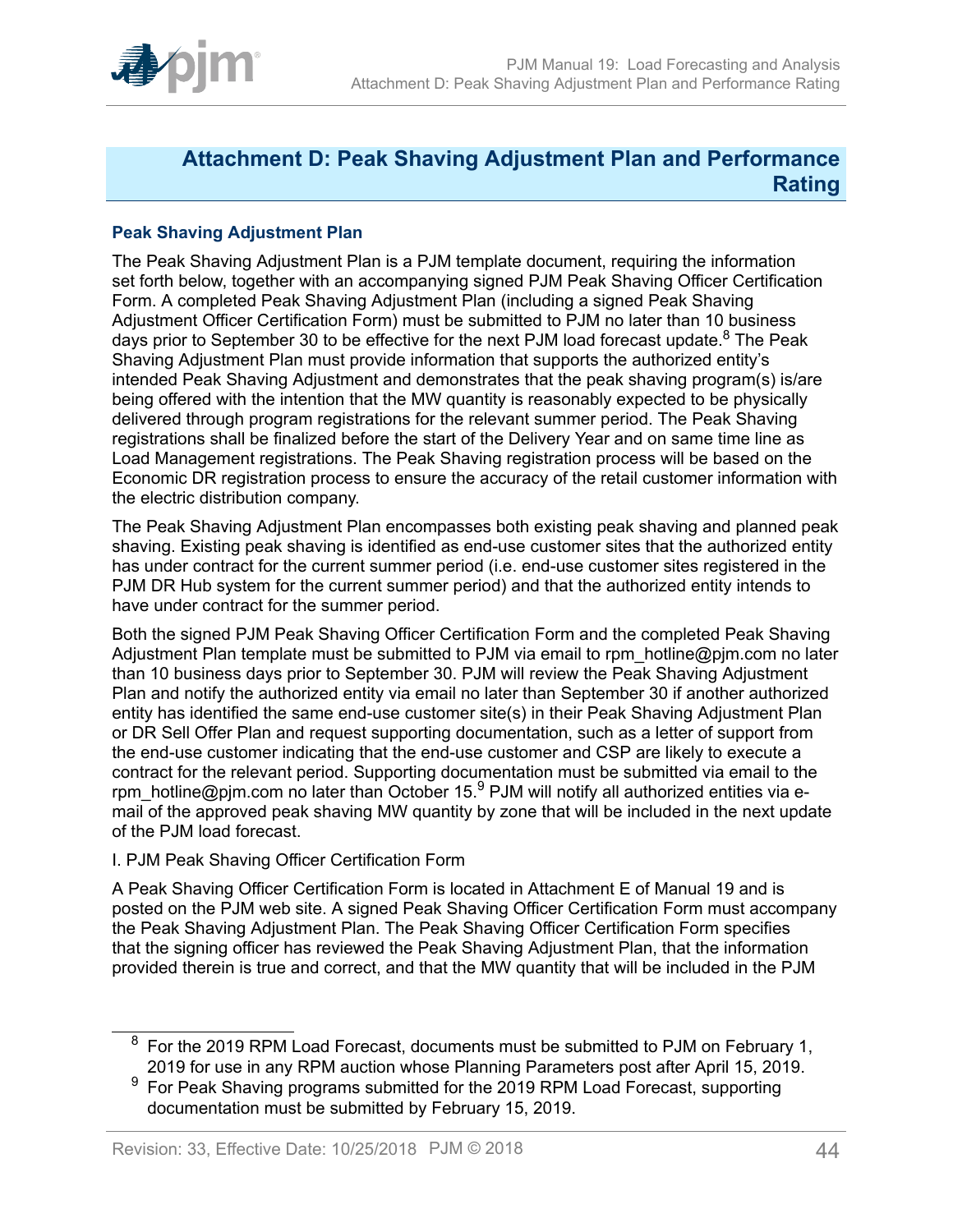

load forecast is reasonably expected to be physically delivered through customer registrations for the relevant summer period.

II. Peak Shaving Adjustment Plan Template

A Peak Shaving Adjustment Plan template (in Excel format) is provided on the PJM web site, and consists of the following four sections:

- A. Peak Shaving Adjustment Plan Summary
- B. Planned Peak Shaving Details
- C. Program Details
- D. Historic Program Impacts
- E. Schedule
- A. Peak Shaving Adjustment Plan Summary

The Peak Shaving Adjustment Plan requires the following information to be provided:

- Company name
- Contact information (name, phone number and email address of submitter)
- Expected peak shaving value in MWs by zone
- Copy of tariff or an order approved by the Relevant Electric Retail Regulatory Authority

Existing peak shaving is identified as end-use customer sites that the authorized entity has under contract and registered in the PJM DR Hub System for the current summer period and that the authorized entity also intends to have under contract for the forecasted summer period. Planned peak shaving is identified by the authorized entity as described in the Peak Shaving Plan Details section of the Peak Shaving Adjustment Plan template.

Based on the information provided above, a total peak shaving value in MWs will be calculated by PJM for each zone as the addition of the peak shaving value of existing peak shaving plus the peak shaving value of planned peak shaving. The total peak shaving value represents the maximum MW amount that the authorized entity intends to offer for the zone.

# B. Peak Shaving Plan Details

The Peak Shaving Plan Details section describes the program(s) and provides the details and key assumptions behind the development of the peak shaving quantities contained in the entity's Peak Shaving Adjustment Plan. The Peak Shaving Plan Details section is comprised of three sub-sections.

### 1. Description and Key Assumptions of Peak Shaving Program

The authorized entity must describe the program(s) to be employed to achieve the peak shaving value indicated on the Peak Shaving Adjustment Plan Summary. This section must describe key program attributes and assumptions used to develop the peak shaving value.

This section must include, but is not limited to, discussion of:

- Method(s) of achieving load reduction at customer site(s)
- Equipment to be controlled or installed at customer site(s), if any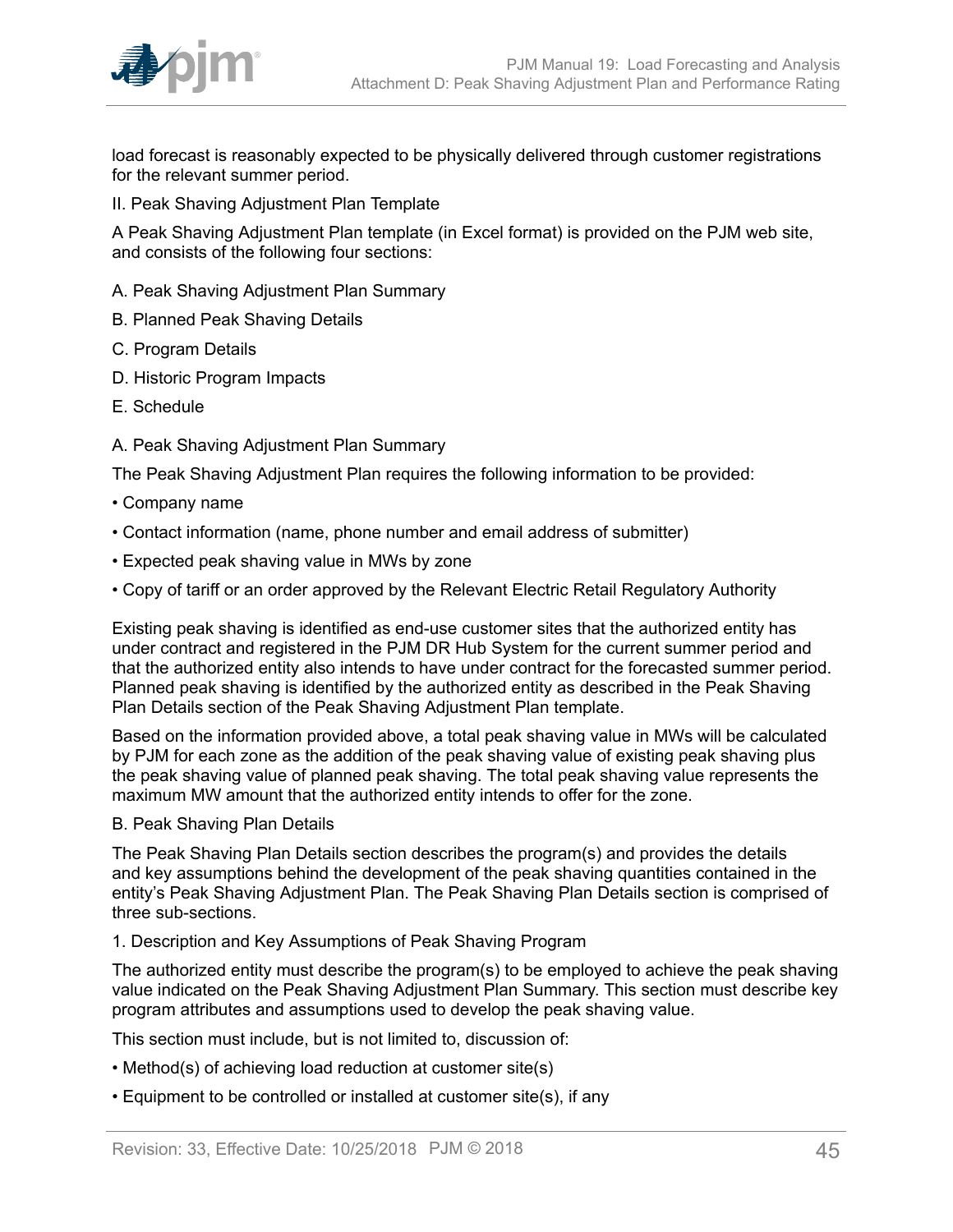

- Plan and ability to acquire customers
- Types of customer targeted

• Support of market potential and market share for the target customer base, with adjustments for existing peak shaving customers within this market and the potential for CSPs targeting the same customers

• Assumptions regarding regulatory approval of program(s), if applicable

• If offering a Legacy Direct Load Control (LDLC) program, the following additional LDLC program details must be provided:

o Description of the cycling control strategy

o A list of all load research studies (with study dates) used to develop the estimated nominated ICAP value (kW) per customer (i.e., the per-participant impact). A copy of all studies must be provided with the Peak Shaving Plan. If the LDLC program employs a radio signal, the CSP may elect to either submit a load research study

to support the estimated nominated ICAP value per customer or utilize the per- participant impacts contained in the "Deemed Savings Estimates for Legacy Air Conditioning and Water Heating Direct Load Control Programs in the PJM Region" Report.

o Assumptions regarding switch operability rate (%)

2. Planned Peak Shaving Value by Customer Segment

For those planned peak shaving values for which an end-use customer site is not identified in section 3 of the Peak Shaving Plan Details, the program administrator must identify the Planned peak shaving values by zone and by end-use customer segment. End-use customer segments include residential, commercial, small industrial (less than 3 MW), medium industrial (between 3 MW and 10 MW) and large industrial (greater than 10 MW). If known, the program administrator may identify more specific customer segments within the commercial and industrial category.

By zone and by end-use customer segment, the program administrator must provide estimates of the following information:

- Number of end-use customers to be registered for each summer period
- Average Peak Load Contribution (PLC) per end-use customer in kW
- Average Peak Shaving Value per customer in kW

Based on the above provided information, a total peak shaving value in MW will be calculated for each end-use customer segment and for each zone. The total peak shaving value identified by customer segment and aggregated for each zone in Section 2 of the Peak Shaving Plan Details plus the total peak shaving values identified by end-use customer site(s) and aggregated for each zone in Section 3 of the Peak Shaving Plan Details must equal the total peak shaving value for each zone as identified in the Peak Shaving Plan Summary.

3. Peak Shaving Value by End-Use Customer Site

This section must be completed by the program administrator when the end-use customer is known at the time of the submittal of the Peak Shaving Adjustment Plan. This section must also be completed for peak shaving quantities identified in the Peak Shaving Plan Summary as requiring site-specific information, since this identified quantity should reflect planned peak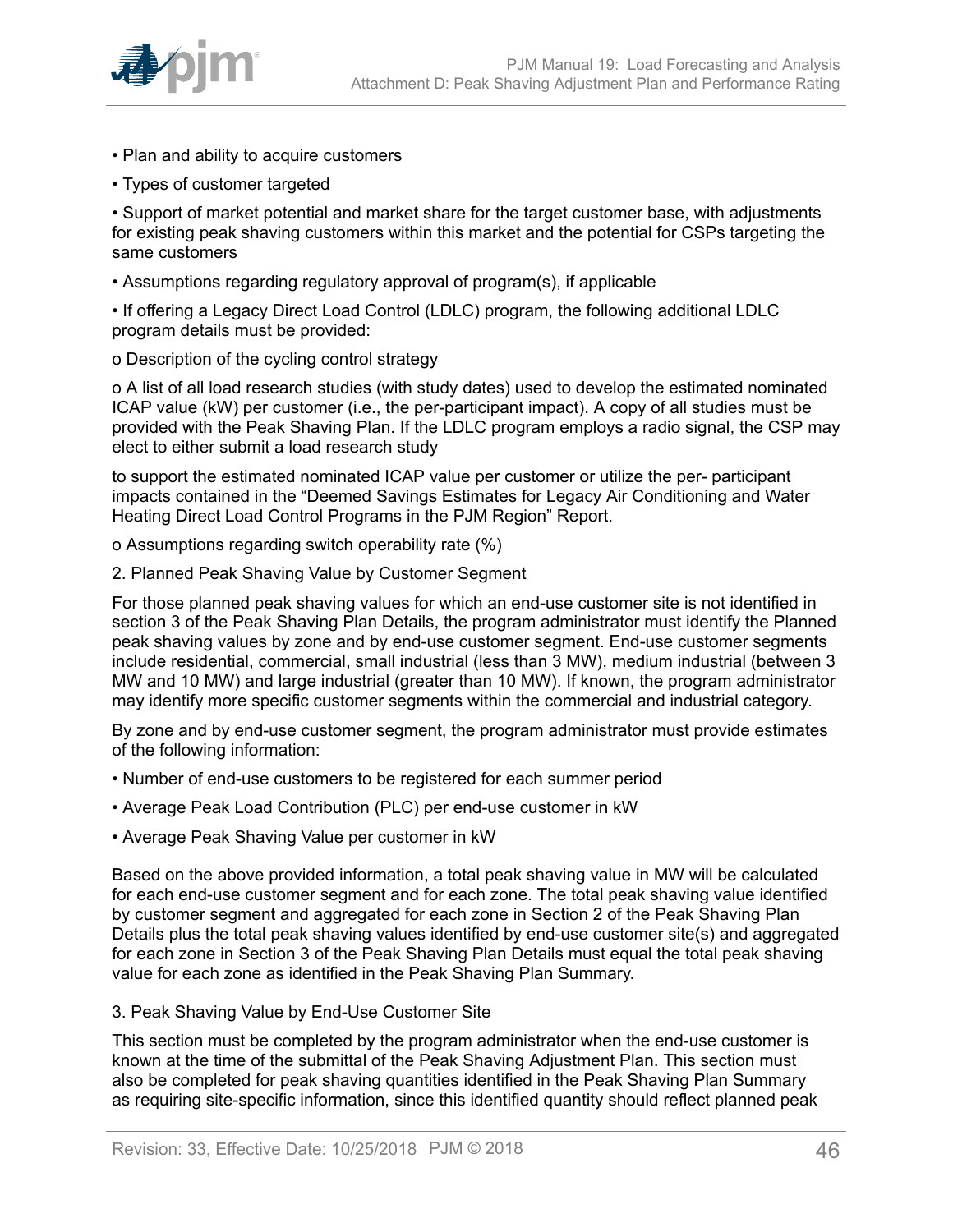

shaving associated with specific end-use customer sites for which the program administrator has a high degree of certainty that it will physically deliver for the relevant summer period.

The program administrator must provide the following information:

- Customer EDC account number (if known)
- Customer name
- Customer premise address
- Zone
- Customer segment
- Actual value (if known) or estimate of current PLC and estimate of expected PLC in kW
- Estimated Peak Shaving Value in kW

In the event that multiple entities identify the same end-use customer site, the MWs associated with such site will not be approved for offering into the RPM auction or inclusion in the peak shaving adjustment by any of the entities, unless it can be supported by evidence, such as a letter of support from the end-use customer indicating that they have been in contact with the CSP/program administrator and are likely to execute a contract with that CSP/program administrator for the relevant summer period. In the event that multiple letters of support indicating different entities are provided from the end use customer, the MWs associated with the end-use customer site will not be approved for inclusion in the load forecast by any of the entities.

C. Program Details

The Program Details section describes the operating characteristics of the program(s). The program administrator must provide a brief description of each submitted program, the THI threshold at which peak shaving must be operated, the hours over which the program will operate once triggered, the total peak shaving value (consistent with the Peak Shaving Plan Details), and a table of program impacts over a range of hours and THI, showing the impact for the hour/THI combination as a percentage of the total peak shaving value.

D. Historic Program Impacts

The program administrator must provide estimated hourly load impacts for each peak shaving program for every implementation back to January 1, 1998.

### E. Schedule

The program administrator must provide an approximate timeline for procuring end-use customer sites in order to physically deliver the total peak shaving value (existing and planned peak shaving) by zone in the Peak Shaving Plan Summary. For each zone and for each customer segment, the program administrator must specify the cumulative number of customers and the cumulative Peak Shaving Value associated with that group of customers that the CSP expects to have under contract by the beginning of each of the summer periods in the PJM load forecast horizon.

## **Peak Shaving Performance Rating**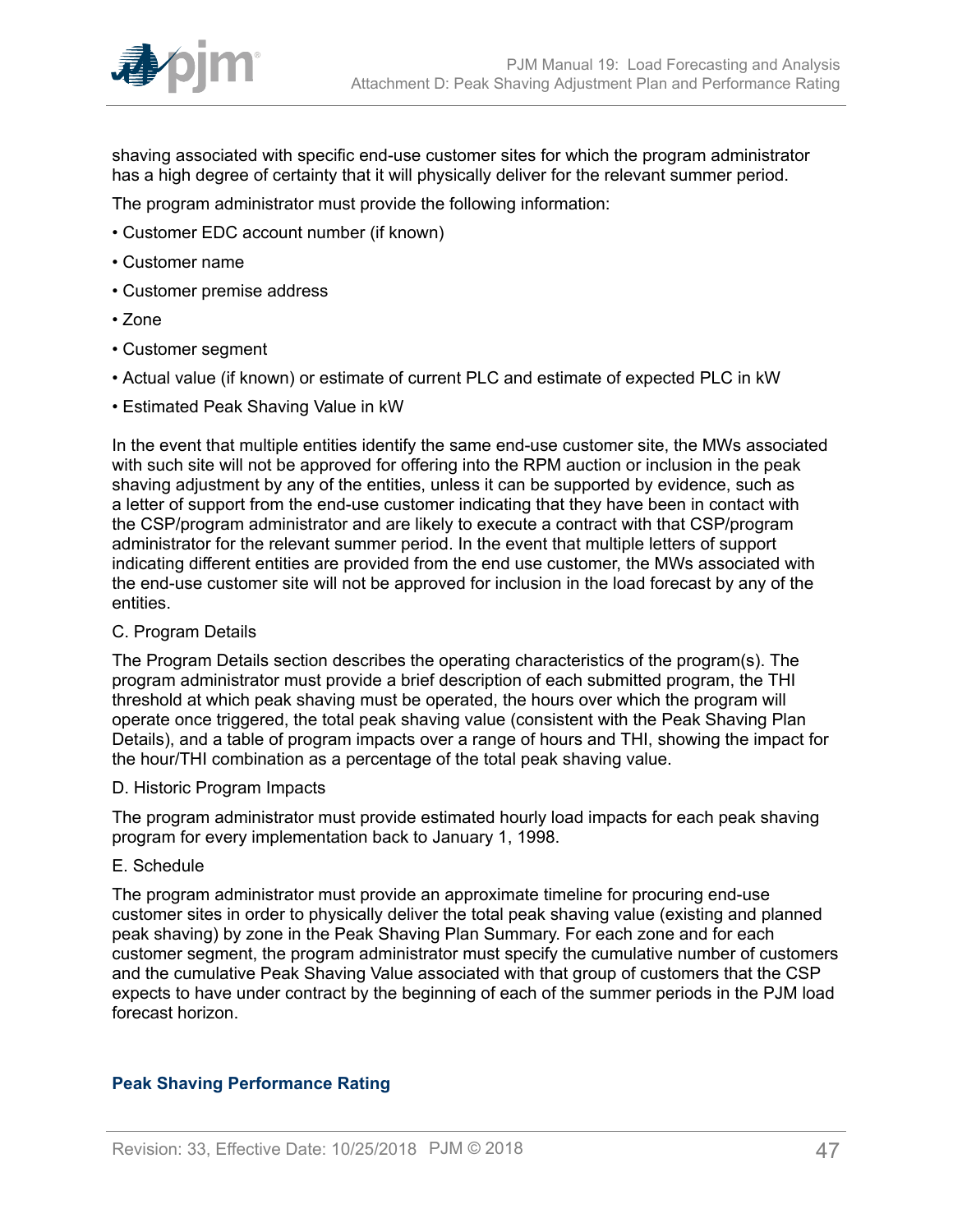

The peak shaving performance rating is used to correct the impact of approved peak shaving programs in the load forecast to be consistent with how the programs have performed when required to reduce load.

For each hour of a required peak shaving event, a shortfall value is calculated as the aggregated metered load of all participants minus their aggregated Customer Baseline (CBL):

Shortfall<sub>hour</sub> = (Metered Load \* Line Losses) – ((CBL \* Line Losses) – Total Participating MW)

For the event, the performance rating is one minus the average shortfall divided by the Total Participating MW:

Event Performance Rating = 1- (Avg Shortfall MW / Total Participating MW

).

.

For the year, the performance rating is the average of the event performance ratings. PJM will apply a three-year rolling average of the annual peak shaving performance ratings to the program's total participating MWs in order to determine its peak shaving adjustment. For programs with less than three years of experience, a one- or two-year average will be used.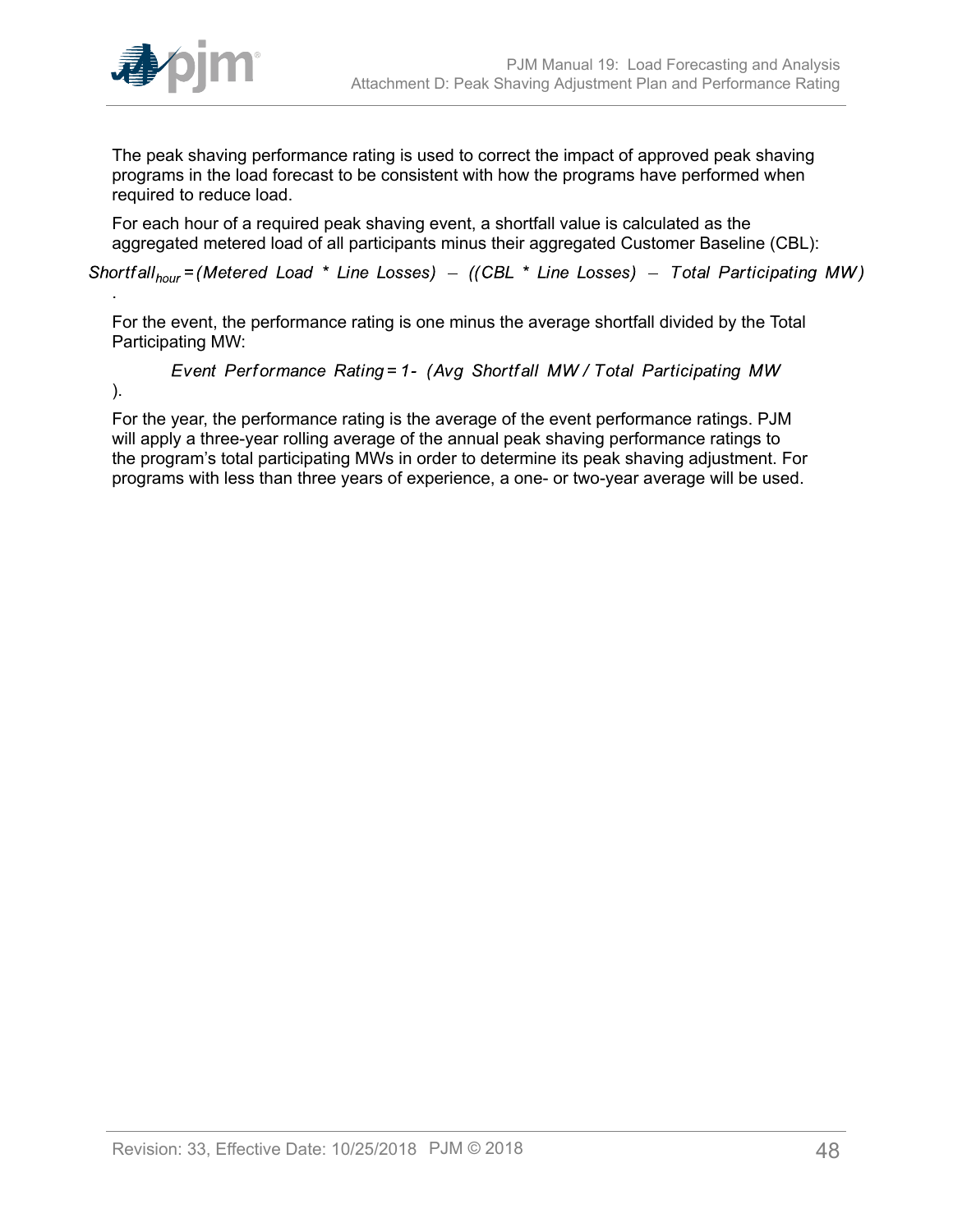# <span id="page-48-0"></span>**Attachment E: Peak Shaving Officer Certification Form**

# PJM PEAK SHAVING OFFICER CERTIFICATION FORM

Market Participant Name: ("Participant")

I, , a duly authorized officer of Participant, understanding that PJM Interconnection, L.L.C. ("PJM") and PJM Settlement, Inc. ("PJM Settlement") are relying on this certification as evidence that Participant meets all requirements for inclusion in PJM's load forecast, as set forth in the PJM Open Access Transmission Tariff ("PJM Tariff"), the Amended and Restated Operating Agreement of PJM Interconnection, L.L.C. ("Operating Agreement"), the Reliability Assurance Agreement Among Load Serving Entities in the PJM Region ("RAA"), and in the PJM Manuals, hereby certify that, as of the date of this certification, to my knowledge and belief:

1. I have reviewed Participant's Peak Shaving Adjustment Plan (the "Plan") and the information supplied to PJM in support of the Plan is true and correct as of the date of this certification.

2. The Participant is submitting the Plan with the reasonable expectation, based upon its analyses as of the date of this certification, to physically deliver all megawatts of peak shaving by the specified summer period.

3. This certification does not in any way abridge, expand, or otherwise modify the current provisions of the PJM Tariff, Operating Agreement and/or RAA, or the Participant's rights and obligations thereunder, including Participant's ability to adjust capacity obligations through participation in PJM incremental auctions and bilateral transactions.

Date: By:

(Signature)

Print Name: Title: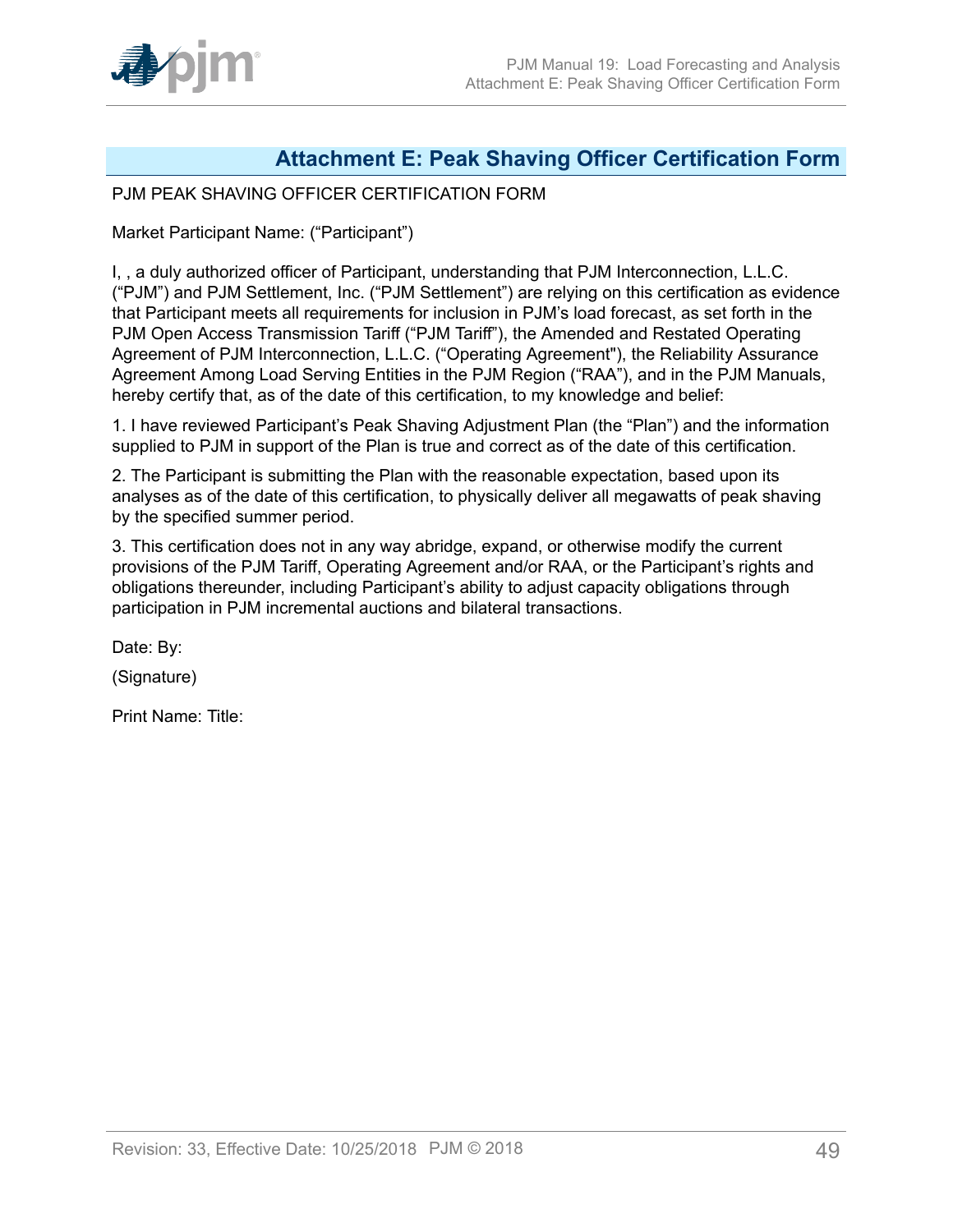

# <span id="page-49-0"></span>**Revision History**

### **Revision 32 (12/01/2017):**

- Cover to Cover Periodic Review
- Section 3: Revisions to the methods used to forecast Demand Response and Price Responsive Demand
- Attachment A: Conforming changes to clarify when load drop estimates are produced and definitions of calculations for load drop estimates in non-summer period, in accordance with FERC Order E17-367 approved on March 21, 2017.

### **Revision 31 (06/01/2016):**

- Section 3: Corrected formulas in the End-Use/Weather Variables section
- Attachment B: Removed due to expiration of load research guidelines. The former Attachments C and D have been re-lettered.

### **Revision 30 (12/01/2015):**

- Added the following changes that were endorsed at the MRC on 12/01/2015 but were omitted from the final version:
	- o Section 3 distributed solar generation is now reflected in the historical load used for zonal models and a separate solar forecast is used to adjust zonal forecasts.

# **Revision 29 (12/01/2015):**

• Section 3: This extensive revision incorporates changes to the load forecast model to add variables to account for trends in appliance usage and energy efficiency, revisions in weather variables, and the introduction of an autoregressive error correction. It also adds assignment of Census Divisions to zones and updates the assignments of economic regions and weather stations to zones. Section 4: the weather normalization procedure used for coincident and non-coincident peaks has been revised. This revision serves as the required periodic review of the Manual.

### **Revision 28 (08/03/2015):**

• Conforming revisions for FERC Order ER15-1849, accepted on 7/23/15 and effective 8/3/15, to improve measurement and verification procedures for CSPs with Residential Demand Response Customers. Direct Load Control is re-defined as Legacy Direct Load Control and is only effective through May 31, 2016. Statistical sampling may be used instead of customer-specific measurement and verification information for residential customers without interval metering, as outlined in Attachment D of this manual.

### **Revision 27 (03/26/2015):**

Section 3.2: Revised DR forecast methodology

## **Revision 26 (11/01/2014):**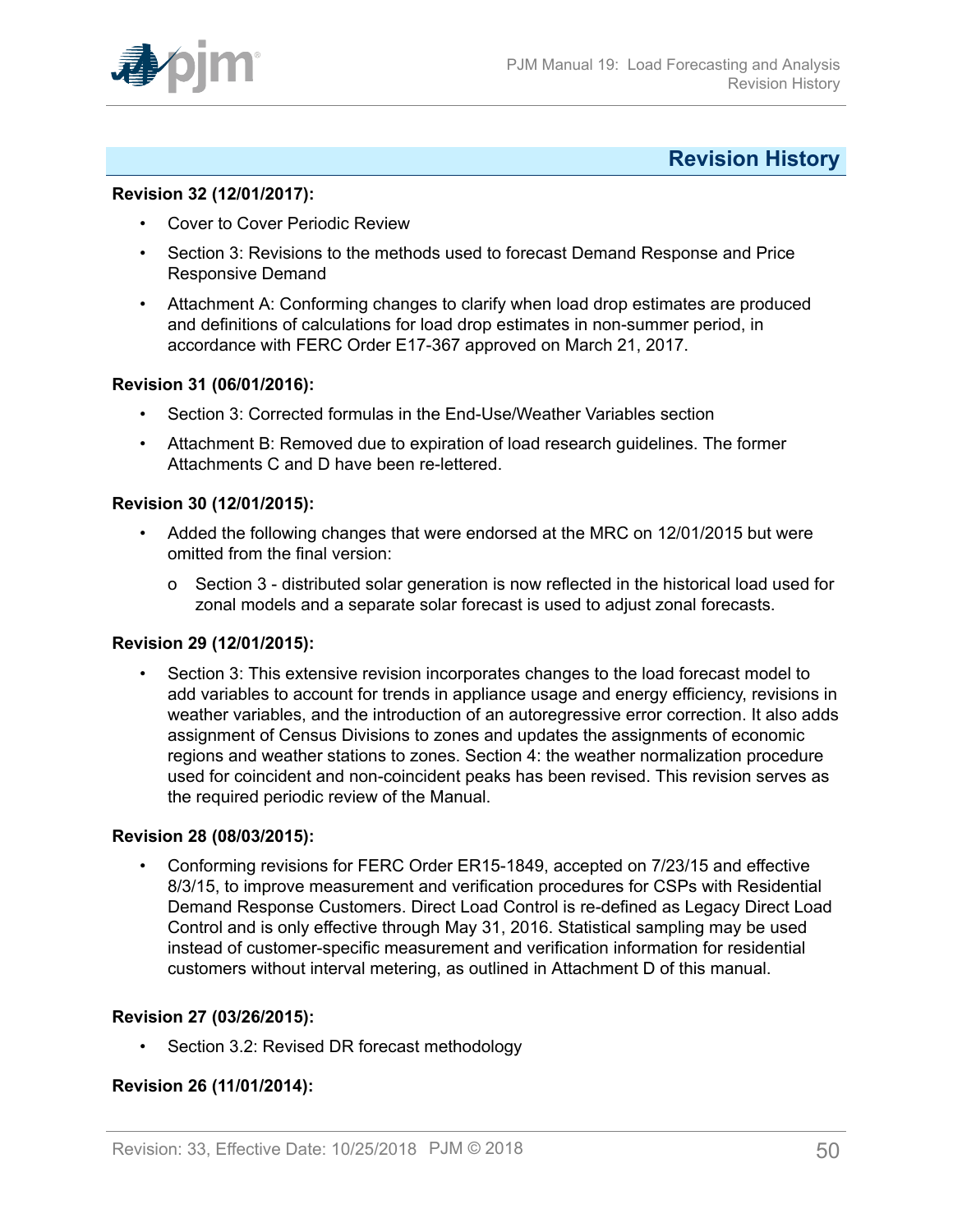

- Section 3: Revised to clarify the current process of applying adjustments to load forecasts.
- Attachment C: Added to provide guidelines for load forecast adjustments and examples.

# **Revision 25 (06/01/2014):**

- Conforming revisions for FERC Order ER14-822, accepted on 05/09/2014, and effective on 06/01/2014 for various DR operational changes.
- Attachment A updated for new distinction between Emergency and Pre-Emergency DR.

## **Revision 24 (04/11/2014):**

• Two of the eSuite Applications have been renamed. Moving forward EES will be known as ExSchedule and eMTR will be known as Power Meter.

### **Revision 23 (6/1/2013):**

- Section 3: Exhibits 2 and 3 revised to reflect updated economic and weather station mappings. The definition of winter load management is revised.
- Attachment B; added specific requirements for load management switch operability studies.

### **Revision 22 (2/28/2013):**

• Administrative Change: update all references of "eSchedule" to "InSchedule"

## **Revision 21 (10/01/2012):**

• Attachment A revised to add guidelines for load drop estimates for Price Responsive Demand participants.

### **Revision 20 (06/28/2012):**

• Attachment A updated based on PJM Interconnection, L.L.C., Docket No. ER11-3322 (Capacity measurement and verification). This tariff and RAA update specifically requires GLD to provide reductions below the PLC and aligns any recognized reductions used to determine capacity compliance with add back process.

### **Revision 19 (02/23/2012):**

• Attachment A changed to update Comparable Day definition, clarify data required if Generation data is used to substantiate load reduction and have PJM perform the compliance calculation.

### **Revision 18 (11/16/2011):**

• Section 3: Revisions reflect adoption of Itron, Inc recommendations regarding the economic driver used in the load forecast model. References to the now-defunct Interruptible Load for Reliability option of Load Management were removed.

## **Revision 17 (07/14/2011):**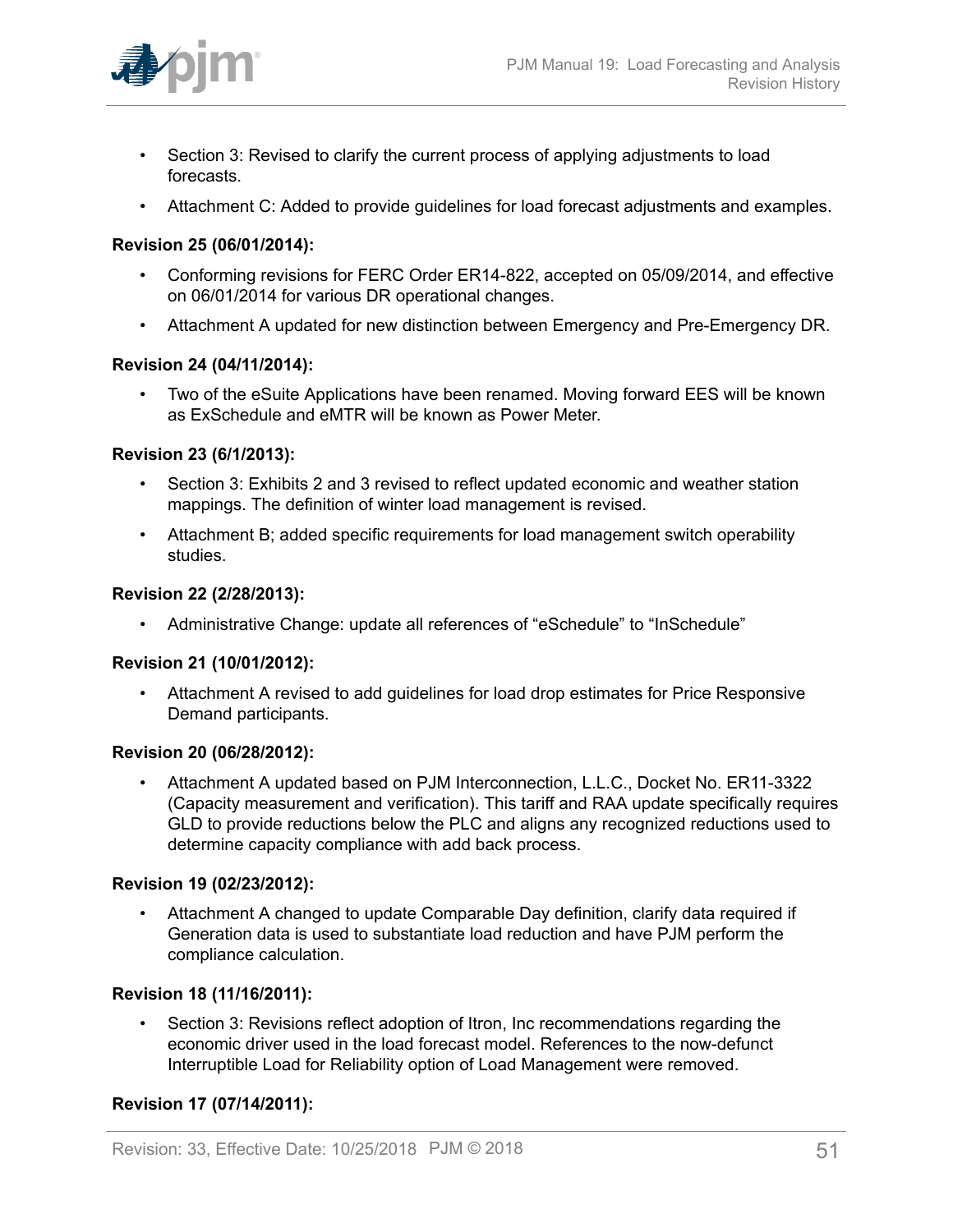

• Attachment A: 24 hour data submission required and additional clarification for use of generation data to substantiate compliance (FERC Docket #: ER11-2898-000, 4/18/11). Also added revisions concerning how add backs are applied to DLC as approved by the MRC.

# **Revision 16 (04/01/2011):**

- Section 3: Integrated the description of the net energy forecast model into the general model description.
- Revised Exhibits 2 and 3 to reflect updated economic and weather station mappings.
- Attachment A: Revised load drop estimate guidelines based on Load Management Task Force proposal approved at November 2010 Markets and Reliability Committee and January 2011 Members Committee. Corresponding tariff language changes were filed with FERC under Docket ER11-2898-000.

## **Revision 15 (10/01/2009):**

• Attachment A: Revised load drop estimate guidelines to reflect the FERC-approved business rules. Section 3: added price responsive demand to the adjustments made to the load forecast.

### **Revision 14 (12/01/2008):**

- Section 3: Revised load forecast model specification to allow for a load adjustment dummy variable. Clarified the review and approval process for the Load Forecast Report.
- Section 4: Revised the Weather Normalization approval process to clarify that Board approval is not required.

## **Revision 13 (06/01/2008):**

- A new Exhibit 1 was added, presenting definitions of variables used in the load forecast model. Other exhibits were re-numbered.
- Exhibit 2 was revised to reflect a new weather station assignment for the DAY zone.
- Section 4: Removed note from Weather Normalization Procedure description (the process is finalized).
- Attachment A: Revised to reflect that the guidelines apply to both capacity- and energyrelated load drop estimates.

## **Revision 12 (06/01/2007):**

- Removed Section 3 and moved content to Manual 18.
- Removed Section 7 and moved content to Manual 18.

### **Revision 11 (06/01/07):**

• This extensive revision incorporates changes to Load Data Systems due to the implementation of the Reliability Pricing Model (RPM). Sections on Active Load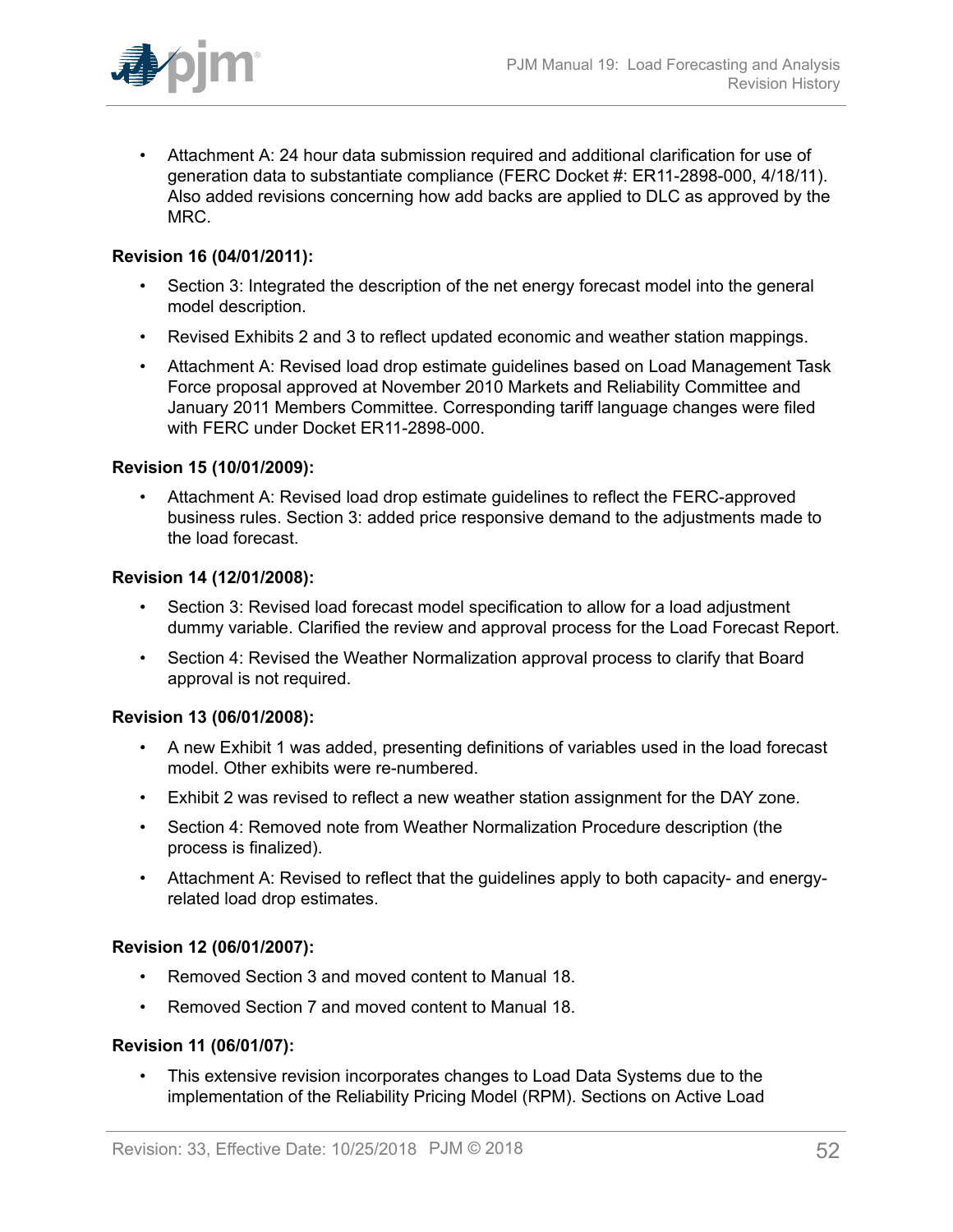

Management and Qualified Interruptible Load have been replaced with a new Load Management section. The Zonal Scaling Factor section reflects a revised calculation. The Load Forecast Model section has been updated for enhancements made to the model specification as well as revised coincident peak forecast method. The Weather Normalization section was revised to reflect that seasonal peaks are now normalized using the load forecast model.

### **Revision 10 (06/01/06):**

- Exhibit 1—Updated to include the new Manual 30: Alternative Collateral Program.
- Section 3—Revised to reflect changes in the handling of outlier observations in weather normalization of seasonal peaks.
- Section 4—Revised to incorporate the addition of the Full Emergency option of Load Response.
- Updated the penalties/rewards section under Compliance.

### **Revision 09 (01/01/06):**

• This revision includes a complete revision to Section 6 to detail the PJM-produced load forecast which will be used for capacity and system planning purposes. The previous Section 3 (PJM Load Forecast Report) has been removed since Member input is no longer required for its production.

### **Revision 08 (06/01/05):**

- Updated Exhibit 1 to include new PJM Manuals.
- This revision includes changes to Section 3 to reflect reporting requirements for sub-Zones. Section 4 was completely revised to reflect a new weather normalization method and revised basis for calculating 5CPs. Section 8 has been modified to reflect revised release dates for Zonal Scaling Factors.

### **Revision 07 (07/01/04):**

• This revision includes changes to Section 2, to reflect that 500kV generation will be treated differently in the PJM Western and Southern regions than the Mid-Atlantic Region. Section 4 was revised to reflect that peak load allocation will be impacted for market integration. Section 5 has been modified to reflect that the Active Load Management program has been fully incorporated into the eCapacity application.

### **Revision 06 (10/01/03):**

• This revision incorporates a new presentation format. Substantive changes were made to Section 4, to reflect changes in peak normalization procedures. Section 5 and Attachment B were revised to reflect the change in load research requirements for cycling programs to a five year cycle. The previous Section 6 (Forecast Peak Period Load) has been deleted. The section on Qualified Interruptible Load now reflects that it is the same as Active Load Management. New sections have been added for the PJM Entity Forecast and Zonal Scaling Factors. Attachment A includes an additional load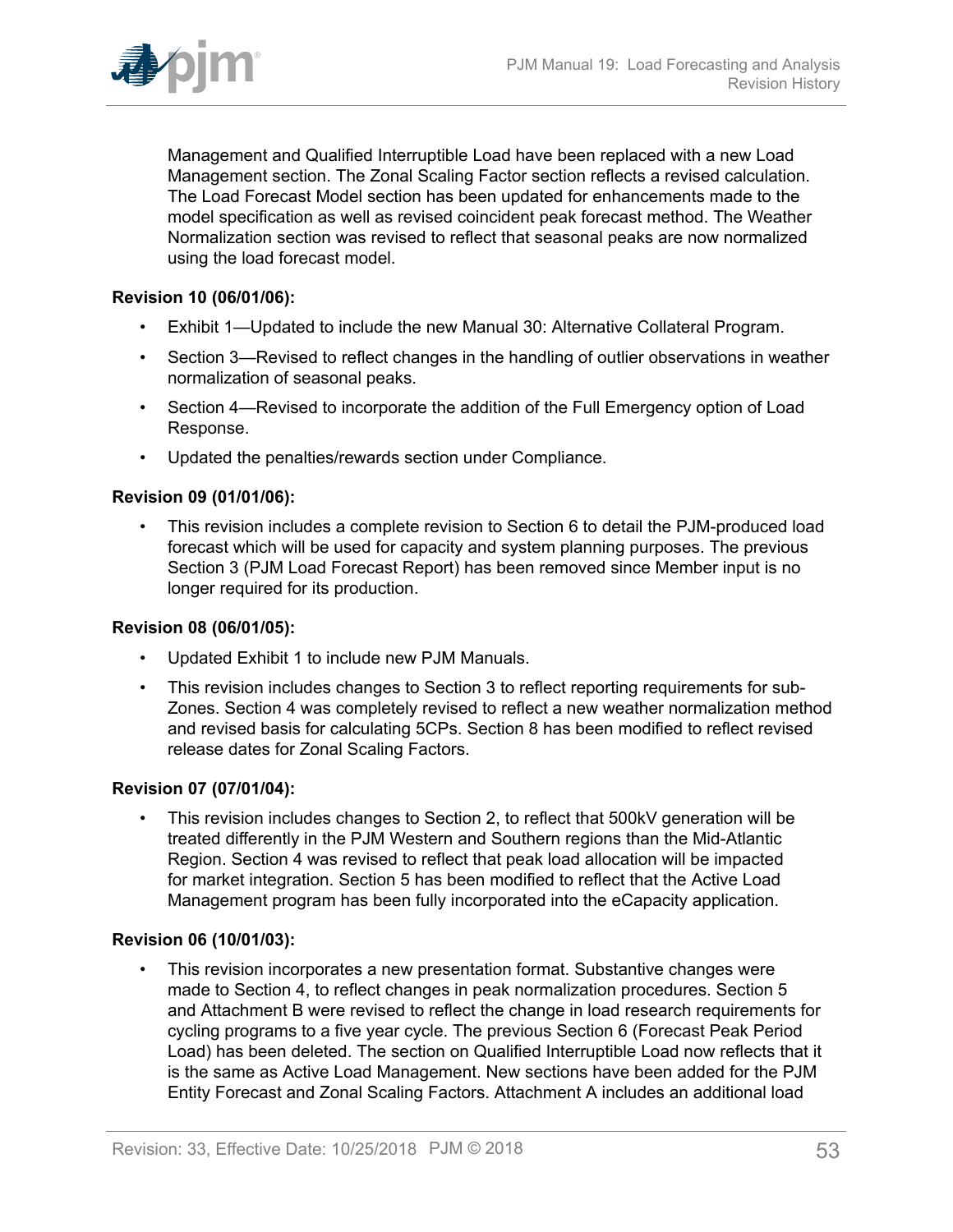

drop estimate technique, Customer Baseline. Throughout the document, changes were made to reflect the new committee structure, and the Board of Managers enhanced authority.

- Changed all references from "*PJM Interconnection, L.L.C.*" to "*PJM.*"
- Changed all references from "the PJM OI" to "PJM."
- Renamed Exhibits to consecutive numbering.
- Reformatted to new PJM formatting standard.
- Renumbered pages to consecutive numbering.

## **Revision 05 (01/01/03):**

• This revision contains changes to Section 2, which was revised to reflect that hourly load data are reported through the new Power Meter application. Section 5 was revised to clarify wording on existing Active Load Management rules and procedures.

### **Revision 04 (06/01/02):**

• This revision contains changes to Section 3, which was revised to reflect a new reporting format for the PJM Load Forecast Report. Section 7 was revised to incorporate firm level customers into the Qualified Interruptible Load program.

### **Revision 03 (01/01/02):**

• This revision incorporates changes resulting from the addition of PJM West into the Interconnection. Section 4 was revised to add a description of the peak normalization process for PJM West. Sections 6 (Qualified Interruptible Load) and 7 (Forecast Period Peak Load) were added.

### **Revision 02 (10/01/00):**

• This revision contains changes to Section 4 to include a clarification of the weather normalization overview, and revises the summer season weather normalization to reflect the newly adopted PJM summer weather parameter. Also, the removal of Attachment A: Definitions and Abbreviations. Attachment A is being developed into a 'new' PJM Manual for *Definitions and Abbreviations (M-35)*. Attachments B, C, and D have been renamed A, B, and C respectively. Also, changes to the 'new' Attachment A: ALM Load Drop Estimate Guidelines (previously listed as Attachment B) have been in effect since 6/01/00; however, they are now being addressed in this revision.

### **Revision 01 (06/01/00):**

• This revision contains changes to Sections 3, 4, and 5, to reflect the influence of retail choice, including the creation of a peak allocation, revamped Active Load Management rules and procedures, and revamped PJM Load Forecast Report. Also, it details a revised weather normalization procedure.

## **Revision 00 (07/15/97):**